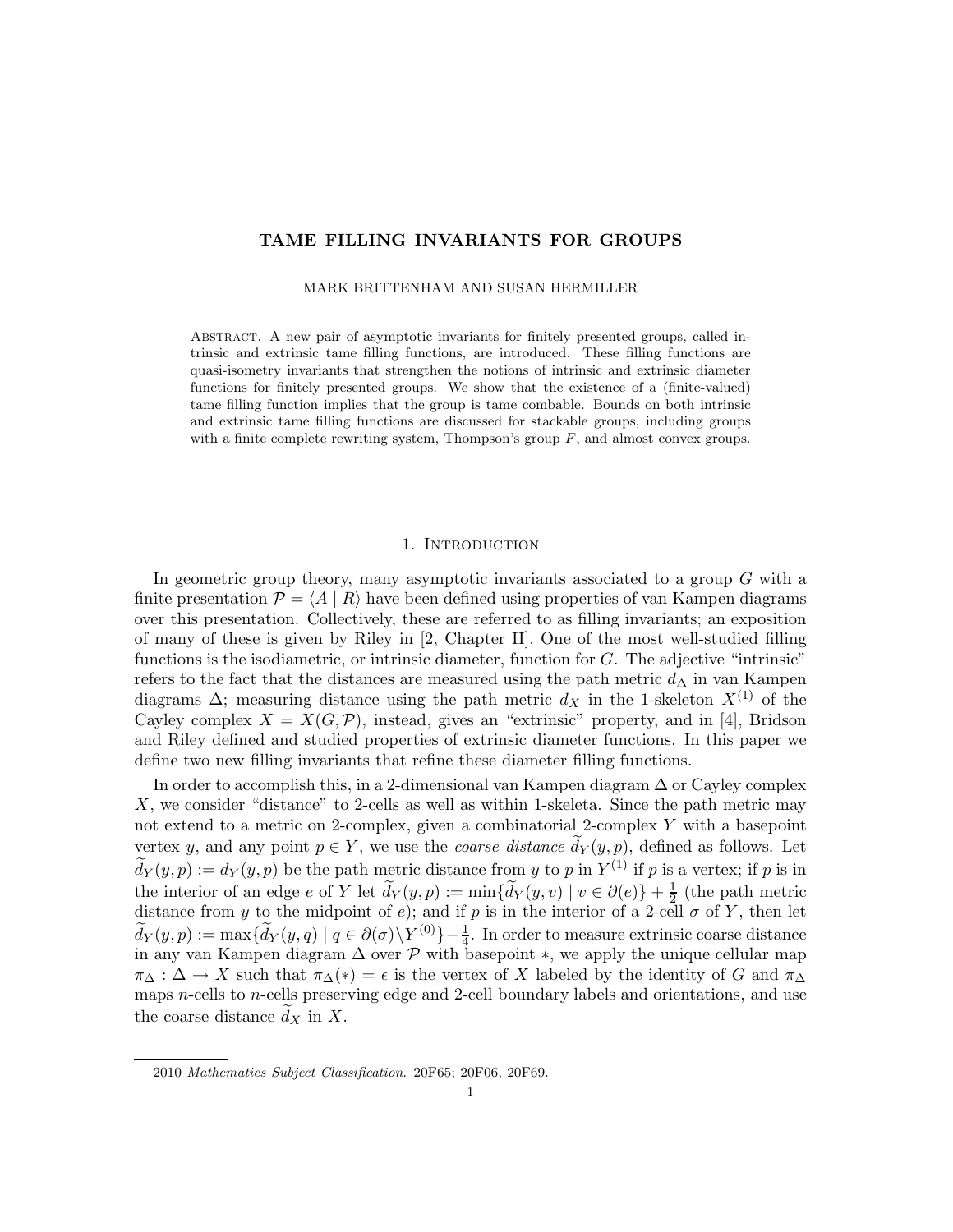We also use 1-combings (developed in [14]) of these 2-complexes; that is, given a subcomplex Z of  $Y^{(1)}$ , a *1-combing* of the pair  $(Y, Z)$  at a basepoint  $y_0 \in Y$  is a continuous function  $\Psi: Z \times [0,1] \rightarrow Y$  satisfying:

- (C1)  $\Psi(p, 0) = y_0$  and  $\Psi(p, 1) = p$  for all  $p \in Z$ ,
- (C2) if  $y_0 \in Z$  then  $\Psi(y_0, t) = y_0$  for all  $t \in [0, 1]$ , and
- (C3) whenever  $p \in Z^{(0)}$ , then  $\Psi(p, t) \in Y^{(1)}$  for all  $t \in [0, 1]$ .

(Several 1-combings for van Kampen diagrams are illustrated in Figure 1.) Thus a 1 combing is a continuous choice of paths in Y from  $y_0$  to the points of Z, along which we will measure the tameness of the complex Y.

A continuous function  $\psi : Z' \times [0,1] \to Y$ , where Z' is any 1-complex, is f-tame with respect to a nondecreasing function  $f : \mathbb{N}[\frac{1}{4}]$  $\frac{1}{4}] \rightarrow \mathbb{N}[\frac{1}{4}]$  $\frac{1}{4}$  if for all  $p \in Z'$  and  $0 \leq s < t \leq 1$ , we have

$$
\tilde{d}_Y(y,\psi(p,s)) \leq f(\tilde{d}_Y(y,\psi(p,t))) .
$$

**Definition 1.1.** *A nondecreasing function*  $f : \mathbb{N}[\frac{1}{4}]$  $\frac{1}{4}$ ]  $\rightarrow \mathbb{N}[\frac{1}{4}]$ 4 ] *is an* intrinsic *[respectively,* extrinsic*]* tame filling function *for a group* G *over a finite presentation*  $P = \langle A | R \rangle$  *if for all words* w ∈ A<sup>∗</sup> *that represent the identity in* G*, there exists a van Kampen diagram* ∆ *for* w *over* P, with basepoint  $*$ , and a 1-combing  $\Psi : \partial \Delta \times [0,1] \to \Delta$  at  $*$  *such that the function*  $\Psi$  *[respectively,*  $\pi_{\Delta} \circ \Psi$ *] is f-tame.* 

Viewing the unit interval as a unit of time and using  $\psi$  to denote either  $\Psi$  or  $\pi_{\Delta} \circ \Psi$ , this property says that if at a time s the path  $\psi(p, \cdot)$  has reached a coarse distance greater than  $f(n)$  from the basepoint, then at all later times  $t > s$  the path must remain further than n from the basepoint. Essentially, the tame filling function bounds the extent to which a 1-combing of  $\Delta$  from the basepoint to the boundary must go outward steadily, rather than returning to *n*-cells in  $\Delta$  (with  $n \leq 2$ ) that are significantly closer to the basepoint.

In Section 3, we discuss relationships between tame and diameter filling functions, and show in Proposition 3.2 that an intrinsic or extrinsic tame filling function with respect to a function f implies that the function  $n \mapsto [f(n)]$  is an upper bound for the intrinsic or extrinsic diameter function (respectively).

Another motivation for the definition of tame filling functions is to elucidate the close relationship of the concept of tame combability, as defined by Mihalik and Tschantz [14] (see p. 15 for details), as well as associated radial tame combing functions advanced by Hermiller and Meier [12] (defined on p. 14), with more well-studied diameter filling functions. In Section 4, we show an equivalence between tame combing functions and extrinsic filling invariants.

Corollary 4.4. *Let* G *be a finitely presented group. Up to Lipschitz equivalence of nondecreasing functions, the function* f *is an extrinsic tame filling function for* G *if and only if* f *is a radial tame combing function for* G*.*

That is, Corollary 4.4 and Proposition 3.2 together show that a radial tame combing function is an upper bound for the extrinsic diameter function.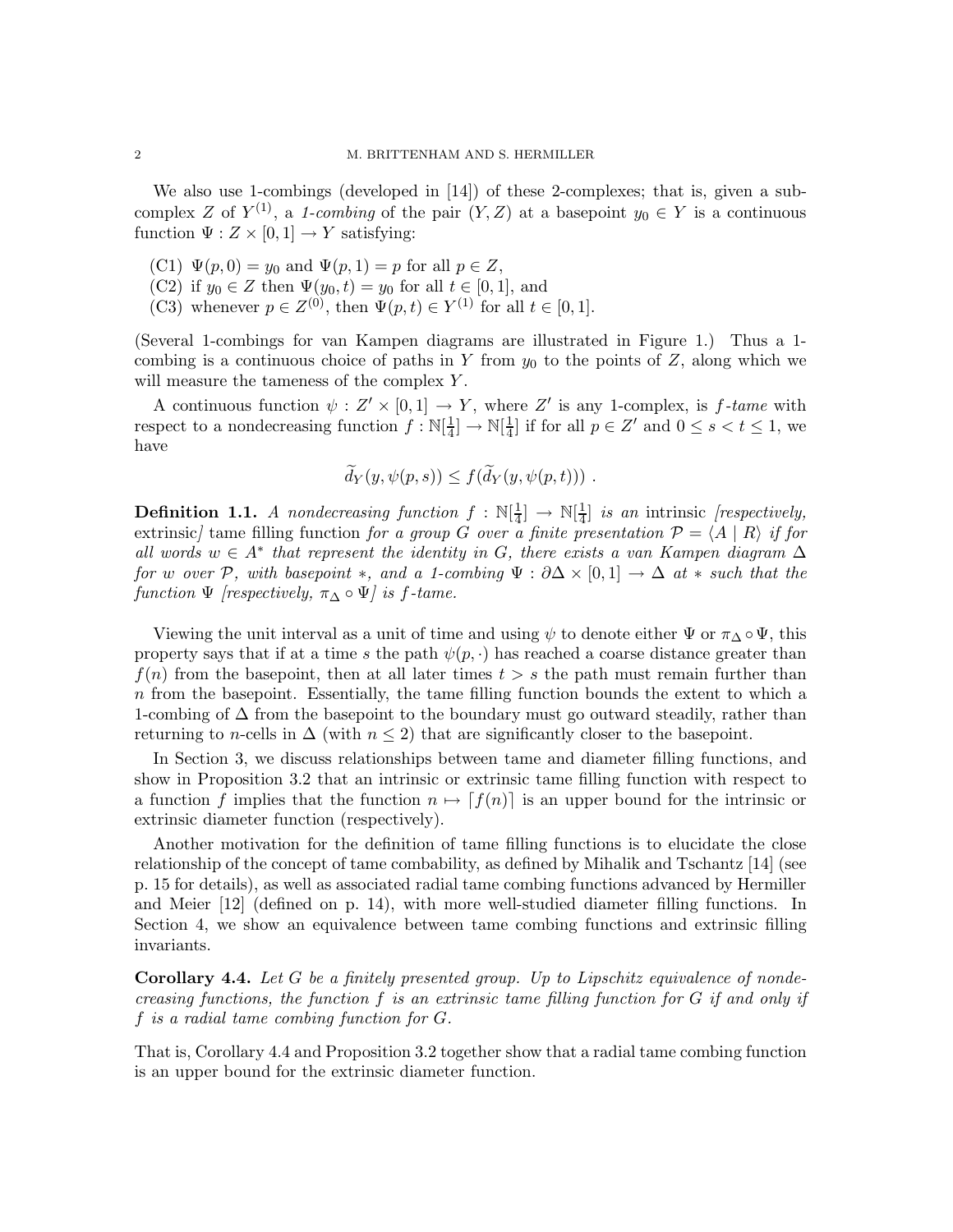In contrast to the definition of diameter filling functions (see Definition 3.1 for details), tame filling functions do not depend on the length  $l(w)$  of the word w. Indeed, in Definition 1.1 the property that a 1-combing path  $\Psi(p, \cdot)$  cannot return to a distance less than n from the basepoint after it has reached a distance greater than  $f(n)$  is uniform for all reduced words over A representing  $\epsilon$ . As a consequence, although every finitely presented group admits well-defined intrinsic and extrinsic diameter functions, it is not clear whether every pair  $(G, \mathcal{P})$  admits a well-defined (i.e. finite-valued) intrinsic or extrinsic tame filling function. In Section 4, we show that the existence of a well-defined tame filling function implies tame combability.

# Corollary 4.5. *If* G *has a well-defined extrinsic tame filling function over some finite presentation, then* G *is tame combable.*

A long-standing conjecture of Tschantz [17] states that there is a finitely presented group that is not tame combable, and as a result, that the converse of Proposition 3.2 fails in the extrinsic case and the extrinsic tame filling function is a strict upper bound for (or a stronger invariant than) the extrinsic diameter function. That is, Tschantz's conjecture implies the existence of a finitely presented group which admits a finite-valued extrinsic diameter function f, but which does not have a finite-valued extrinsic tame filling function, and hence does not have an extrinsic tame filling function Lipschitz equivalent to  $f$ .

While a radial tame combing function is an extrinsic property, Corollary 4.4 also shows that an intrinsic tame filling function can be interpreted as the intrinsic analog of a radial tame combing function. The fundamental differences between intrinsic and extrinsic properties arising in Section 4 all stem from the fact that gluing van Kampen diagrams along their boundaries preserves extrinsic distances, but not necessarily intrinsic distances.

In Section 5 we discuss tame filling functions for several large classes of groups. We begin in Section 5.1 by considering stackable groups, defined by the present authors in [5]. Stackability is a topological property of the Cayley graph that holds for almost convex groups and groups with finite complete rewriting systems (and hence holds for all fundamental groups of 3-manifolds with a uniform geometry), and that gives a uniform model for the inductive procedures to build van Kampen diagrams in these groups. The procedure is an algorithm in the case that the group is algorithmically stackable. (See p. 15 for these definitions.) This procedure naturally leads to a method of constructing 1-combings in these van Kampen diagrams, which we use to obtain the following.

# Theorem 5.2. *If* G *is a stackable group, then* G *admits well-defined intrinsic and extrinsic tame filling functions.*

# Theorem 5.4. *If* G *is an algorithmically stackable group, then* G *has recursive intrinsic and extrinsic tame filling functions.*

This leads us to another motivation for studying tame filling inequalities, namely to give information leading toward answering the open question of whether there exists a finitely presented group which is not stackable. An immediate consequence of Theorem 5.2 and Corollary 4.5 is that every stackable group satisfies the quasi-isometry invariant tame combable property. If Tschantz's conjecture [17] above of the existence of a finitely presented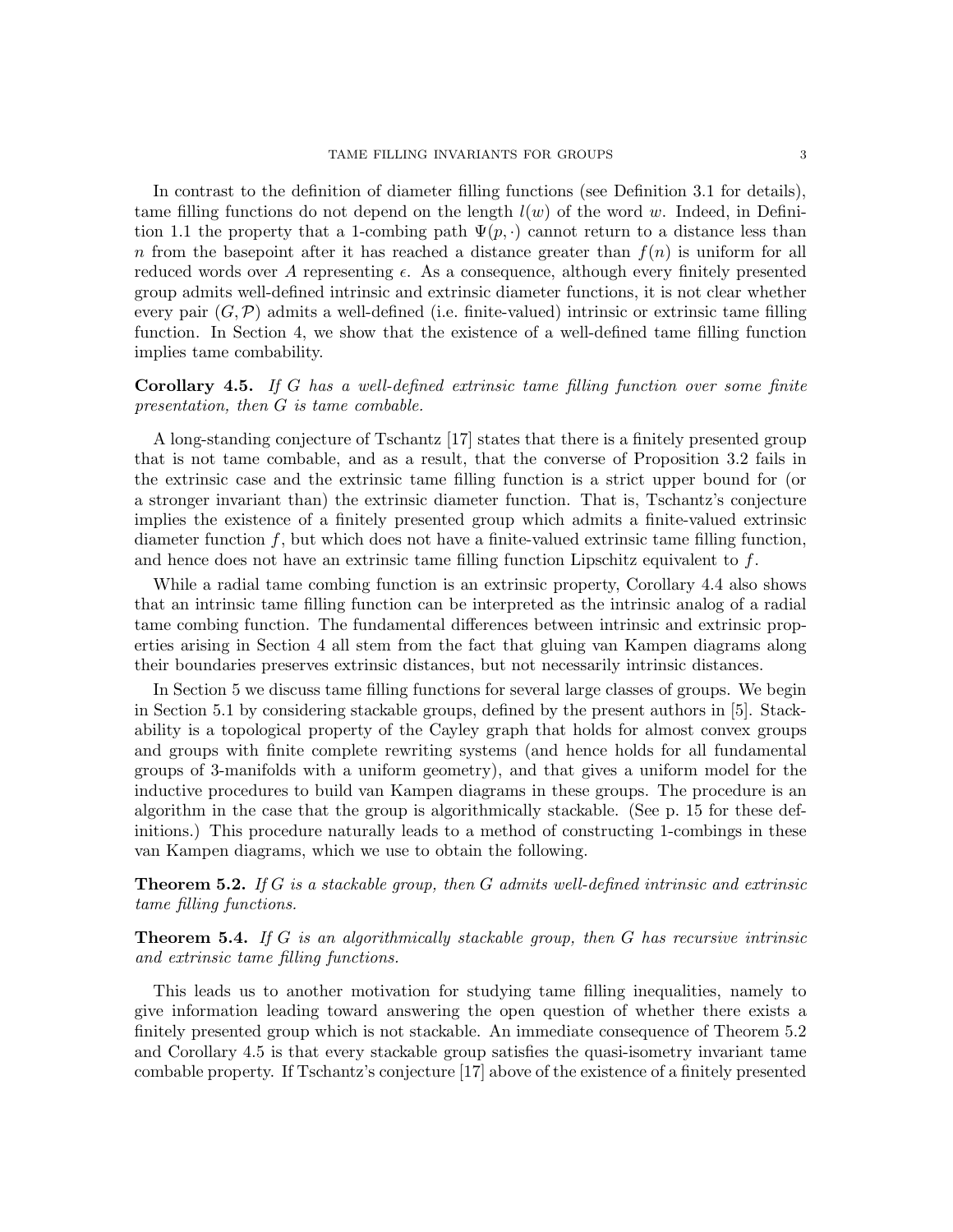group that is not tame combable is true, such a group  $G$  would also not be stackable with respect to any finite generating set.

In the next three subsections of Section 5 we compute more detailed bounds on tame filling invariants for several classes of stackable groups. In Section 5.2 we consider groups that can be presented by rewriting systems. In this case we use the results of Section 5.1 to obtain tame filling functions in terms of the string growth complexity function  $\gamma : \mathbb{N} \to \mathbb{N}$ , where  $\gamma(n)$  is the maximal word length that can be achieved after finitely many rewritings of a word of length up to n.

**Proposition 5.6.** *Let* G *be a group with a finite complete rewriting system. Let*  $\gamma$  *be the string growth complexity function and let* ζ *denote the length of the longest rewriting rule. Then the function*  $n \mapsto \gamma(\lceil n \rceil + \zeta + 2) + 1$  *is both an intrinsic and an extrinsic tame filling function for* G*.*

This result has potential for application in searching for finite complete rewriting systems for groups. A choice of partial ordering used to determine the termination property of a rewriting system implies an upper bound on the string growth complexity function. Then given a lower bound on the intrinsic or extrinsic tame filling inequalities or diameter inequalities, this corollary can be used to eliminate partial orderings before attempting to use them (e.g., via the Knuth-Bendix algorithm) to construct a rewriting system.

We note in Section 5.2 that the iterated Baumslag-Solitar groups  $G_k$  are examples of groups admitting recursive intrinsic and extrinsic tame filling functions. However, applying the lower bound of Gersten [10] on their diameter functions, for each natural number  $k > 2$ the group  $G_k$  does not admit intrinsic or extrinsic tame filling functions with respect to a  $(k-2)$ -fold tower of exponentials.

Section 5.3 contains a proof that all finite groups, with respect to all finite presentations, have both intrinsic and extrinsic tame filling functions that are constant functions.

In Section 5.4 we consider three examples of stackable groups for which a linear radial tame combing function was known, and analyze the stackable structure to obtain bounds on intrinsic tame filling functions for these examples. The first of these is Thompson's group  $F$ ; i.e., the group of orientation-preserving piecewise linear automorphisms of the unit interval for which all linear slopes are powers of 2, and all breakpoints lie in the the 2-adic numbers. Thompson's group  $F$  has been the focus of considerable research in recent years, and yet the questions of whether  $F$  is automatic or has a finite complete rewriting system are open (see the problem list at [16]). In [7] Cleary, Hermiller, Stein, and Taback show that F is stackable, and also (after combining their result with Corollary 4.4) that  $F$  admits a linear extrinsic tame filling function. In Section 5.4 we show that this group also admits a linear intrinsic tame filling function, thus strengthening the result of Guba [11, Corollary 1] that F has a linear intrinsic diameter function.

We also show in Section 5.4 that the Baumslag-Solitar group  $BS(1, p)$  with  $p \geq 3$  admits an intrinsic tame filling function Lipschitz equivalent to the exponential function  $n \mapsto p^n$ , using the linear extrinsic tame filling function for these groups shown in [7]. Next we consider Cannon's almost convex groups [6] (see Definition 5.11), which include all word hyperbolic groups and cocompact discrete groups of isometries of Euclidean space (with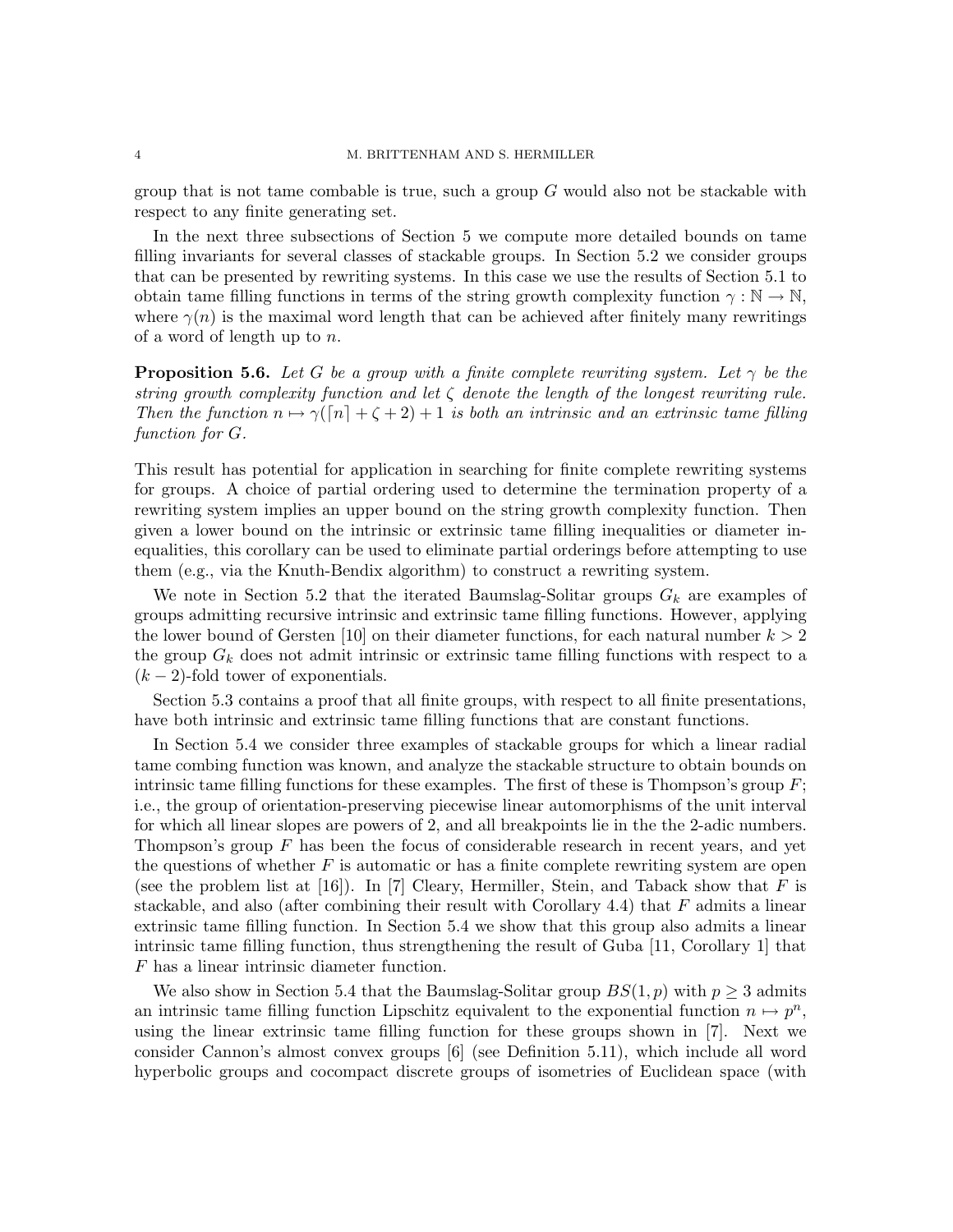respect to every generating set) [6], as well as all shortlex automatic groups. Building upon the characterization of almost convexity by radial tame combing functions in [12], we show that almost convexity is equivalent to conditions on tame filling functions.

**Theorem 5.12.** Let G be a group with finite generating set A, and let  $\iota : \mathbb{N}[\frac{1}{4}]$  $\frac{1}{4}$ ]  $\rightarrow \mathbb{N}[\frac{1}{4}]$  $rac{1}{4}]$ *denote the identity function. The following are equivalent:*

- (1) *The pair* (G,A) *is almost convex.*
- (2) *i is an intrinsic tame filling function for* G *over a finite presentation*  $P = \langle A | R \rangle$ *.*
- (3) *i* is an extrinsic tame filling function for G over a finite presentation  $\mathcal{P} = \langle A | R \rangle$ .

Our last example, in Section 5.5, is a class of combable groups.

Corollary 5.15. *If a finitely generated group* G *admits a quasi-geodesic language of normal forms that label simple paths in the Cayley graph and that satisfy a* K*-fellow traveler property, then* G *admits linear intrinsic and extrinsic tame filling functions.*

In particular, all automatic groups over a prefix-closed language of normal forms satisfy the hypotheses of Corollary 5.15. This result strengthens that of Gersten [9], that combable groups have a linear intrinsic diameter function.

Finally, in Section 6, we prove that tame filling functions are quasi-isometry invariants up to Lipschitz equivalence, in Theorem 6.1.

### 2. NOTATION

Throughout this paper, let G be a group with a finite *symmetric* presentation  $\mathcal{P} = \langle A | R \rangle$ ; that is, such that the generating set  $A$  is closed under inversion, and the set  $R$  of defining relations is closed under inversion and cyclic conjugation. We will also assume that for each  $a \in A$ , the element of G represented by a is not the identity  $\epsilon$  of G.

Let  $\chi : A^* \to G$  be the monoid homomorphism mapping generators to their representatives in G. A set of *normal forms* is a subset  $\mathcal{N} \subset A^*$  for which the restriction of  $\chi$  to  $\mathcal{N}$ is a bijection. We will also assume that every set of normal forms in this paper contains the empty word. Write  $y_g$  for the normal form of the element g of G, and write  $y_w$  for the normal form of  $\chi(w)$ .

For a word  $w \in A^*$ , we write  $w^{-1}$  for the formal inverse of w in  $A^*$ , and let  $l(w)$  denote the length of the word w. Let 1 denote the empty word in  $A^*$ . For words  $v, w \in A^*$ , we write  $v = w$  if v and w are the same word in  $A^*$ , and write  $v = G w$  if  $\chi(v) = \chi(w)$  are the same element of G.

Let  $X$  be the Cayley 2-complex corresponding to this presentation, whose 1-skeleton  $\Gamma = X^{(1)}$  is the Cayley graph of G with respect to A. Denote the path metric on  $X^{(1)}$  by  $d_X$ ; for  $w \in A^*$ ,  $d_X(\epsilon, w)$  then denotes path distance in  $X^{(1)}$  from the identity  $\epsilon$  of G to the element of G represented by the word w. For all  $g \in G$  and  $a \in A$ , let  $e_{g,a}$  denote the directed edge in  $X^{(1)}$  labeled a from g to ga. By usual convention, both directed edges  $e_{g,a}$ and  $e_{aa,a^{-1}}$  have the same underlying undirected CW complex edge in  $X^{(1)}$  between the vertices labeled g and ga.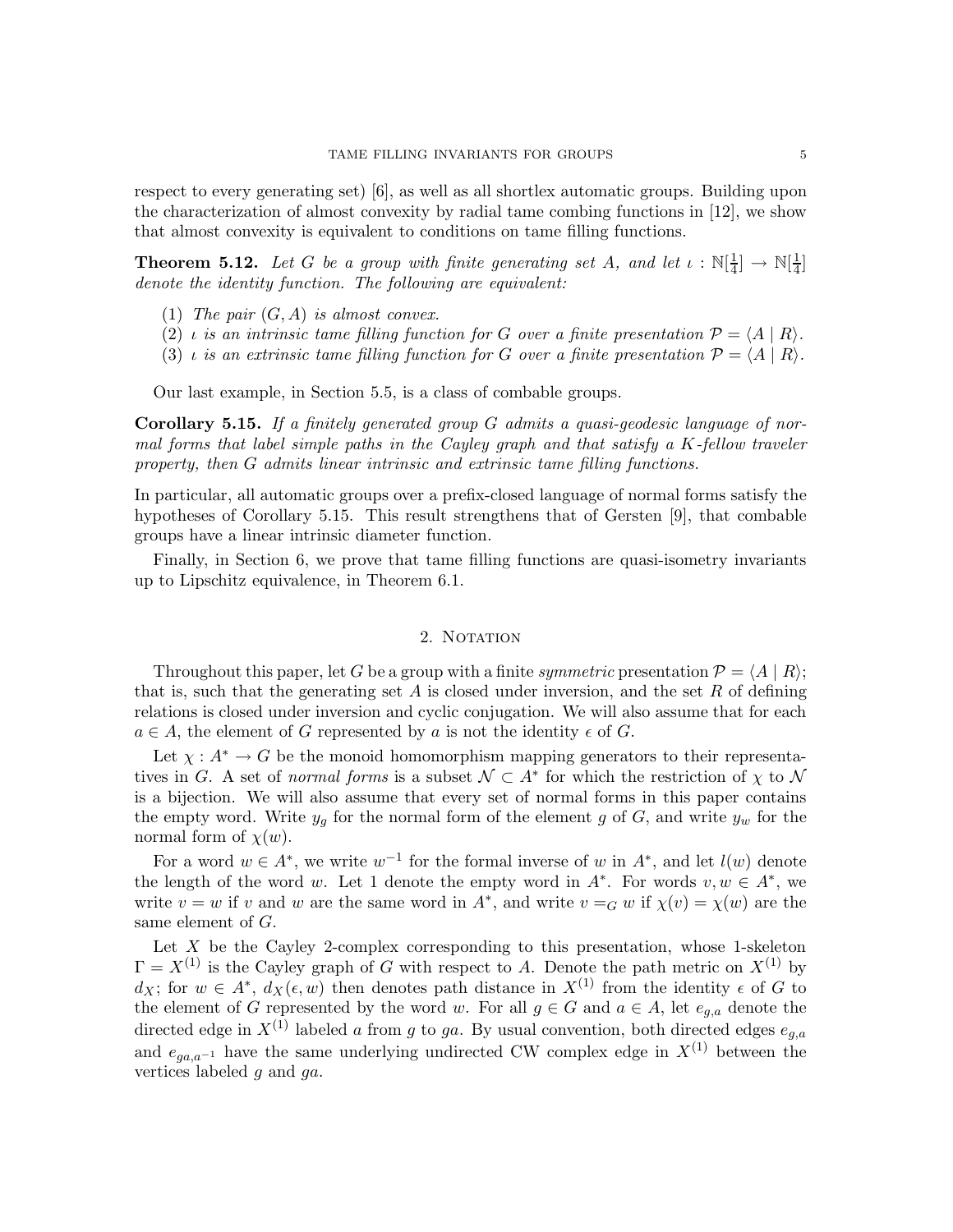For an arbitrary word w in  $A^*$  that represents the trivial element  $\epsilon$  of  $G$ , there is a van *Kampen diagram*  $\Delta$  for w with respect to P. That is,  $\Delta$  is a finite, planar, contractible combinatorial 2-complex with edges directed and labeled by elements of A, satisfying the properties that the boundary of  $\Delta$  is an edge path labeled by the word w starting at a basepoint vertex  $*$  and reading counterclockwise, and every 2-cell in  $\Delta$  has boundary labeled by an element of R.

Note that although the definition in the previous paragraph is standard, it involves a slight abuse of notation, in that the 2-cells of a van Kampen diagram are polygons whose boundaries are labeled by words in  $A^*$ , rather than elements of a (free) group. We will also consider the set R of defining relators as a finite subset of  $A^* \setminus \{1\}$ , where 1 is the empty word. We do not assume that every defining relator is freely reduced, but the freely reduced representative of every defining relator, except 1, must also be in R.

Recall that  $\pi_{\Delta} : \Delta \to X$  denotes the cellular map such that  $\pi_{\Delta}(*) = \epsilon$  and  $\pi_{\Delta}$  maps n-cells to n-cells preserving edge (and 2-cell boundary) labels and orientations. A word  $w \in A^*$  is called a *simple* word if w labels a simple path in the corresponding Cayley graph  $X^{(1)}$ ; that is, the path does not repeat any vertices or edges. Since a path labeled by a simple word w in a van Kampen diagram  $\Delta$  maps via  $\pi_{\Delta}$  to a simple path in X, the path in ∆ must also be simple. Simple words are a useful ingredient for gluing van Kampen diagrams together; given two planar diagrams with simple boundary subpaths sharing a common label but in reversed directions, the diagrams can be glued along the subpaths to construct another planar diagram.

In general, there may be many different van Kampen diagrams for the word w. Also, we do not assume that van Kampen diagrams in this paper are reduced; that is, we allow adjacent 2-cells in  $\Delta$  to be labeled by the same relator with opposite orientations.

If Y is any 2-complex, let  $E_Y$ ,  $\vec{E}_Y$ , and  $\vec{P}_Y$  denote the sets of undirected edges, directed edges, and directed paths in Y, respectively. Let  $i = i_Y, t = t_Y : \vec{P}_Y \to Y^{(0)}$  map paths to their initial and terminal vertices, respectively. If  $Y$  is either the Cayley complex  $X$  or the Cayley graph  $\Gamma = X^{(1)}$ , define

 $\mathsf{path}_Y: G \times A^* \to \vec{P}_Y$  by  $\mathsf{path}_Y(g, w) := \text{the path in } Y$  starting at g and labeled by w. If  $Y = \Delta$  is a van Kampen diagram, define

path<sub>∆</sub> :  $A^* \times A^* \to \vec{P}$  by path<sub>∆</sub>(v, w) := the counterclockwise path in  $\partial \Delta$  labeled by w,

that starts at the end of the counterclockwise path along  $\partial\Delta$  from \* labeled by v.

In both cases define

label = label $_Y : \vec{P}_Y \to A^*$  by label $_Y(p) :=$  the word labeling the path  $p$ .

For any function  $\rho: Y \times [0,1] \to Z$ , the notation  $\rho(p, \cdot)$  denotes the function  $[0,1] \to Z$ given by  $t \mapsto \rho(p,t)$ , and  $\rho(\cdot,t)$  denotes the function  $Y \to Z$  defined by  $y \mapsto \rho(y,t)$ .

Two functions  $f, g : \mathbb{N}[\frac{1}{4}]$  $\frac{1}{4}] \rightarrow \mathbb{N}[\frac{1}{4}]$  $\frac{1}{4}$  are called *Lipschitz equivalent* if there is a constant C such that  $f(n) \leq Cg(Cn+C) + C$  and  $g(n) \leq Cf(Cn+C) + C$  for all  $n \in \mathbb{N}[\frac{1}{4}]$  $\frac{1}{4}$ .

We refer to a 1-combing  $\Psi : \partial \Delta \times [0,1] \to \Delta$  at the basepoint of a van Kampen diagram as a *boundary 1-combing* of  $\Delta$  (see in Figure 1). A collection  $\{\Delta_w \mid w \in A^*, w =_G \epsilon\}$  of van Kampen diagrams for all words representing the trivial element, where each diagram  $\Delta_w$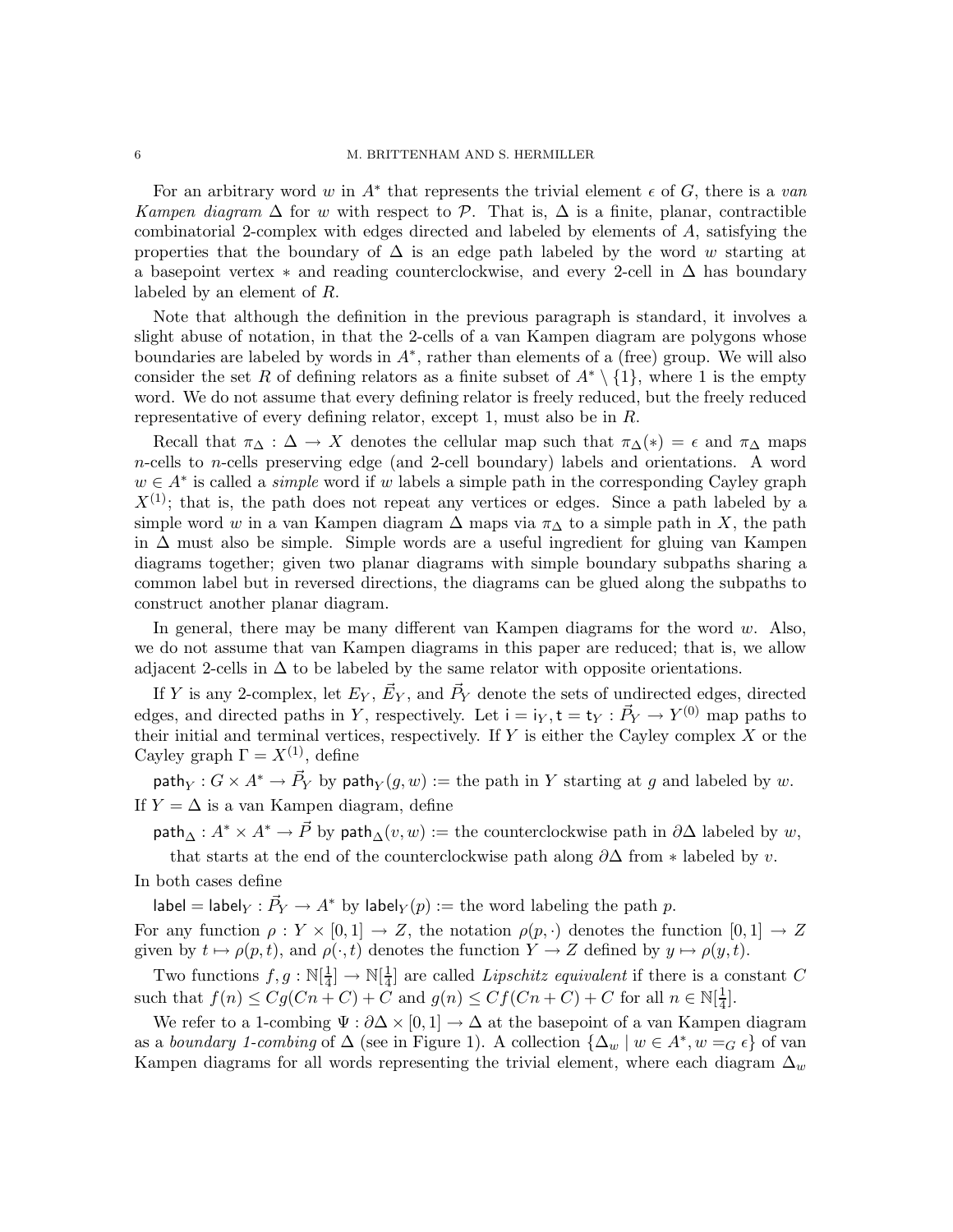has boundary label w, is called a *filling* for the group G over the presentation P. A *combed filling* for G over P is a collection  $\mathcal{F} = \{(\Delta_w, \Psi_w) \mid w \in A^*, w = G \epsilon\}$  such that each  $\Delta_w$  is a van Kampen diagram with boundary word w, and  $\Psi_w : \partial \Delta_w \times [0,1] \to \Delta_w$  is a 1-combing.

See for example [3] or [13] for expositions of the theory of van Kampen diagrams.

## 3. Relationships among filling invariants

In this section we show that for finitely presented groups, tame filling functions give upper bounds for diameter filling functions. We begin with a description of the diameter functions and their motivation of the tame filling invariants introduced in this paper.

Definition 3.1. *The* intrinsic *[respectively,* extrinsic*]* diameter filling function *for a group* G with finite presentation  $P$  is the minimal nondecreasing function  $f : \mathbb{N} \to \mathbb{N}$  satisfying *the property that for all*  $w \in A^*$  *with*  $w =_G \epsilon$ *, there exists a van Kampen diagram*  $\Delta$  *for* w over P such that for all vertices v in  $\Delta^{(0)}$  we have  $d_{\Delta}(*,v) \leq f(l(w))$  [respectively,  $d_X(\epsilon, \pi_\Delta(v)) \leq f(l(w))$ .

Since for each  $n \in \mathbb{N}$  there are only finitely many words of length up to n, there is a minimal value for  $f(n)$ , and so both diameter functions are well-defined. See, for example, the exposition in [2, Chapter II] for more details on these diameter inequalities and functions.

These diameter functions are rather weak, in that although they guarantee that the maximum intrinsic (resp. extrinsic) distance from a vertex to the basepoint in the diagram  $\Delta$  is at most  $f(l(w))$ , they do not measure the extent to which vertices at this maximum distance can occur. For example, in the extrinsic case it may be possible to have a chain of contiguous vertices lying at the maximum distance, surrounding a region containing vertices much closer to the basepoint. In other words, the diameter functions do not distinguish how wildly or tamely these maxima occur in van Kampen diagrams. The tame filling functions of Definition 1.1 were designed to measure this tameness.

**Proposition 3.2.** If a nondecreasing function  $f : \mathbb{N}[\frac{1}{4}]$  $\frac{1}{4}$   $\rightarrow \mathbb{N}[\frac{1}{4}]$ 4 ] *is an intrinsic [resp. extrinsic] tame filling function for a group* G *with finite presentation* P*, then the function*  $\hat{f}: \mathbb{N} \to \mathbb{N}$  defined by  $\hat{f}(n) = [f(n)]$  is an upper bound for the intrinsic [resp. extrinsic] *diameter function of the pair* (G,P)*.*

*Proof.* We prove this for intrinsic tameness; the extrinsic proof is similar. Let w be any word over the generating set A from P representing the trivial element  $\epsilon$  of G, and let  $\Delta$  be a van Kampen diagram for w with an f-tame 1-combing  $\Psi$  of  $(\Delta, \partial \Delta)$ . Since the function  $\Psi$  is continuous, each vertex  $v \in \Delta^{(0)}$  satisfies  $v = \Psi(p, s)$  for some  $p \in \partial \Delta$  and  $s \in [0, 1]$ . There is an edge path along  $\partial\Delta$  from \* to p labeled by at most half of the word w, and so  $\widetilde{d}_{\Delta}(*,p) \leq \frac{l(w)}{2}$  $\frac{w}{2}$ . Using the facts that  $p = \Psi(p, 1)$  and  $s \leq 1$ , the f-tame condition implies that  $\widetilde{d}_{\Delta}(*,v) \le f(\widetilde{d}_{\Delta}(*,p)).$  Since f is nondecreasing,  $\widetilde{d}_{\Delta}(*,v) \le f(\frac{l(w)}{2})$  $\frac{w}{2}$ , as required.  $\square$ 

In [4], Bridson and Riley give an example of a finitely presented group  $G$  whose intrinsic and extrinsic diameter functions are not Lipschitz equivalent. While the relationship between tame filling functions remains unresolved in general, in the following (somewhat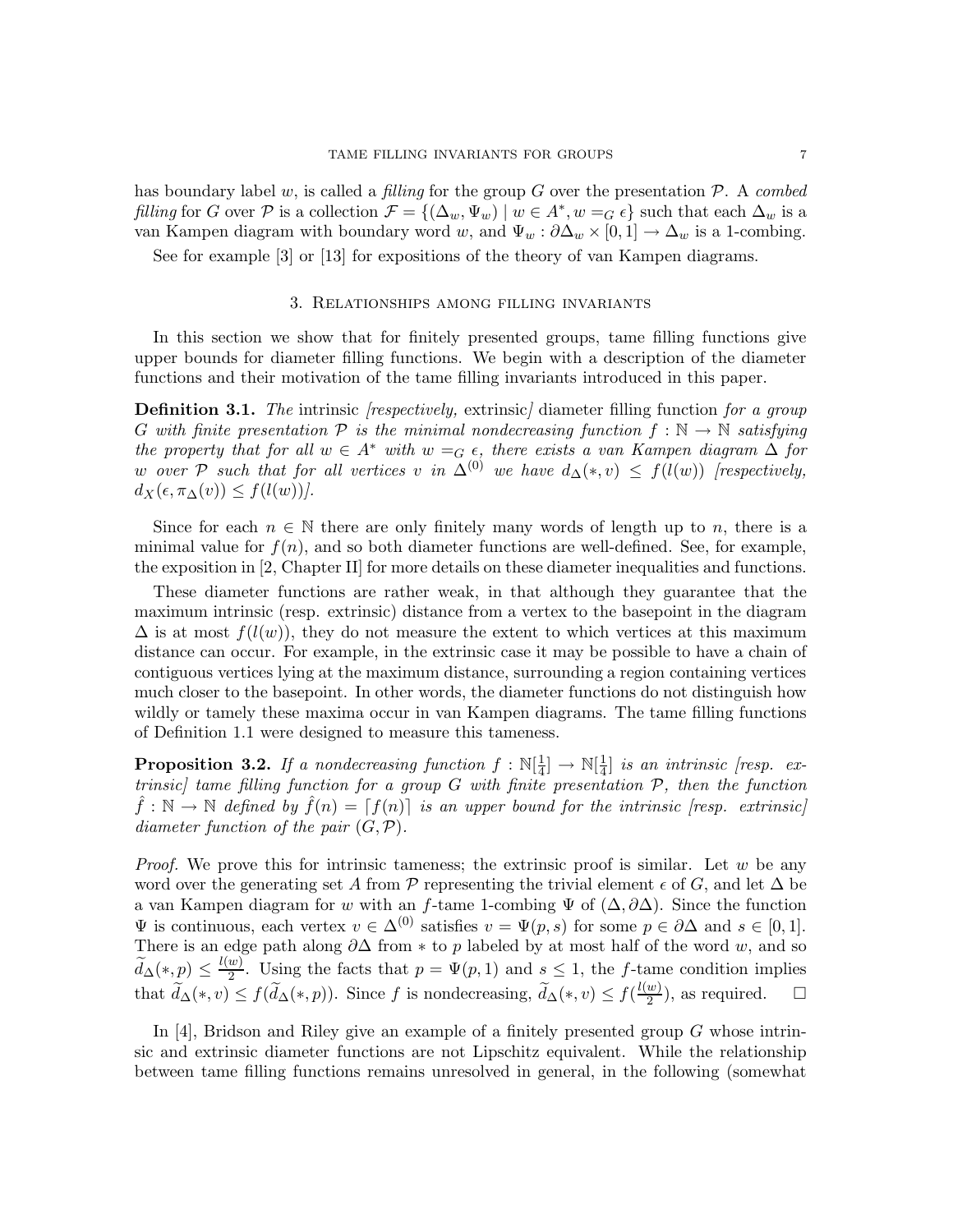technical) lemma we give bounds on their interconnections; Lemma 3.3 will be applied in several examples later in this paper.

Lemma 3.3. *Let* G *be a finitely presented group with Cayley complex* X *and combed filling*  $\mathcal{F} = \{(\Delta_w, \Psi_w) \mid w \in A^*, w =_G \epsilon\}.$  Suppose that  $j : \mathbb{N} \to \mathbb{N}$  is a nondecreasing function such *that for every vertex* v *of a van Kampen diagram*  $\Delta_w$  *in*  $\mathcal{F}$ *,*  $d_{\Delta_w}(*,v) \leq j(d_X(\epsilon,\pi_{\Delta_w}(v)))$ *, and let*  $\widetilde{j}$  :  $\mathbb{N}[\frac{1}{4}]$  $\frac{1}{4}] \rightarrow \mathbb{N}[\frac{1}{4}]$  $\frac{1}{4}$  be defined by  $j(n) := j(\lceil n \rceil) + 1.$ 

- (1) If  $\pi_{\Delta_w} \circ \Psi_w$  *is* f-tame for all w, then  $\tilde{j} \circ f$  *is an intrinsic tame filling function for* G.
- (2) If  $\Psi_w$  *is* f-tame for all w, then  $f \circ \tilde{j}$  *is an extrinsic tame filling function for* G.

*Proof.* We begin by showing that the inequality restriction for j on vertices holds for the function j on all points in the van Kampen diagrams in  $\mathcal{F}$ , using the fact that coarse distances on edges and 2-cells are closely linked to those of vertices. Let  $(\Delta, \Psi) \in \mathcal{F}$ and let p be any point in  $\Delta$ . Among the vertices in the boundary of the open cell of  $\Delta$ containing p, let v be the vertex whose coarse distance to the basepoint  $*$  is maximal. Then  $d_{\Delta}(*,p) < d_{\Delta}(*,v) + 1$ . Moreover,  $\pi_{\Delta}(v)$  is again a vertex in the boundary of the open cell of X containing  $\pi_{\Delta}(p)$ , and so  $\widetilde{d}_{X}(\epsilon, \pi_{\Delta}(v)) \leq [\widetilde{d}_{X}(\epsilon, \pi_{\Delta}(p))]$ . Applying the fact that j is nondecreasing, then  $\tilde{d}_{\Delta}(*,p) \leq \tilde{d}_{\Delta}(*,v)+1 \leq j(\tilde{d}_X(\epsilon,\pi_{\Delta}(v)))+1 \leq j(\tilde{d}_X(\epsilon,\pi_{\Delta_w}(p)))+1$ . Hence the second inequality in

$$
d_X(\epsilon, \pi_\Delta(p)) \le d_\Delta(*, p) \le \tilde{j}(d_X(\epsilon, \pi_\Delta(p))) \tag{a}
$$

follows. The first inequality is a consequence of the fact that coarse distance can only be preserved or decreased by the map  $\pi_{\Delta} : \Delta \to X$ .

Now suppose that the composition  $\pi_{\Delta} \circ \Psi : \partial \Delta \times [0,1] \to X$  is f-tame. Then for all  $p \in \Delta$  and for all  $0 \le s < t \le 1$ , we have  $\widetilde{d}_{\Delta}(*, \Psi(p, s)) \le \widetilde{j}(\widetilde{d}_{X}(\epsilon, \pi_{\Delta}(\Psi(p, s)))) \le$  $\widetilde{j}(f(\widetilde{d}_X(\epsilon,\pi_{\Delta}(\Psi(p,t)))) \leq \widetilde{j}(f(\widetilde{d}_{\Delta}(*,\Psi(p,t))))$  where the first and third inequalities follow from (a) and the fact that f and  $\tilde{j}$  are nondecreasing, and the second also uses f-tameness of Ψ. Hence Ψ is  $(j \circ f)$ -tame, completing the proof of (1). The proof of (2) is similar.  $\Box$ 

### 4. Tame filling functions and tame combings

The purpose of this section is twofold. The main goal is to prove Corollaries 4.4 and 4.5, connecting the concepts of tame combings and tame filling inequalities. Before doing this, we require a pair of results that provide more tractable methods for constructing combed fillings. Lemma 4.1 will also be applied to stackable groups in Section 5.1, as well as in the proof of Theorem 5.12. This lemma also is part of the stronger Proposition 4.3, which will be essential to the proofs of Corollary 4.4 and Theorem 6.1.

The objective of Lemma 4.1 is to reduce the set of diagrams required to construct a combed filling. Let  $\mathcal{N} = \{y_g \mid g \in G\} \subset A^*$  be a set of normal forms (including the empty word) for  $G = \langle A | R \rangle$  that label simple paths in the Cayley complex X. An N-*diagram* is a van Kampen diagram  $\Delta$  with boundary label  $y_g a y_{ga}^{-1}$  for some  $g \in G$  and  $a \in A$ . An *edge 1-combing* of  $\Delta$  is a 1-combing  $\Theta$  of the pair  $(\Delta, \hat{e})$  at the basepoint  $*$ , where  $\hat{e}$  is the 1-cell underlying the edge  $\tilde{e} := \text{path}_{\Delta}(y_q, a)$  in  $\partial \Delta$  corresponding to a, such that the paths  $\Theta(i(\tilde{e}), \cdot), \Theta(t(\tilde{e}), \cdot) : [0, 1] \to \Delta$  to the endpoints of  $\hat{e}$  follow the paths labeled  $y_g, y_{ga}$  in  $\partial \Delta$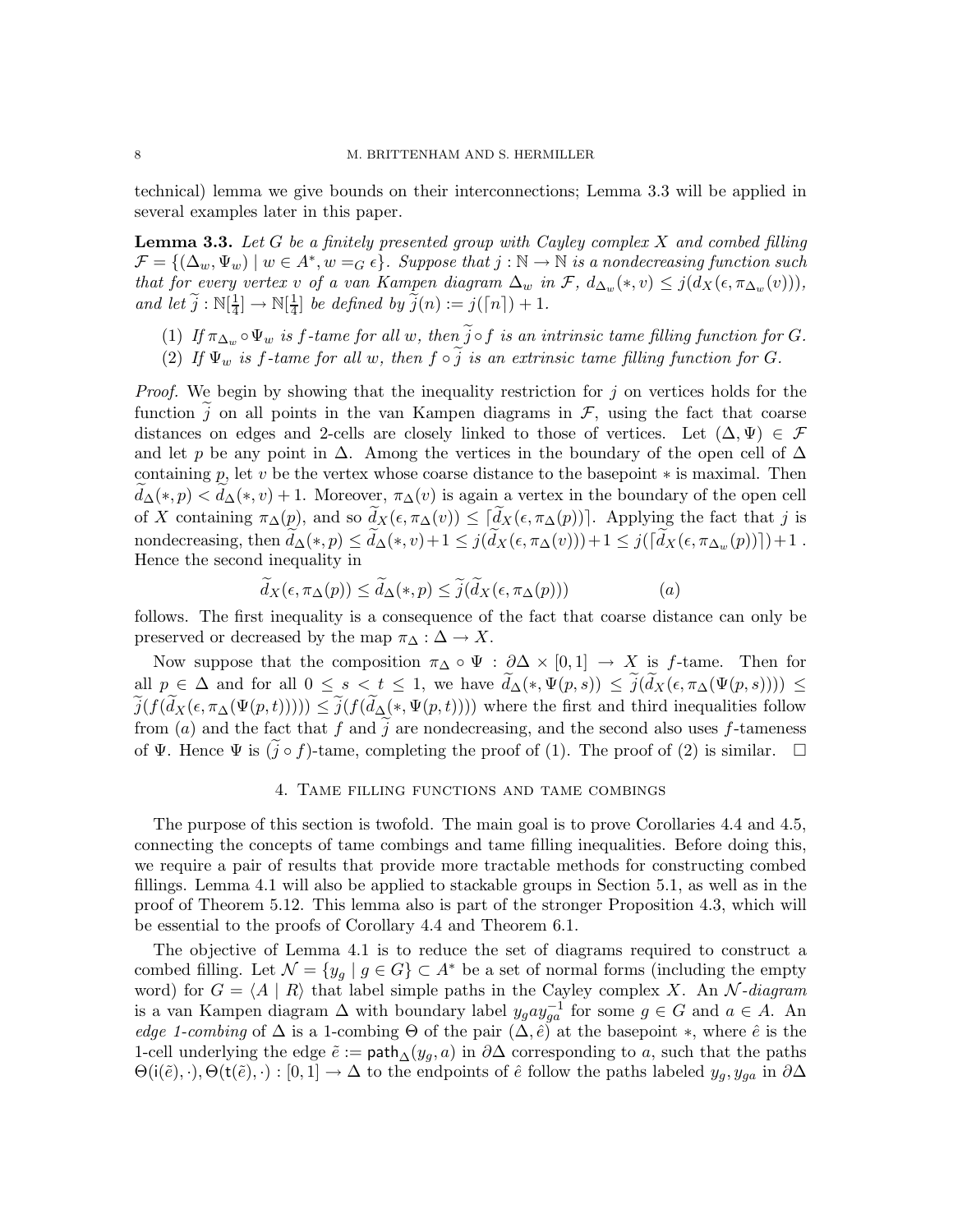from  $\ast$ . (See Figure 1). A *combed* N-filling is a collection  $\mathcal{E} = \{(\Delta_e, \Theta_e) \mid e \in E_X\}$  such that for each  $e \in E_X$ ,  $\Delta_e$  is an N-diagram with edge 1-combing  $\Theta_e$  associated to the elements  $g \in G$  and  $a \in A$  for one of the directed edges  $e_{q,a}$  corresponding to e, and the 1-combings satisfy the following *gluing condition*: For every pair of edges  $e, e' \in E_X$  with a common endpoint g, we require that  $\pi_{\Delta_e} \circ \Theta_e(\hat{g}_e, t) = \pi_{\Delta_{e'}} \circ \Theta_{e'}(\hat{g}_{e'}, t)$  for all t in [0, 1], where  $\hat{g}_e$  and  $\hat{g}_{e'}$  are the vertices of  $\hat{e}$  in  $\Delta_e$  and  $\hat{e'}$  in  $\Delta_{e'}$  mapping to the vertex g in X, respectively; that is, at these vertices  $\Theta_e$  and  $\Theta_{e'}$  project to the same path, with the same parametrization, in the Cayley complex  $X$ . A combed  $\mathcal N$ -filling is *geodesic* if all of the words in the normal form set  $\mathcal N$  label geodesics in the associated Cayley graph.

In the following we extend the "seashell" ("cockleshell" in [2, Section 1.3]) method of constructing a filling from  $\mathcal N$ -diagrams, to build a combed filling from a combed  $\mathcal N$ -filling.

**Lemma 4.1.** *A combed* N-filling  $\mathcal{E} = \{(\Delta_e, \Theta_e) | e \in E_X\}$  for a group G over a finite *presentation*  $\mathcal P$  *induces a combed filling*  $\{\Delta_w, \Psi_w\}$  |  $w = G \epsilon\}$ *, such that if*  $\pi_{\Delta_e} \circ \Theta_e$  *is f*-tame *for all e*, then each  $\pi_{\Delta_w} \circ \Psi_w$  *is also f-tame. Moreover in the case that the combed* N-*filling is geodesic, if every edge 1-combing*  $\Theta_e$  *is f-tame, then every boundary 1-combing*  $\Psi_w$  *is also* f*-tame.*

*Proof.* Given a word  $w = a_1 \cdots a_n$  with  $w = G \in A$  and each  $a_i \in A$ , let  $(\Delta_i, \Theta_i)$  be the element of E corresponding to the edge of X with endpoints  $a_1 \cdots a_{i-1}$  and  $a_1 \cdots a_i$  and label  $a_i$ . By replacing  $\Delta_i$  by its mirror image if necessary, we may assume that  $\Delta_i$  has boundary labeled by the word  $y_{i-1}a_iy_i$ , where  $y_i$  is the normal form in N of  $a_1 \cdots a_i$ .

We next iteratively build a van Kampen diagram  $\Delta'_i$  for the word  $y_{\epsilon}a_1 \cdots a_i y_i^{-1}$ , beginning with  $\Delta'_1 := \Delta_1$ . For  $1 < i \leq n$ , the planar diagrams  $\Delta'_{i-1}$  and  $\Delta_i$  have boundary subpaths sharing a common label by the simple word  $y_i$ . The fact that  $y_i$  labels a simple path in X implies that each of these boundary paths in  $\Delta'_{i-1}, \Delta_i$  is an embedding. These paths are also oriented in the same direction, and so the diagrams  $\Delta'_{i-1}$  and  $\Delta_i$  can be glued, starting at their basepoints and folding along these subpaths, to construct the planar diagram  $\Delta'_{i}$ . Performing these gluings consecutively for each i results in a van Kampen diagram  $\Delta'_n$ with boundary label  $y_{\epsilon}wy_w^{-1}$ . Note that we have allowed the possibility that some of the boundary edges of  $\Delta'_n$  may not lie on the boundary of a 2-cell in  $\Delta'_n$ ; some of the words  $y_{i-1}a_iy_i$  may freely reduce to the empty word, and the corresponding van Kampen diagrams  $\Delta_i$  may have no 2-cells. Note also that the only simple word representing the identity of G is the empty word; that is,  $y_{\epsilon} = y_w = 1$ . Hence  $\Delta'_n$  is a van Kampen diagram for w.

Let  $\Delta_w := \Delta'_n$ , and let  $\alpha : \prod_{i} \Delta_i \to \Delta_w$  be the quotient map. Then each restriction  $\alpha$ | :  $\Delta_i \to \Delta_w$  is an embedding. Let  $\hat{e}_i := \textsf{path}_{\Delta_i}(y_{i-1}, a_i)$  be the  $a_i$  edge in the boundary path of  $\Delta_i$  (and by slight abuse of notation also in the boundary of  $\Delta_w$ ). In order to build a boundary 1-combing on  $\Delta_w$ , we note that the edge 1-combings  $\Theta_i$  give a continuous function  $\alpha \circ \prod \Theta_i : \prod \hat{e}_i \times [0,1] \to \Delta_w$ . The gluing condition in the definition of combed N-filling implies that on the common endpoint  $v_i$  of the edges  $\hat{e}_i$  and  $\hat{e}_{i+1}$  of  $\Delta_w$ , the paths  $\pi_{\Delta_i} \circ \Theta_i(v_i, \cdot)$  and  $\pi_{\Delta_{i+1}} \circ \Theta_{i+1}(v_i, \cdot)$  follow the edge path in X labeled  $y_i$  with the same parametrization. Hence the same is true for the functions  $\Theta_i(v_i, \cdot)$  and  $\Theta_{i+1}(v_{i+1}, \cdot)$  following the edge paths labeled  $y_i$  that are glued by  $\alpha$ . Moreover, if an  $\hat{e}_i$  edge and (the reverse of) an  $\hat{e}_j$  edge are glued via  $\alpha$ , the maps  $\Theta_i$  and  $\Theta_j$  have been chosen to be consistent. Hence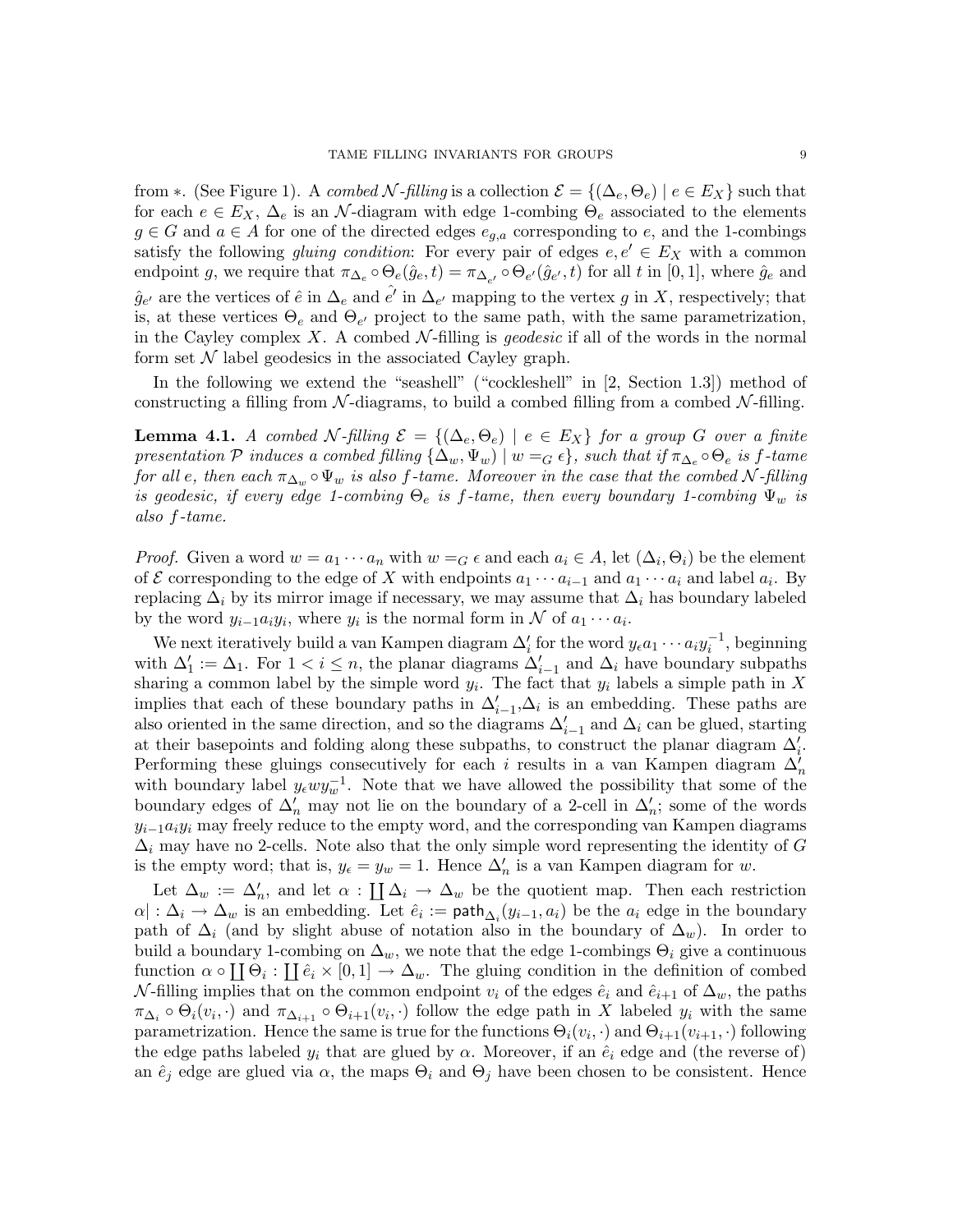

Figure 1. Boundary 1-combing, edge 1-combing, and seashell process

the collection of maps  $\Theta_i$  are consistent on points identified by the gluing map  $\alpha$ , and we obtain an induced function  $\Psi_w : \partial \Delta_w \times [0,1] \to \Delta_w$ . Moreover, the function  $\Psi_w$  satisfies all of the properties needed for the required boundary 1-combing on the diagram  $\Delta_w$ . Let  $\mathcal{F} = \{(\Delta_w, \Psi_w) \mid w \in A^*, w =_G \epsilon\}$  be the induced combed filling from this "seashell" procedure. (See Figure 1.)

In the extrinsic setting, the seashell quotient map  $\alpha$  preserves extrinsic distances (irrespective of whether or not the normal forms are geodesics). That is, for any point  $q$  in  $\Delta_i$ , we have  $\pi_{\Delta_i}(q) = \pi_{\Delta_w}(\alpha(q))$ , and hence  $d_X(\epsilon, \pi_{\Delta_i}(q)) = d_X(\epsilon, \pi_{\Delta_w}(\alpha(q)))$ . Now for each  $p \in \partial \Delta_w$ , we have  $p = \alpha(p')$  for a point p' in  $\hat{e}_i \subseteq \Delta_i$  for some i, and  $\Psi_w(p,t) = \alpha(\Theta_i(p',t))$ for all  $t \in [0,1]$ . Thus if each  $\pi_{\Delta_i} \circ \Theta_i$  is an f-tame map, then  $\pi_{\Delta_w} \circ \Psi_w$  is also f-tame.

Next suppose that each of the words in the set  $\mathcal N$  of normal forms are geodesic. To show that f-tameness of 1-combings is preserved by the seashell construction in this case, it similarly suffices to show that the map  $\alpha$  preserves (intrinsic) coarse distance.

In order to analyze coarse distances in the van Kampen diagram  $\Delta_w$ , we begin by supposing that p is any vertex in  $\Delta_w$ . Then  $p = \alpha(q)$  for some vertex  $q \in \Delta_i$  (for some i). The identification map  $\alpha$  cannot increase distances to the basepoint, so we have  $d_{\Delta_w}(*,p) \leq d_{\Delta_i}(*,q)$ . Suppose that  $\beta : [0,1] \to \Delta_w$  is an edge path in  $\Delta_w$  from  $\beta(0) = *$  to  $\beta(1) = p$  of length strictly less than  $d_{\Delta_i}(*, q)$ . This path cannot stay in the (closed) subcomplex  $\alpha(\Delta_i)$  of  $\Delta_w$ , and so there is a minimum time  $0 < s \leq 1$  such that  $\beta(t) \in \alpha(\Delta_i)$  for all  $t \in [s, 1]$ . Then the point  $\beta(s)$  must lie on the image of the boundary of  $\Delta_i$  in  $\Delta_w$ . Since the words  $y_{i-1}$ and  $y_i$  label geodesics in the Cayley complex of the presentation  $P$ , these words must also label geodesics in  $\Delta_i$  and  $\Delta_w$ . Hence we can replace the portion of the path  $\beta$  on the interval [0,s] with the geodesic path along one of these words from  $*$  to  $\beta(s)$ , to obtain a new edge path in  $\alpha(\Delta_i)$  from \* to p of length strictly less than  $d_{\Delta_i}(*,q)$ . Since  $\alpha$  embeds  $\Delta_i$  in  $\Delta_w$ , this results in a contradiction. Thus for each vertex  $p = \alpha(q)$  in  $\Delta_w$ , we have  $d_{\Delta_w}(*,p) = d_{\Delta_i}(*,q)$ . Since the coarse distance from the basepoint to any point in the interior of an edge or 2-cell in  $\Delta_w$  is computed from path metric distances of vertices, this also shows that for any point p in  $\Delta_w$  with  $p = \alpha(q)$  for some point  $q \in \Delta_i$ , we have  $\widetilde{d}_{\Delta_w}(*,p) = \widetilde{d}_{\Delta_i}(*,q)$ , as required.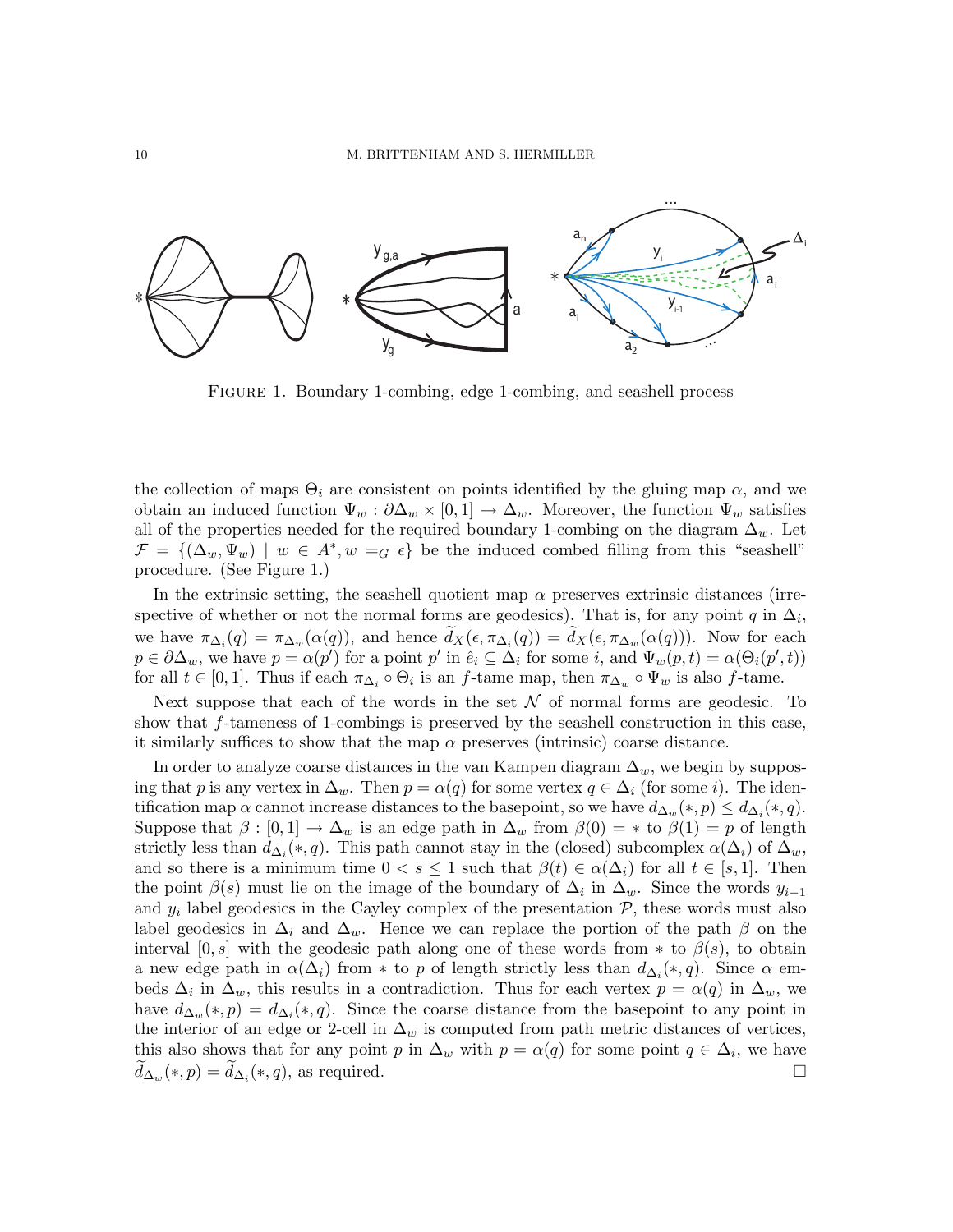The heart the proof of Corollary 4.4 consists of showing that the converse of Lemma 4.1 holds; that is, that every combed filling induces a combed  $\mathcal{N}\text{-filling}$  such that intrinsic and extrinsic tameness is preserved (up to Lipschitz equivalence). However, this converse requires more work, because the domain of the 1-combing essentially needs to be rerouted from the entire boundary of a van Kampen diagram to a single edge.

In order to accomplish this, we first need to "lift" the domain from the boundary of the van Kampen diagram up to a circle. Our definition of a boundary 1-combing  $\Psi : \partial \Delta \times [0, 1] \to \Delta$ is "natural", in the sense that the first factor in the domain of this function is a subcomplex of the associated van Kampen diagram  $\Delta$ ; however, this requires that for each point p on an edge e of  $\partial\Delta$ , there is a unique choice of path from the basepoint  $*$  to p via this 1-combing. When traveling along the boundary  $\partial\Delta$  counterclockwise, a point p (and undirected edge e) may be traversed more than once, and we use our lift to relax this constraint and allow different combings of this point corresponding to the different traversals.

For any natural number n, let  $C_n$  be the Euclidean circle  $S^1$  with a 1-complex structure consisting of n vertices (one of which is the basepoint (−1, 0)) and n edges. A *circular 1-combing* of a van Kampen diagram  $\Delta$  over P for a word w of length n is a continuous function  $\Sigma: C_n \times [0,1] \to \Delta$  such that

- (d1)  $\Sigma(p,0) = *$  for all  $p \in C_n$ , and the function  $\Sigma(\cdot,1): C_n \to \Delta$  satisfies  $\Sigma((-1,0),1) =$  $*$  and, going counterclockwise around  $C_n$ , maps each subsequent edge of  $C_n$  homeomorphically onto the next edge in  $\mathsf{path}_{\Delta}(1,w)$ ,
- (d2)  $\Sigma((-1,0),t) = *$  for all  $t \in [0,1]$ , and
- (d3) if  $p \in C_n^{(0)}$ , then  $\Sigma(p, t) \in \Delta^{(1)}$  for all  $t \in [0, 1]$ .

That is, for each edge  $e$  of  $C_n$ , the set  $\hat{e} := \Sigma(e \times \{1\})$  is an edge of  $\partial \Delta$  and  $\Sigma \circ (\Sigma(\cdot, 1)|_e^{-1} \times$  $id_{[0,1]}$ :  $\hat{e} \times [0,1] \rightarrow \Delta$  is a 1-combing based at \*; although strictly speaking  $\Sigma$  is not a 1-combing since  $C_n$  is not a subcomplex of  $\Delta$ , we use this terminology to express the connection to these 1-combings for edges. A  $S^1$ -combed filling is a collection  $\mathcal{D} = \{(\Delta_w, \Sigma_w) \mid$  $w \in A^*, w =_G \epsilon$  such that for each w,  $\Delta_w$  is a van Kampen diagram for w, and  $\Sigma_w$  is a circular 1-combing of  $\Delta_w$ .

**Remark 4.2.** If the group G is finite, then in Section 5.3 we show that there is a filling  $\{\Delta_w \mid w \in A^*, w =_G \epsilon\}$  and a constant C such that the intrinsic and extrinsic diameters of each van Kampen diagram  $\Delta_w$  are bounded above by C, and so the circular 1-combings associated to any  $S^1$ -combed filling  $\mathcal{D} = \{(\Delta_w, \Sigma_w) \mid w \in A^*, w =_G \epsilon\}$  built from this filling satisfy the property that  $\Sigma_w$  and  $\pi_{\Delta_w} \circ \Sigma_w$  are both tame with respect to the constant function  $n \mapsto C$ . In contrast, suppose that G is infinite,  $f : \mathbb{N}[\frac{1}{4}]$  $\frac{1}{4}$ ]  $\rightarrow \mathbb{N}[\frac{1}{4}]$  $\frac{1}{4}$  is a nondecreasing function, and  $\mathcal{D} = \{(\Delta_w, \Sigma_w) \mid w \in A^*, w =_G \epsilon\}$  is a  $S^1$ -combed filling for G such that each circular 1-combing  $\Sigma_w$  is f-tame. Then for any natural number n there is a word  $w_n$ labeling a geodesic in the Cayley graph for  $G$ ; let  $\Sigma := \Sigma_{w_n w_n^{-1}}$ . Now the path  $\Sigma(1, \cdot)$  from  $\Sigma(1,0) = *$  ends at the vertex  $p := \Sigma(1,1) = t(\text{path}_{\Delta_{w_n w_n^{-1}}}(1,w_n))$  which lies at a coarse distance n from \* in  $\Delta_{w_n w_n^{-1}}$ . The path  $\Sigma(1, \cdot)$  must traverse another cell  $\sigma$  of  $\Delta_{w_n w_n^{-1}}$ immediately before reaching p, and since the vertex p lies in  $\partial \sigma$ , the coarse distance from  $*$ to any point of  $\sigma$  must be at least  $n-\frac{3}{4}$  $\frac{3}{4}$ . Thus f satisfies  $f(n) \geq n - \frac{3}{4}$  $\frac{3}{4}$  for  $n \in \mathbb{N}$ , and so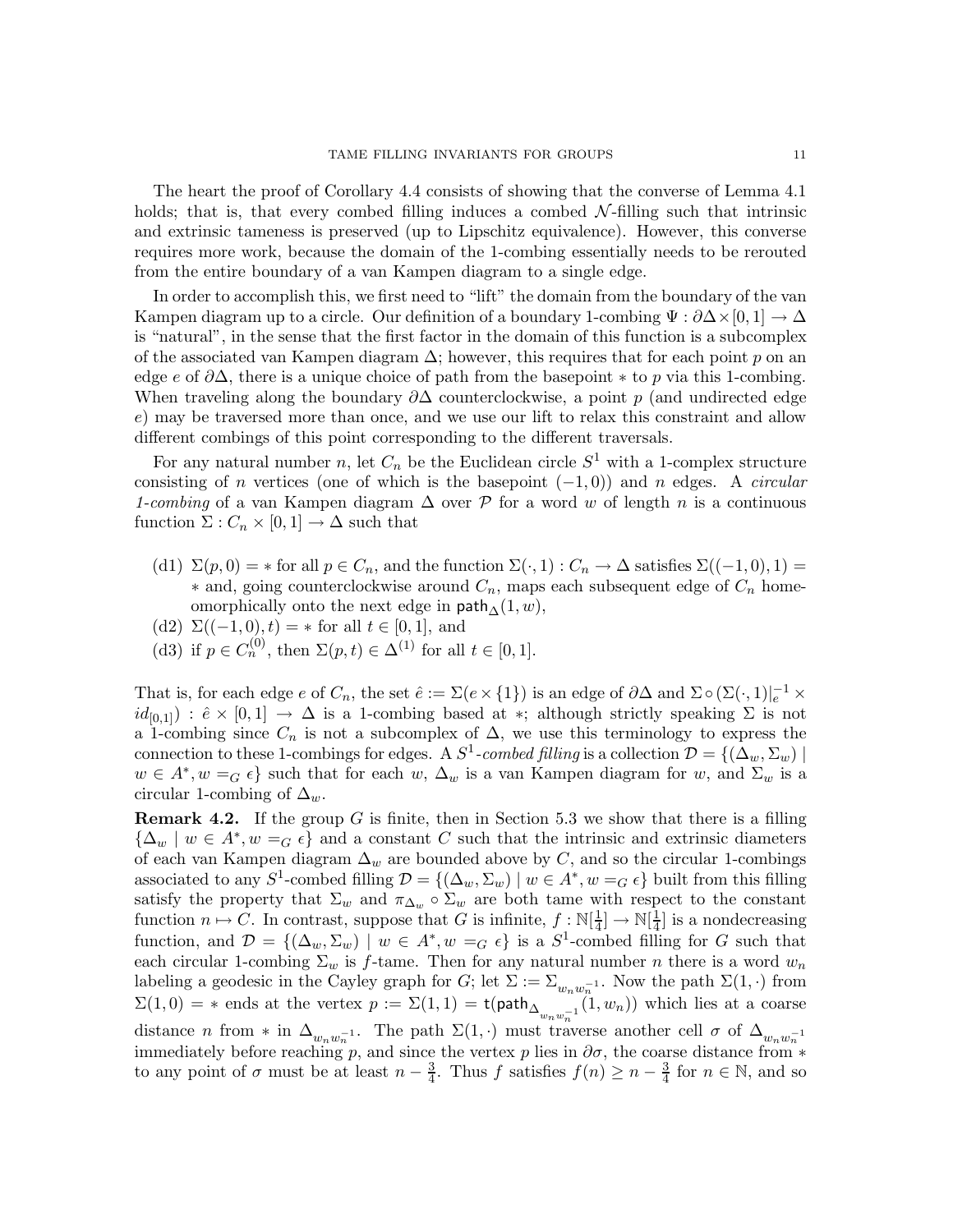$f(n) \ge f(\lfloor n \rfloor) \ge \lfloor n \rfloor - \frac{3}{4} > n - 2$  for all  $n \in \mathbb{N}[\frac{1}{4}]$  $\frac{1}{4}$ . A similar argument shows that if instead we assume that each  $\pi_{\Delta_w} \circ \Sigma_w$  is f-tame, then again  $f(n) > n-2$  for all  $n \in \mathbb{N}[\frac{1}{4}]$  $\frac{1}{4}$ .

In Proposition 4.3 below, the extrinsic result  $(1) \Leftrightarrow (4)$  (or (3)) is used in the proof of Corollary 4.4, and the equivalence  $(1) \Leftrightarrow (2)$  in both the intrinsic and extrinsic cases is used in the quasi-isometry invariance proof for Theorem 6.1.

Proposition 4.3. *Let* G *be a group with a finite symmetric presentation* P*, and let* f :  $\mathbb{N}[\frac{1}{4}]$  $\frac{1}{4}$ ]  $\rightarrow \mathbb{N}[\frac{1}{4}]$  $\frac{1}{4}$  be a nondecreasing function. The following are equivalent, up to Lipschitz *equivalence of the function* f*:*

- (1) f *is an intrinsic [respectively, extrinsic]* tame filling function for  $(G, \mathcal{P})$ .
- (2)  $(G, \mathcal{P})$  has an  $S^1$ -combed filling  $\mathcal{D} = \{(\Delta_w, \Sigma_w) \mid w =_G \epsilon\}$  such that each circular *1-combing*  $\Sigma_w$  *[respectively,*  $\pi_{\Delta_w} \circ \Sigma_w$ *] is f-tame.*
- (3)  $(G, \mathcal{P})$  *has a geodesic combed* N-filling  $\mathcal{E} = \{(\Delta_e, \Theta_e) | e \in E_X\}$  *such that each edge 1-combing*  $\Theta_e$  *[respectively,*  $\pi_{\Delta_e} \circ \Theta_e$ *] is f-tame.*

*In addition, in the extrinsic case:*

(4)  $(G, \mathcal{P})$  *has a combed*  $\mathcal{N}$ -filling  $\mathcal{E} = \{(\Delta_e, \Theta_e) \mid e \in E_X\}$  *such that each*  $\pi_{\Delta_e} \circ \Theta_e$  *is* f*-tame.*

*Proof.* In the extrinsic case, the result  $(3) \Rightarrow (4)$  is immediate. The implications  $(4) \Rightarrow (1)$ in the extrinsic case and  $(3) \Rightarrow (1)$  in the intrinsic case are Lemma 4.1.  $(1) \Rightarrow (2)$ :

Given a van Kampen diagram  $\Delta$  for a word w of length n and a boundary 1-combing  $\Psi : \partial \Delta \times [0,1] \to \Delta$ , let  $\vartheta : C_n \to \Delta_n$  be any cellular map that is a homeomorphism on closed 1-cells taking  $(-1, 0)$  to  $*$  and mapping  $C_n$  (counterclockwise) along path<sub>△</sub> $(1, w)$ . Then the composition  $\Sigma = \Psi \circ (\vartheta_{\Delta} \times id_{[0,1]}): C_n \times [0,1] \to \Delta$  is a circular 1-combing for this diagram. The fact that the identity function is used on the [0,1] factor implies that tameness of the 1-combings is preserved.

 $(2) \Rightarrow (3)$ :

Let  $\mathcal{N} := \{y_g \mid g \in G\}$  be the set of shortlex normal forms with respect to some total ordering of A. That is, for any two words z, z' over A, define  $z \leq_{sl} z'$  if the word lengths satisfy  $l(z) < l(z')$ , or else  $l(z) = l(z')$  and z is less than z' in the corresponding lexicographic ordering on  $A^*$ .

For any edge  $e \in E_X$  with endpoints g and ga, we orient the edge e from vertex g to ga if  $y_g \lt_{sl} y_{ga}$ . There is a pair  $(\Delta_{w_e}, \Sigma_{w_e})$  in  $\mathcal D$  associated to the word  $w_e := y_g a y_{ga}^{-1}$ . Define  $\Delta_e := \Delta_{w_e}$ , and let  $\hat{e} := \mathsf{path}_{\Delta_e}(y_g, a)$  be the edge in  $\partial \Delta_e$  associated to the letter a in  $w_e$ .

We construct an edge 1-combing  $\Theta_e : \hat{e} \times [0, 1] \to \Delta_e$  as follows (and depicted in Figure 2). Let  $\gamma : \hat{e} \to C_{l(w_e)}$  be a continuous map that wraps the edge  $\hat{e}$  once (at constant speed) in the counterclockwise direction along the circle, with the endpoints of  $\hat{e}$  mapped to  $(-1, 0)$ . For each point p in  $\hat{e}$ , and for all  $t \in [0, \frac{1}{2}]$  $\frac{1}{2}$ , define  $\Theta_e(p,t) := \Sigma_{w_e}(\gamma(p), 2t)$ .

Let  $\tilde{e}$  be the (directed) edge of  $C_{l(w_e)}$  corresponding to the edge  $\hat{e}$  of the boundary path in  $\partial \Delta_e$ , with endpoint  $v_1$  of  $\tilde{e}$  occurring earlier than endpoint  $v_2$  in the counterclockwise path beginning at  $(-1,0)$ . Let  $\vartheta_e: C_{l(w_e)} \to \partial \Delta_e$  be the map  $\vartheta_e(q):=\Sigma_{w_e}(q,1)$  wrapping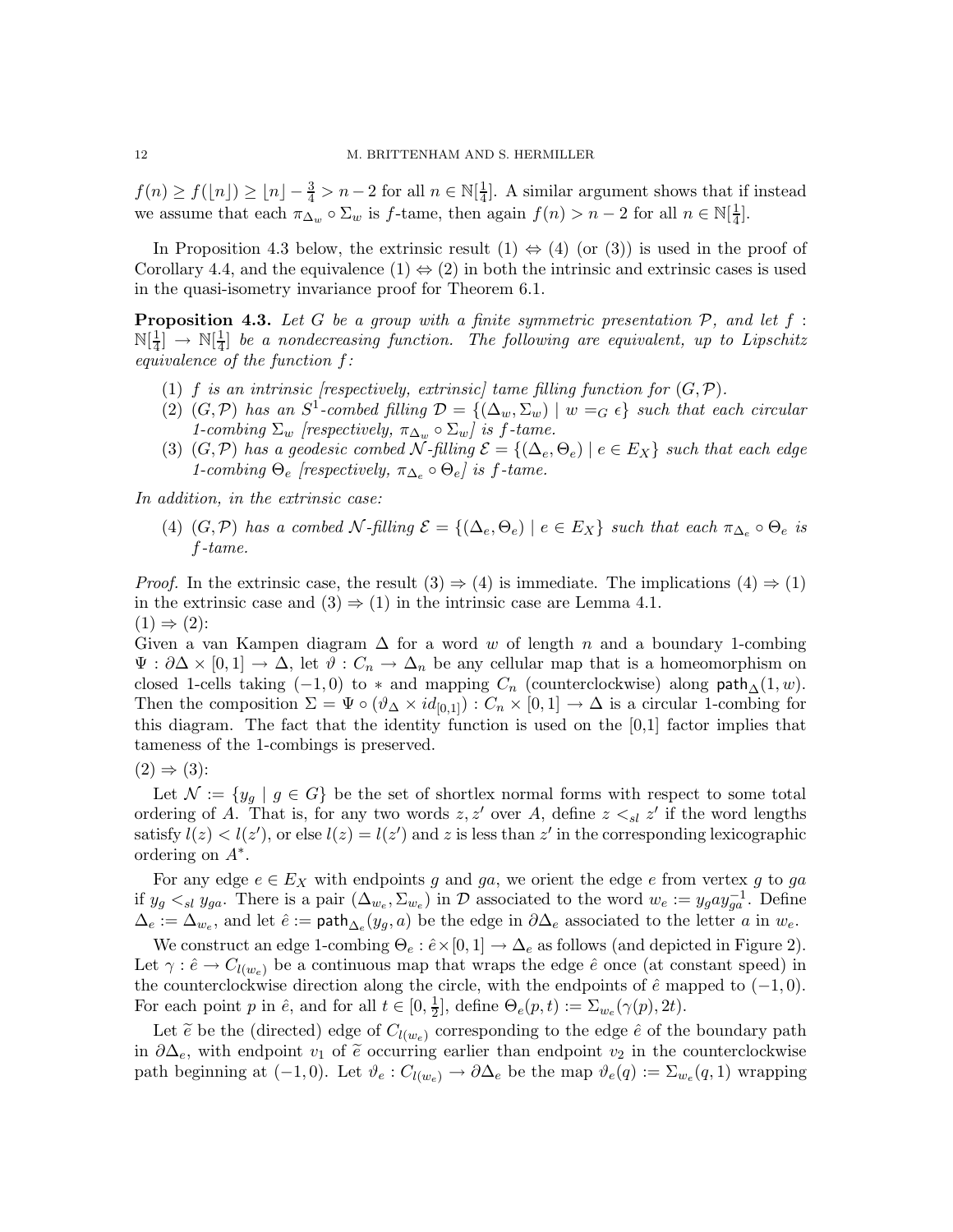

FIGURE 2. Edge 1-combing  $\Theta_e$  in Proposition 4.3 proof (of  $(2) \Rightarrow (3)$ )

 $C_{l(w_e)}$  around  $\partial\Delta_e$ . Also let  $\widetilde{r}_1$ ,  $\widetilde{r}_2$  be the arcs of  $C_{l(w_e)}$  mapping via  $\vartheta_e$  to path<sub>∆</sub>(1,y<sub>g</sub>) and path<sub>∆</sub>(y<sub>g</sub>a, y<sub>ga</sub><sup>-1</sup>), respectively, in  $\partial\Delta_e$ . For each point p in the interior of the edge  $\hat{e}$ , there is a unique point  $\tilde{p}$  in  $\tilde{e}$  with  $\vartheta_e(\tilde{p}) = p$ . There is an arc (possibly a single point) in  $C_{l(w_e)}$ from  $\gamma(p)$  to  $\tilde{p}$  that is disjoint from the point  $(-1, 0)$ ; let  $\delta_p : [\frac{1}{2}, 1] \to C_{l(w_e)}$  be the constant speed path following this arc. That is,  $\vartheta_e \circ \delta_p$  is a path in  $\partial \Delta_e$  from  $\vartheta_e(\gamma(p))$  to p. In particular, if  $\gamma(p)$  lies in  $\tilde{r}_1$ , then the path  $\vartheta_e \circ \delta_p$  follows the end portion of the boundary path labeled by  $y_q$  from  $\vartheta_e(\gamma(p))$  to the endpoint  $\vartheta_e(v_1)$  of  $\hat{e}$  and then follows a portion of  $\hat{e}$  to p. If  $\gamma(p)$  lies in  $\tilde{r}_2$ , the path  $\vartheta_e \circ \delta_p$  follows a portion of the boundary path  $y_h$  and  $\hat{e}$  clockwise from  $\vartheta_e \circ \delta_p$  via  $\vartheta_e(v_2)$  to p, and if  $\gamma(p)$  is in  $\tilde{e}$ , then the path  $\vartheta_e \circ \delta_p$  remains in  $\hat{e}$ . Finally, for either endpoint  $p = \vartheta_e(v_i)$  (with  $i = 1, 2$ ), let  $\delta_p : [\frac{1}{2}, 1] \to C_{l(w_e)}$  be the constant speed path along the arc  $\tilde{r}_i$  in  $C_{l(w_e)}$  from  $(-1,0)$  to  $v_i$ . Now for all p in  $\hat{e}$  and  $t\in[\frac{1}{2}]$  $\frac{1}{2}$ , 1], define  $\Theta_e(p,t) := \Sigma_{w_e}(\delta_p(t), 1)$ .

Combining the last sentences of the previous two paragraphs, we have constructed a continuous function  $\Theta_e : \hat{e} \times [0,1] \to \Delta_e$ . See Figure 2 for an illustration of this map. The circular 1-combing conditions satisfied by  $\Sigma_{w_e}$  imply that  $\Theta_e$  is an edge 1-combing. Let  $\mathcal E$  be the collection  $\mathcal E = \{(\Delta_e, \Theta_e) \mid e \in E_X\}.$  Then N together with  $\mathcal E$  define a geodesic combed N-filling of the pair  $(G, \mathcal{P})$ .

Now we turn to analyzing the tameness of the edge 1-combing  $\Theta_e : \hat{e} \times [0,1] \to \Delta_e$ . We will give the proof for the extrinsic case; the intrinsic proof is nearly identical. Suppose that  $\pi_{\Delta_w} \circ \Sigma_w$  is f-tame for each circular 1-combing  $\Sigma_w$  of the  $S^1$ -combed filling  $\mathcal{D}$ .

Suppose that p is any point in  $\hat{e}$ . Then f-tameness of  $\pi_{\Delta_w} \circ \Sigma_{w_e}$  implies that for all  $0\leq s < t \leq \frac{1}{2}$  $\frac{1}{2}$ , we have  $d_X(\epsilon, \pi_{\Delta_e}(\Theta_e(p, s))) \leq f(d_X(\epsilon, \pi_{\Delta_e}(\Theta_e(p, t))))$ .

The path  $\pi_{\Delta_e}(\Theta_e(p,\cdot))$  on the second half of the interval [0,1] follows a portion of a geodesic in X (labeled  $y_q$  or  $y_{qa}$ ) going steadily away from the basepoint  $\epsilon$ , with the possible exception of the end portion of this path that is completely contained in the edge  $e$ . Hence for all  $\frac{1}{2} \leq s < t \leq 1$ , we have  $\widetilde{d}_X(\epsilon, \pi_{\Delta_e}(\Theta_e(p, s))) \leq \widetilde{d}_X(\epsilon, \pi_{\Delta_e}(\Theta_e(p, t))) + 1$ .

Finally, whenever  $0 \leq s < \frac{1}{2} < t \leq 1$ , we have

$$
\widetilde{d}_X(\epsilon, \pi_{\Delta_e}(\Theta_e(p, s))) \le f(\widetilde{d}_X(\epsilon, \pi_{\Delta_e}(\Theta_e(p, \frac{1}{2})))) \le f(\widetilde{d}_X(\epsilon, \pi_{\Delta_e}(\Theta_e(p, t))) + 1),
$$

where the latter inequality uses the nondecreasing property of f.

Putting these three cases together, the 1-combing  $\pi_{\Delta_e} \circ \Theta_e$  is g-tame with respect to the nondecreasing function  $g: \mathbb{N}[\frac{1}{4}]$  $\frac{1}{4}] \rightarrow \mathbb{N}[\frac{1}{4}]$  $\frac{1}{4}$ ] given by  $g(n) = f(n+1) + n + 1$  for all  $n \in \mathbb{N}[\frac{1}{4}]$  $\frac{1}{4}$ .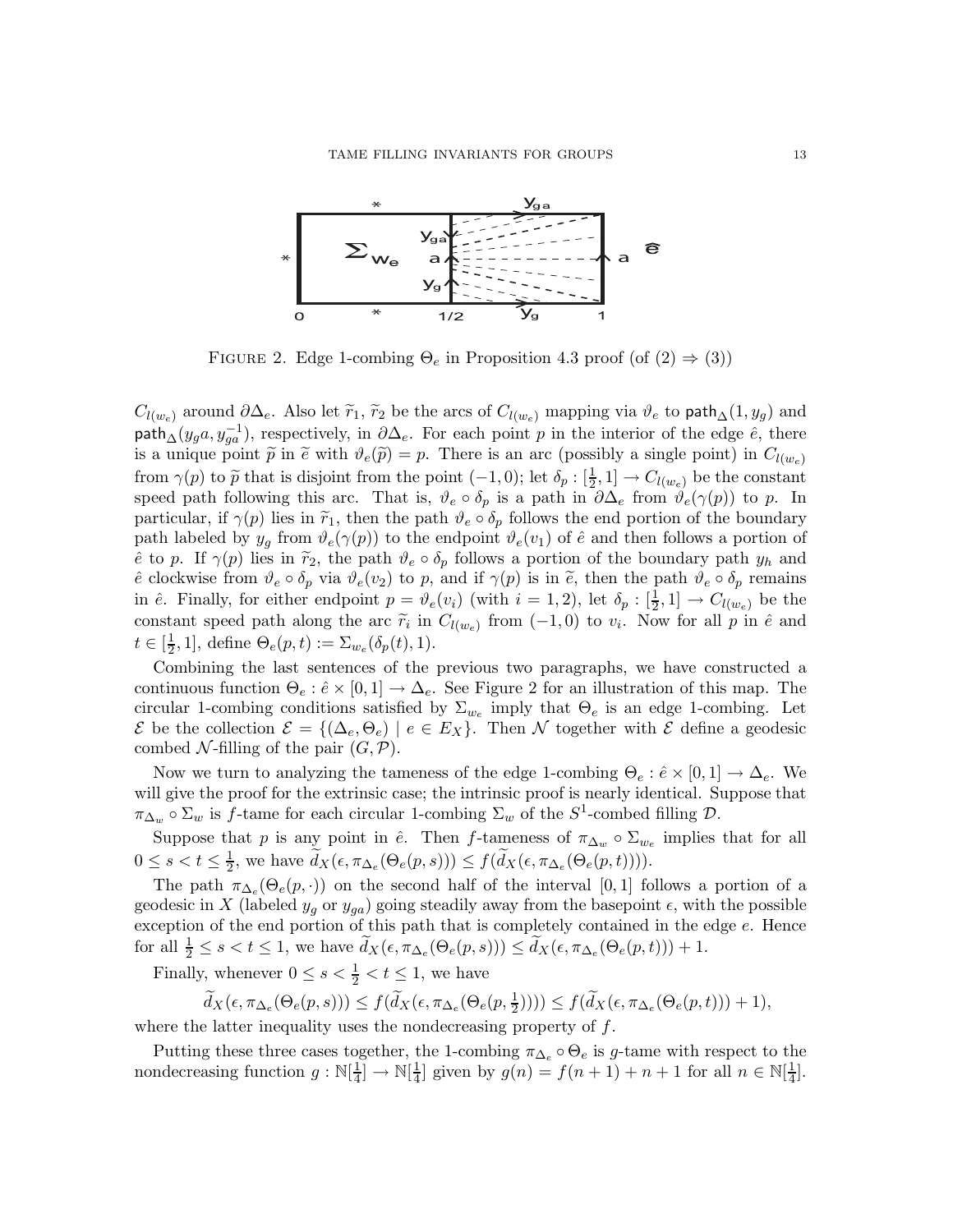In the case that G is an infinite group, Remark 4.2 shows that  $g(n) < 2f(n+1) + 2$ , and so  $g$  is Lipschitz equivalent to  $f$ .

If instead G is a finite group, then Remark 4.2 says there is a  $S^1$ -combed filling  $\mathcal{D}'$  =  $\{(\Delta'_w, \Sigma'_w) \mid w \in A^*, w =_G \epsilon\}$  such that each circular 1-combing  $\Sigma'_w$  [respectively,  $\pi_{\Delta'_w} \circ \Sigma'_w$ ] is h-tame with respect to the constant function  $h(n) \equiv C$ . Applying the procedure above to construct a geodesic combed  $\mathcal{N}\text{-filling }\mathcal{E}' = \{(\Delta'_e, \Theta'_e) \mid e \in E_X\}$  from  $\mathcal{D}'$  instead, then since each van Kampen diagram  $\Delta'_{e}$  has diameter bounded by C, we have that each edge 1-combing  $\Theta'_e$  [respectively, each function  $\pi_{\Delta'_e} \circ \Theta'_e$ ] is h-tame. Then each  $\Theta'_e$  [respectively,  $\pi_{\Delta'_{e}} \circ \Theta'_{e}$  is also g-tame for the function  $g := f + h$  that is Lipschitz equivalent to f.  $\Box$ 

Now we are ready to turn to the concept of tame combability. The 1-combings considered in [12] and here satisfy more restrictions than those of Mihalik and Tschantz [14], in that the 1-combing lifts to van Kampen diagrams. More precisely, a *diagrammatic 1-combing* of a Cayley complex X is a 1-combing  $\Upsilon$  of the pair  $(X, X<sup>(1)</sup>)$  based at  $\epsilon$  that satisfies:

- for all  $v \in X^{(0)}$ , the path  $\Upsilon(v, \cdot)$  follows a simple path labeled by a word  $w_v$ , and
- whenever  $e$  is a directed edge from vertex  $u$  to vertex  $v$  in  $X$  labeled by  $a$ , then there is a van Kampen diagram  $\Delta$  with respect to P for the word  $w_uaw_v^{-1}$ , together with an edge 1-combing  $\Theta : \hat{e} \times [0,1] \to \Delta$  associated to the edge  $\hat{e}$  of  $\partial \Delta$  corresponding to the letter a in this boundary word, such that  $\Upsilon \circ (\pi_{\Delta} \times id_{[0,1]})|_{\hat{e} \times [0,1]} = \pi_{\Delta} \circ \Theta$ .

A nondecreasing function  $f : \mathbb{N}[\frac{1}{4}]$  $\frac{1}{4}$ ]  $\rightarrow \mathbb{N}[\frac{1}{4}]$  $\frac{1}{4}$  is called a *radial tame combing function* for a group G with respect to a finite symmetric presentation  $\mathcal P$  if there is an f-tame diagrammatic 1-combing of the Cayley complex. We note that this concept is Lipschitz equivalent to the "radial tameness function" defined in [12]; there, coarse distance in X is described in terms of "levels", and the definition of coarse distance for a 2-cell is defined slightly differently from that on p. 1 in Section 1.

The equivalence of extrinsic tame filling functions with radial tame combing functions in Corollary 4.4 now follows from the observation that diagrammatic 1-combings are projections of combed  $N$ -fillings in the Cayley complex, along with Proposition 4.3.

Corollary 4.4. *Let* G *be a finitely presented group. Up to Lipschitz equivalence of nondecreasing functions, the function* f *is an extrinsic tame filling function for* G *if and only if* f *is a radial tame combing function for* G*.*

*Proof.* Let  $P$  be a finite presentation for G. In the case that f is a tame filling function for  $(G, \mathcal{P})$ , by applying Proposition 4.3, we also have that  $(G, \mathcal{P})$  has a combed N-filling given by a set N of geodesic normal forms together with a collection  $\mathcal{E} = \{(\Delta_e, \Theta_e) \mid e \in E_X\}$ of van Kampen diagrams and edge 1-combings, such that each  $\pi_{\Delta_e} \circ \Theta_e$  is g-tame for a nondecreasing function  $g$  that is Lipschitz equivalent to  $f$ . Construct a diagrammatic 1combing of  $(X, X^{(1)})$  at  $\epsilon$  as follows. For any point  $p \in X^{(1)}$ , let u be an edge in X containing p. Then for all  $t \in [0,1]$ , let  $\Upsilon(p,t) := \pi_{\Delta_u}(\Theta_u(p,t))$ . The gluing condition of the definition of a combed N-filling (p. 4) ensures that  $\Upsilon$  is well-defined. Moreover g-tameness of  $\pi_{\Delta_u} \circ \Theta_u$ then implies that  $\Upsilon$  is also g-tame.

On the other hand, if f is a radial tame combing function for  $(G,\mathcal{P})$ , with f-tame diagrammatic 1-combing Υ, the definition of diagrammatic implies that there is an associated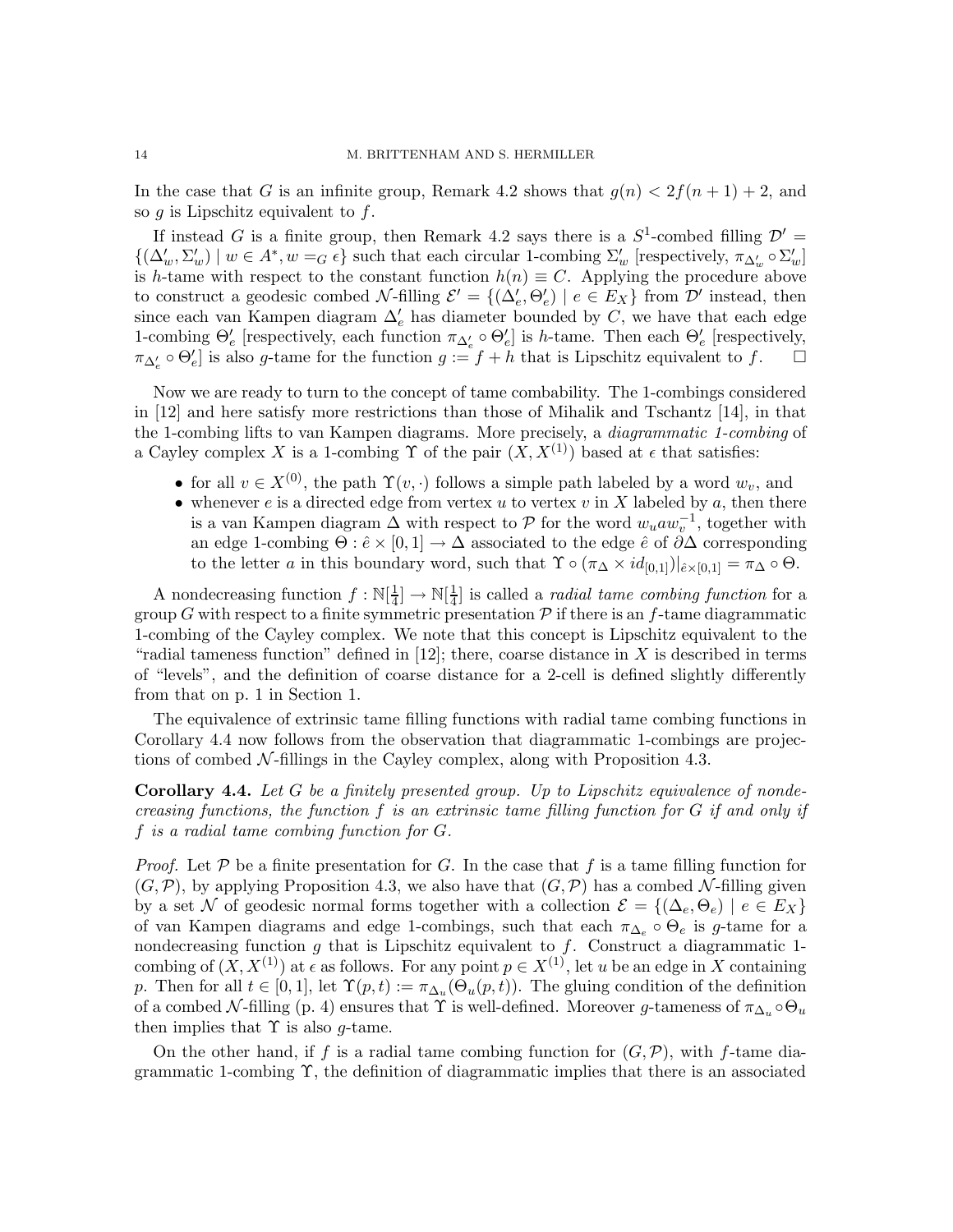combed N-filling through which  $\Upsilon$  factors. Again tameness of  $\Upsilon$  implies that each of the edge 1-combings of this combed N-filling is  $f$ -tame, with respect to the same function  $f$ , as an immediate consequence, and Proposition 4.3 completes the proof.  $\Box$ 

We note that each of the properties in Proposition 4.3 and Corollary 4.4 must also have the same quasi-isometry invariance as the respective tame filling function, from Theorem 6.1. Combining this corollary with Proposition 3.2 shows that a radial tame combing function is a strengthening of the concept of, and an upper bound for, the extrinsic diameter function.

The radial tame combing function is fundamentally an extrinsic object, using (coarse) distances measured in the Cayley complex; Corollary 4.4 above shows that the logical intrinsic analog of a radial tame combing function is the concept of an intrinsic tame filling function. Another consequence of this corollary together with the proof of Proposition 4.3 is that if f is a radial tame combing function for a pair  $(G, \mathcal{P})$ , then up to replacing f with a Lipschitz equivalent function we can restrict the associated diagrammatic 1-combing Υ so that the paths  $\Upsilon$  :  $X^{(0)} \times [0,1] \to X$  to vertices in X follow the shortlex normal forms.

We conclude this section by showing that a well-defined tame filling function implies the group is tame combable. A group G is *tame combable* [14] if there is a Cayley complex X for G with respect to some finite presentation with a 1-combing  $\Psi$  of  $(X, X^{(1)})$  at  $\epsilon$  satisfying the property that whenever  $\tau$  is a 0- or 1-cell in X and C is a compact subset of X, then there is a compact set D in X such that  $\Psi^{-1}(C) \cap (\tau \times [0,1])$  is contained in a single path component of  $\Psi^{-1}(D) \cap (\tau \times [0,1]).$ 

Corollary 4.5. *If* G *has a well-defined extrinsic tame filling function over some finite presentation, then* G *is tame combable.*

*Proof.* Using Corollary 4.4, there is a diagrammatic 1-combing  $\Upsilon$  :  $X^{(1)} \times [0,1] \rightarrow X$  of the Cayley complex  $X$  for the presentation that is  $f$ -tame with respect to a nondecreasing function  $f : \mathbb{N}[\frac{1}{4}]$  $\frac{1}{4}$ ]  $\rightarrow \mathbb{N}[\frac{1}{4}]$  $\frac{1}{4}$ . Let C be any compact subset of X. Then there is a natural number N such that for all  $p \in C$  the coarse distance satisfies  $d_X(\epsilon, p) \leq N$ . Let D be the subset of X consisting of all cells  $\sigma$  satisfying the property that for all vertices  $v \in \sigma^{(0)}$ ,  $d_X(\epsilon,p) \leq [f(N)]$ . Then D is a finite subcomplex of X, and hence is also compact.

Let  $\tau$  be any 0- or 1-cell in X. For any point p in  $\tau$ , let  $s_p \in [0,1]$  be the largest real number such that  $\widetilde{d}_X(\epsilon, \Upsilon(p,t)) \leq f(N)$  for all  $t \in [0, s_p]$ . Since  $N \leq f(N)$ , we have  $\Upsilon^{-1}(C) \cap (\{p\} \times [0,1]) \subseteq \{p\} \times [0,s_p] \subseteq \Upsilon^{-1}(D) \cap (\{p\} \times [0,1])$ . The path-connected set  $\{p\}\times[0,s_p] \mid p\in\tau\}$  is contained in a path component of  $\Upsilon^{-1}(D) \cap (\tau\times[0,1])$ .

### 5. Examples of tame filling functions

### 5.1. Stackable groups.

In this section we give an inductive procedure for constructing a combed  $\mathcal{N}\text{-filling}$ , and give bounds for intrinsic and extrinsic tame filling functions, for any stackable group.

Definition 5.1. [5] *A group* G *is* stackable *over a symmetric generating set* A *if there is a* maximal tree T in the Cayley graph  $\Gamma = \Gamma(G, A)$  and a function  $\Phi : \vec{E}_{\Gamma} \to \vec{P}_{\Gamma}$  such that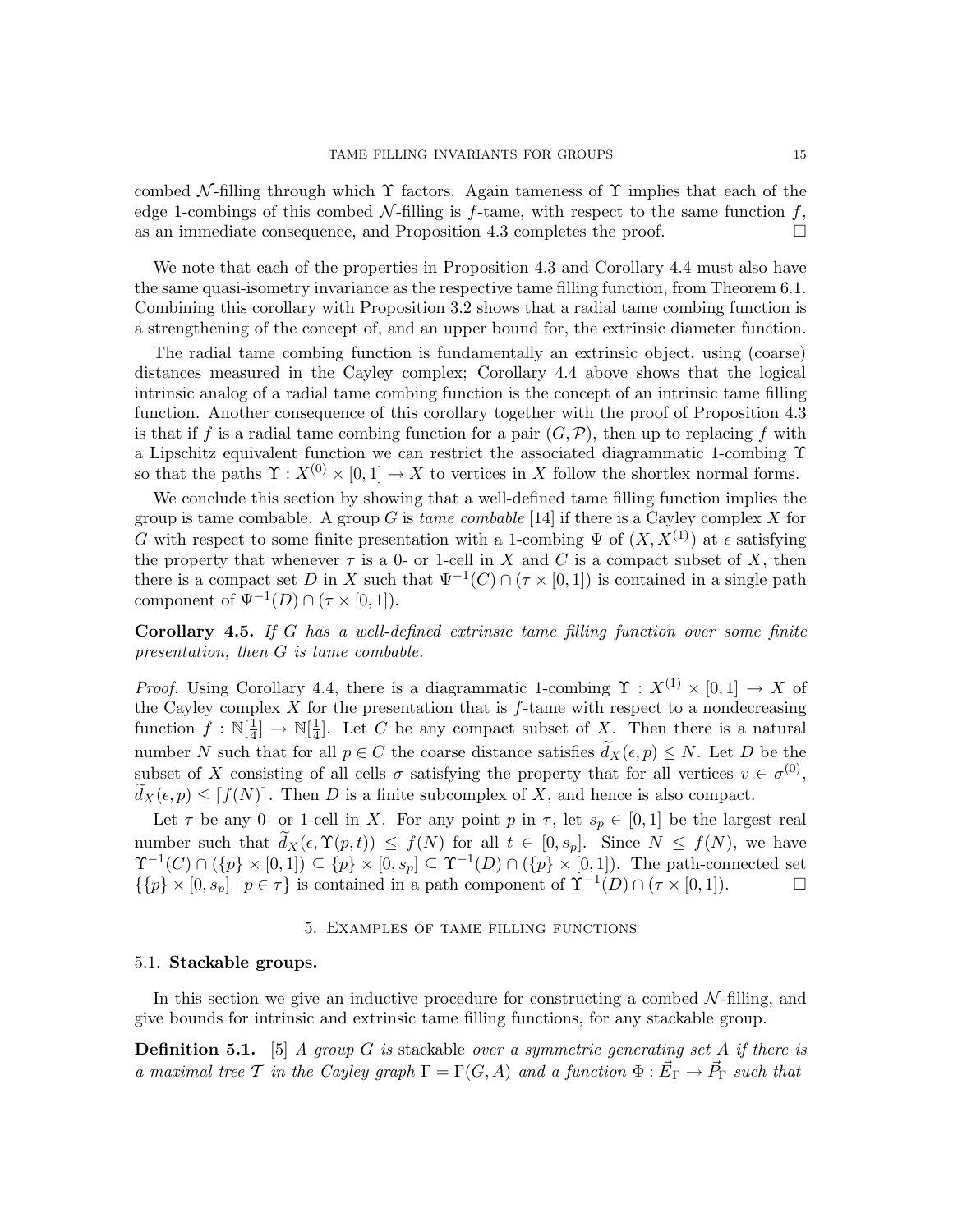- $(F1)$  *For each edge*  $e \in \vec{E}_{\Gamma}$ , the path  $\Phi(e)$  *has the same initial and terminal vertices as e.*
- (F2d) If the undirected edge underlying e lies in the tree T, then  $\Phi(e) = e$ .
- (F2r) The transitive closure  $\lt_{\Phi}$  of the relation  $\lt$  on  $\vec{E}_{\Gamma}$ , defined by  $e' < e$  whenever  $e'$  lies on the path  $\Phi(e)$  and the undirected edges underlying both  $e$  and  $e'$  do not lie in  $T$ , *is a well-founded strict partial ordering.*
	- (F3) *There is a constant* k such that for all  $e \in \vec{E}_{\Gamma}$  the path  $\Phi(e)$  has length at most k.

*Further,* G *is* algorithmically stackable *if the subset*

$$
S_{\Phi} := \{ (w, a, \text{label}_{\Gamma}(\Phi(e_{\chi(w),a}))) \mid w \in A^*, a \in A \}
$$

*of*  $A^* \times A \times A^*$  *is recursive.* 

A function Φ satisfying (F1), (F2d), and (F2r) is a *flow function*, and if Φ also satisfies (F3) it is *bounded*.

In  $[5]$ , the authors show that a group G that is stackable over A has a finite presentation  $\mathcal{P}_{\Phi} = \langle A \mid R_\Phi \rangle$  where  $R_\Phi := \{\textsf{label}(\Phi(e))\textsf{label}(e)^{-1} \mid e \in \vec{E}_{\Gamma}\};$  note that finiteness of the set A of edge labels and (F3) imply that  $R_{\Phi}$  is finite. Let X be the corresponding Cayley complex. The directed edge eg,a from g to ga labeled a will be called *degenerate* if (the undirected edge underlying)  $e_{g,a}$  lies in the tree T, and *recursive* otherwise. We let  $\vec{E}_d$  and  $\vec{E}_r$  denote the sets of degenerate and recursive edges of X, respectively.

In the following proof that every stackable group admits finite-valued intrinsic and extrinsic tame filling functions, we modify the construction in  $[5]$  of a collection of N-diagrams for a stackable group, in order to give an inductive construction of a combed  $\mathcal{N}\text{-filling}$  for any stackable group. The tameness step in the proof of Theorem 5.2 hinges on the fact that a portion of an edge 1-combing path on a subset of  $[0,t'] \subset [0,1]$  is also a 1-combing path for any subdiagram containing it; this is essentially a notion of "prefix closure" for the edge 1-combings. The recursive nature of the van Kampen diagrams for stackable groups is key to making this prefix closure possible.

Theorem 5.2. *If* G *is a stackable group, then* G *admits well-defined intrinsic and extrinsic tame filling functions.*

*Proof.* Let  $\mathcal{T}, \Phi$  be a maximal tree and bounded flow function for the stackable group G over A, and let X be the Cayley complex for the finite presentation  $\mathcal{P}_{\Phi} = \langle A | R_{\Phi} \rangle$ . Define the subset  $\mathcal{N} = \mathcal{N}_{\mathcal{T}}$  of  $A^*$  to be the set of all words that label a geodesic path (i.e., with no backtracking) in the tree T starting at the vertex  $\epsilon$ . (As usual, let  $y_g$  be the label of the path ending at the vertex labeled by  $q \in G$ .) Then N is a prefix-closed set of normal forms for G over A, and all of the words in  $\mathcal N$  label simple paths in X.

We proceed in two steps, constructing a combed  $\mathcal{N}\text{-filling}$  for G over  $\mathcal{P}$ , and analyzing the tameness of the associated edge 1-combings.

# *Step 1: Inductive construction of the combed*  $N$ -filling.

In this step we will construct an  $\mathcal{N}$ -diagram  $\Delta_e$  and edge 1-combing  $\Theta_e$  for every directed edge e, and at the end, for each undirected edge we will choose one pair  $(\Delta_e, \Theta_e)$  to include in the combed N-filling. Let  $e = e_{g,a}$  be a directed edge in X, and let  $w_e := y_g a y_{ga}^{-1}$ .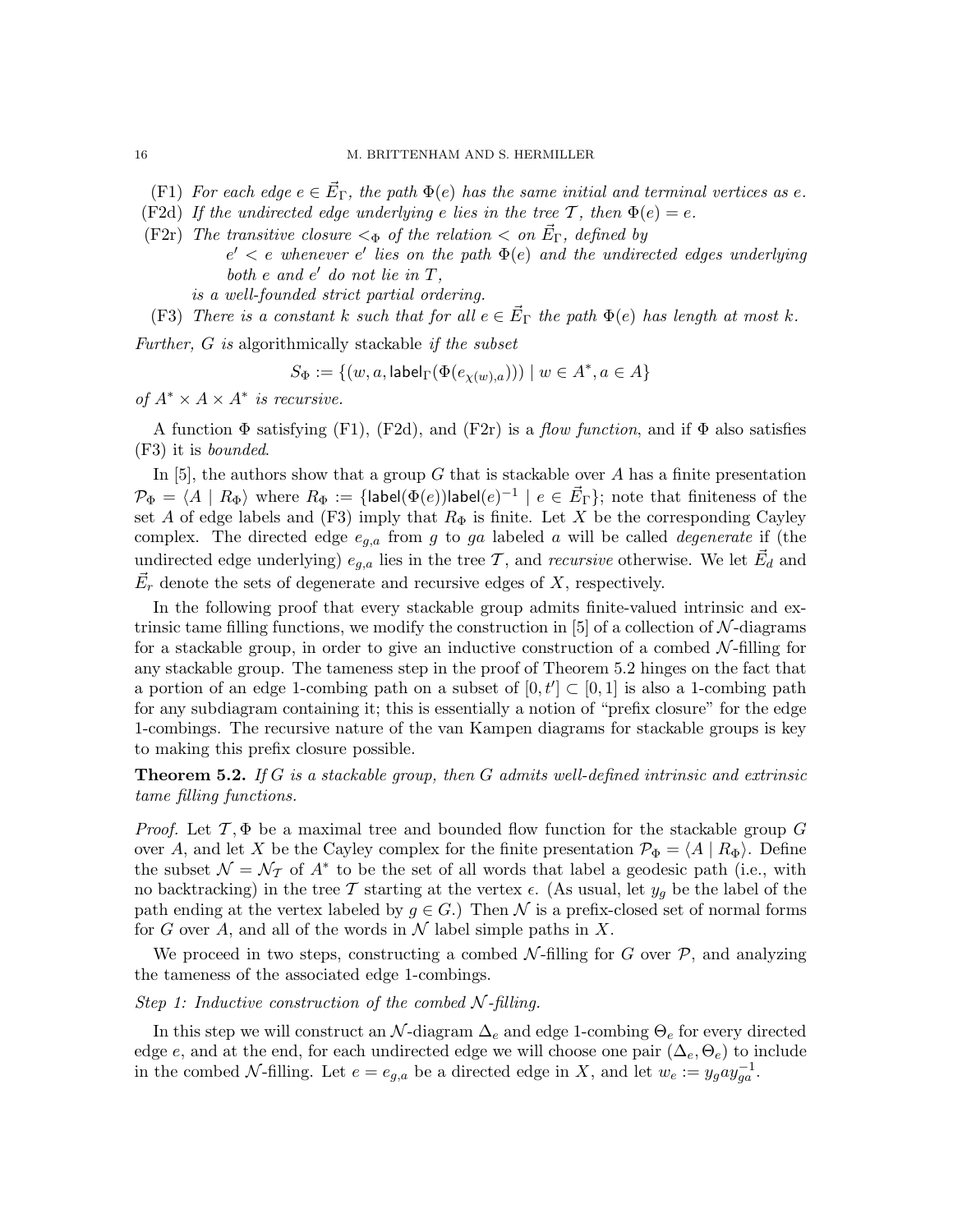

FIGURE 3.  $(\Delta_e, \Theta_e)$  for degenerate edge e

*Degenerate case.* Suppose that  $e \in \vec{E}_d$ . Then the word  $w_e$  freely reduces to the empty word. Let  $\Delta_e$  be the van Kampen diagram for  $w_e$  consisting of a line segment of edges, with no 2-cells. Let  $\hat{e} = \text{path}_{\Delta_e}(y_g, a)$  be the edge of  $\partial \Delta_e$  corresponding to a in the factorization of  $w_e$ , and define the edge 1-combing  $\Theta_e : \hat{e} \times [0,1] \to \Delta_e$  by taking  $\Theta_e(p, \cdot) : [0,1] \to \Delta_e$ to follow the shortest length (i.e. geodesic with respect to the path metric) path from the basepoint  $*$  to p at a constant speed, for each point p in  $\hat{e}$ . See Figure 3.

*Recursive case.* Now suppose that  $e \in \vec{E}_r$ . In this case will use Noetherian induction to construct the N-diagram, using the well-founded strict partial ordering  $\lt_{\Phi}$  from Definition 5.1. We note that since there are only finitely many recursive edges in each path  $\Phi(e'')$ , it follows that there are at most finitely many edges  $e'$  satisfying  $e' <_{\Phi} e$ . Our induction assumption will be that for all recursive edges  $e' <_{\Phi} e$ , we have a N-diagram  $\Delta_{e'}$  with an edge 1-combing  $\Theta_{e'}$  satisfying the property that the paths  $\Theta_{e'}(p, \cdot)$  following  $\partial \Delta_{e'}$  from \* to each endpoint p of  $\hat{e'}$  are parametrized to follow these paths at constant speed.

Let  $h := ga$  and factor the word label $(\Phi(e)) = x_g^{-1} z_e x_h$  such that  $x_g$  is a suffix of  $y_g$  and  $x_h$  is a suffix of  $y_h$ . Then  $y_g = y_q x_g$  and  $y_h = y_r x_h$  for some elements  $q :=_G g x_g^{-1}$  and  $r :=_G hx_h^{-1}$  of G, and the directed edges in the paths  $\mathsf{path}_X(g, x_g^{-1})$  and  $\mathsf{path}_X(gx_g^{-1}z_e, x_h)$ in X are all degenerate. If the word  $z_e$  is nonempty, then write  $z_e := a_1 \cdots a_k$  with each  $a_i$  in A. Let  $e_i$  be the directed edge in X from  $qa_1 \cdots a_{i-1}$  to  $qa_1 \cdots a_i$  labeled by  $a_i$ . Either  $e_i$  is in  $\vec{E}_d$ , or else  $e_i \in \vec{E}_r$  and  $e_i <_{\Phi} e$ ; in both cases we have, by above or by Noetherian induction, a van Kampen diagram  $\Delta_i := \Delta_{e_i}$  with boundary label  $y_{qa_1\cdots a_{i-1}} a_i y_{qa_1\cdots a_i}^{-1}$ . By using the "seashell" method from the proof of Lemma 4.1, we successively glue the diagrams  $\Delta_{i-1}$ ,  $\Delta_i$ along their common boundary words  $y_{qa_1\cdots a_{i-1}}$ . Since all of these gluings are along simple paths, and the parametrizations of  $\Theta_{e_{i-1}}$  and  $\Theta_i := \Theta_{e_i}$  are consistent on their common endpoint, this results in a planar van Kampen diagram  $\Delta'_{e}$  with boundary word  $y_{q}z_{e}y_{r}^{-1}$ , and a 1-combing  $\Theta'_e$  of the pair  $(\Delta'_e, Z'_e)$  based at  $*$  where the subcomplex  $Z'_e$  is the set of cells underlying the path  $p'_e := \textsf{path}_{\Delta'_e}(y'_q, z_e)$  in  $\partial \Delta'_e$  labeled by  $z_e$ . Moreover, the 1-combing paths to the endpoints of  $p'_e$  again travel along  $\partial \Delta'_e$  following the words  $y_q, y_r$ , respectively, at constant speed. If the path  $z_e$  is empty, then  $q = G r$  and we define  $\Delta'_e$  to be a simple edge path from a basepoint labeled by the word  $y_q$  (i.e., the van Kampen diagram for the word  $y_q y_q^{-1}$  with no 2-cells), and let  $\Theta'_e$  be a 1-combing of the pair  $(\Delta'_e, \{v'_e\})$  $(v'_e)$  where  $v'_e$  $_e'$  is the terminal vertex  $t(\text{path}_{\Delta'_e}(1,y_q))$ , such that  $\Theta'_e(v'_e,\cdot)$  follows this path at constant speed.

Next we glue a single (polygonal) 2-cell  $f_e$  with boundary label  $x_g^{-1} z_e x_h a^{-1}$  onto  $\Delta'_e$ , along the  $z_e$  subpath in  $\partial \Delta'_e$ , to produce  $\Delta_e$ . If the word  $z_e$  is empty, then we glue the vertex  $v'_e$  to the vertex of  $\partial f_e$  separating the  $x_g^{-1}$  and  $x_h$  subpaths. It follows from this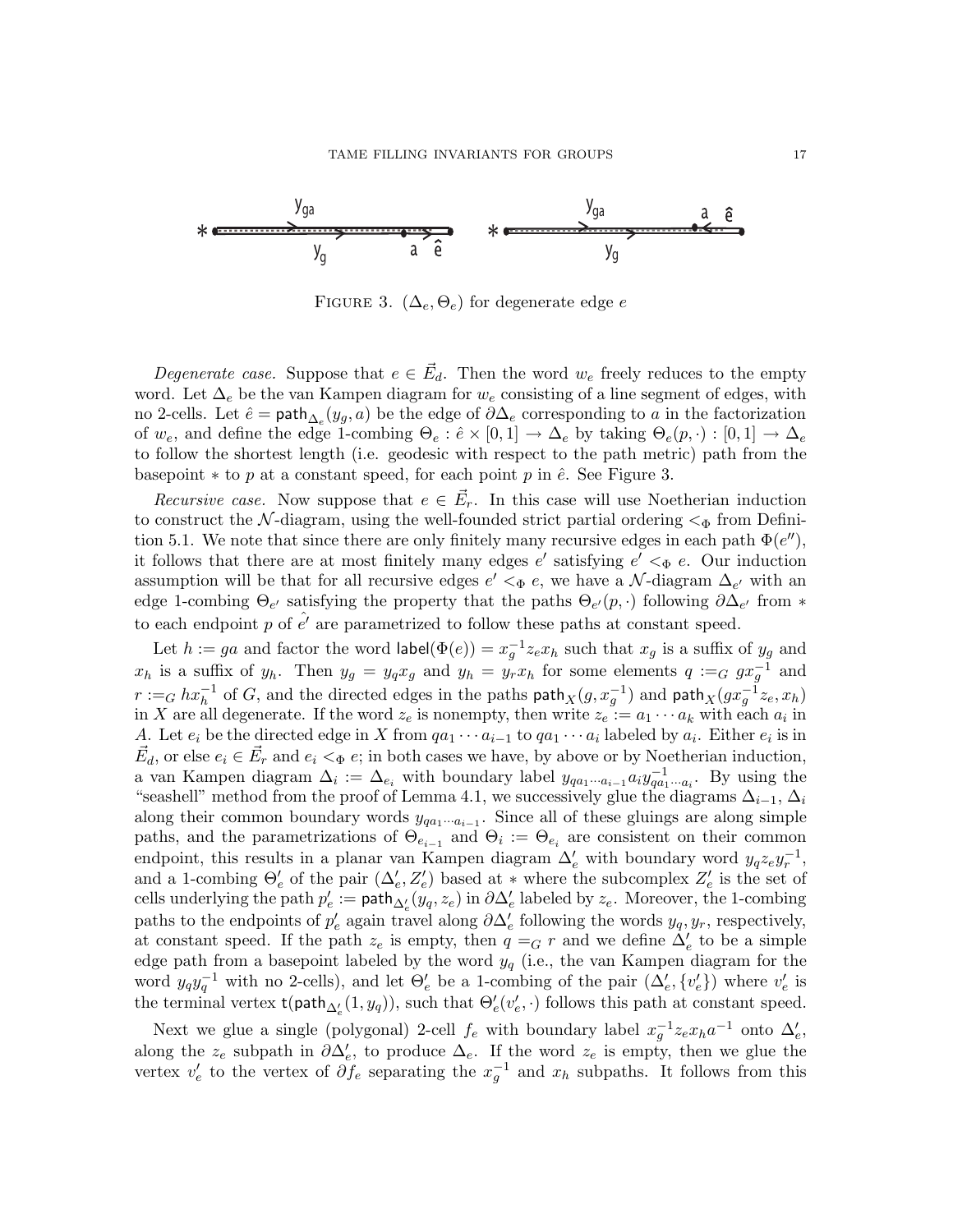

FIGURE 4.  $(\Delta_e, \Theta_e)$  for recursive edge e

construction that the diagram  $\Delta'_{e}$  and the cell  $f_e$  can be considered to be subsets of  $\Delta_{e}$ . Since we have glued a disk onto  $\Delta'_{e}$  along an arc, the diagram  $\Delta_{e}$  is again planar, and is a  $\mathcal{N}$ -diagram corresponding to e, with boundary word  $w_e$ . See Figure 4.

Let  $\hat{e}:=\textsf{path}_{\Delta_e}(y_g,a)$  be the directed edge in  $\partial\Delta_e$  from vertex  $\hat{g}$  to vertex  $\hat{h}$  corresponding to a in the factorization of  $w_e$ . Let  $\hat{q}$  and  $\hat{r}$  be the initial and terminal vertices, respectively, of the 2-cell  $f_e$  at the start and end, respectively, of the path in  $\partial f_e$  labeled by  $z_e$ . Let  $J : \hat{e} \to [0,1]$  be a homeomorphism, with  $J(\hat{g}) = 0$  and  $J(h) = 1$ . Since  $f_e$  is a disk, there is a continuous function  $\Xi_e : \hat{e} \times [0,1] \to f_e$  such that: (i) For each p in the interior  $Int(\hat{e})$ , we have  $\Xi_e(p,(0,1)) \subseteq Int(f_e)$  and  $\Xi_e(p,1) = p$ . (ii)  $\Xi_e(J^{-1}(\cdot),0) : [0,1] \to f_e$  follows the path in  $\partial f_e$  labeled  $z_e$  from  $\hat{q}$  to  $\hat{r}$  at constant speed. (iii)  $\Xi_e(\hat{g},\cdot)$  follows the path in  $\partial f_e$  labeled  $x_g$  from  $\hat{q}$  to  $\hat{g}$  at constant speed. (iv)  $\Xi_e(h, \cdot)$  follows the path in  $\partial f_e$  labeled  $x_h$  from  $\hat{r}$  to h at constant speed. Let  $l_q$ ,  $m_q$ ,  $l_h$ , and  $m_h$  be the lengths of the words  $y_q$ ,  $x_q$ ,  $y_r$ , and  $x_h$ in  $A^*$ , respectively. Now define  $\Theta_e : \hat{e} \times [0,1] \to \Delta_e$  by

$$
\Theta_e(p,t) := \begin{cases} \Theta'_e(\Xi_e(p,0), \frac{1}{a_p}t) & \text{if } t \in [0, a_p] \\ \Xi_e(p, \frac{1}{1-a_p}(t-a_p)) & \text{if } t \in [a_p, 1] \end{cases}
$$

where

$$
a_p := \begin{cases} \frac{2l_g}{l_g + m_g} (\frac{1}{2} - J(p)) + J(p) & \text{if } J(p) \in [0, \frac{1}{2}] \\ (1 - J(p)) + \frac{2l_h}{l_h + m_h} (J(p) - \frac{1}{2}) & \text{if } J(p) \in [\frac{1}{2}, 1] \end{cases}
$$

Note that if  $a_p = 0$  and  $J(p) \in [0, \frac{1}{2}]$  $\frac{1}{2}$ , then we must also have  $J(p) = 0$  and  $l_g = 0$ . In this case  $p = \hat{g}$  and  $y_q$  is the empty word, and so  $\Theta_i(\Xi_e(p, 0), \cdot) = \Theta_i(\hat{q}, \cdot)$  is a constant path at the basepoint  $*$  of  $\Delta_e$ ; hence  $\Theta_e$  is well-defined in this case. The other instances in which  $a_p$ can equal 0 or 1 are similar. (The complication in this definition of  $\Theta_e$  stems from the need to have consistent parametrizations, in order to satisfy the gluing condition of the definition of combed  $\mathcal{N}\text{-filling}$ .) The map  $\Theta_e$  is an edge 1-combing with the required parametrization property.

The van Kampen diagram  $\Delta_e$  and edge 1-combing  $\Theta_e$  are illustrated in Figure 4. We now have a collection  $\mathcal{E} := \{(\Delta_e, \Theta_e) \mid e \in E_X\}$  of van Kampen diagrams and edge 1-combings for the elements of  $E_X$ . To obtain the combed  $\mathcal{N}\text{-filling associated to the flow function}$ Φ, the final step again is to eliminate repetitions; given any undirected edge  $e$  in  $E<sub>X</sub>$ , let  $(\Delta \Theta_e)$  be a N-diagram and edge 1-combing constructed above for one of the orientations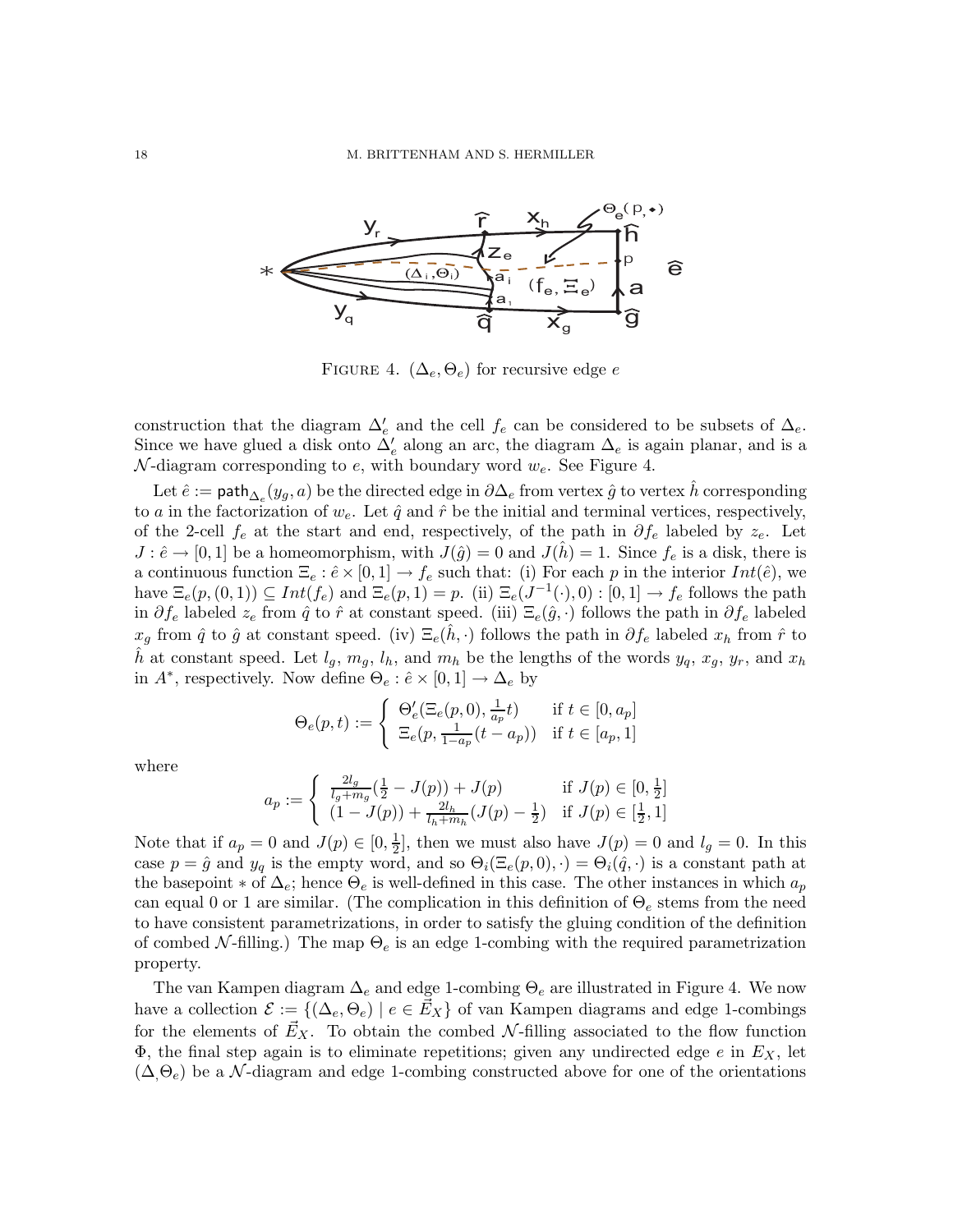of e. Then the collection  $\mathcal N$  of prefix-closed normal forms from the tree  $\mathcal T$ , together with this collection  $\mathcal{E}' := \{(\Delta_e, \Theta_e) \mid e \in E_X\}$  of van Kampen diagrams and edge 1-combings, is a combed  $N$ -filling for  $G$ .

We remark that the N-diagrams of  $\mathcal E$  satisfy a further property which we will find useful to refer back to:

(†) *For every van Kampen diagram* ∆<sup>e</sup> *of* E *and every vertex* v *in* ∆e*, there is an edge path in*  $\Delta_e$  *from the basepoint*  $*$  *to* v *labeled by the normal form in* N *for the element*  $\pi_{\Delta_e}(v)$  *in*  $G$ .

## *Step 2: Analyzing the tameness of the combed* N *-filling.*

In this step we analyze the tameness of all of the edge 1-combings in the set  $\mathcal E$  containing the combed  $N$ -filling from Step 1.

For each N-diagram  $\Delta_e$  of  $\mathcal E$ , define the *intrinsic diameter idiam*( $\Delta_e$ ) := max $\{d_{\Delta_e}(\epsilon, v) \mid$  $v \in \Delta_e^{(0)}$ } and *extrinsic diameter ediam*( $\Delta_e$ ) := max $\{d_X(\epsilon, \pi_{\Delta_e}(v)) \mid v \in \Delta_e^{(0)}\}$ . Let  $B(n)$ be the ball of radius n (with respect to path metric) in the Cayley graph  $X^{(1)}$  centered at  $\epsilon$ . Define the functions  $k^i_{\mathcal{N}}, k^e_{\mathcal{N}}, k^i_r, k^e_r : \mathbb{N} \to \mathbb{N}$  by

$$
k^i_{\mathcal{N}}(n) := \max\{l(y_g) | g \in B(n)\},\,
$$

- $k_N^e(n) := \max\{d_X(\epsilon, x) | \exists g \in B(n) \text{ such that } x \text{ is a prefix of } y_g\},\$
- $k_r^i(n) \; := \; \max\{ \mathit{idian}(\Delta_e) \mid e \in \vec{E}_r \text{ and the initial vertex } i(e) \text{ is in } B(n) \} \; ,$
- $k_r^e(n)$  := max{ $ediam(\Delta_e) \mid e \in \vec{E_r}$  and the initial vertex i(e) is in  $B(n)$ }.

(We do not assume that prefixes are proper.) Finally, define  $\mu^{i}, \mu^{e} : \mathbb{N}[\frac{1}{4}]$  $\frac{1}{4}$ ]  $\rightarrow \mathbb{N}[\frac{1}{4}]$  $\frac{1}{4}$  by

$$
\mu^{i}(n) := \max\{k_{\mathcal{N}}^{i}([n] + 1) + 1, n + 1, k_{r}^{i}([n] + \zeta + 1) + 1\} \text{ and } \mu^{e}(n) := \max\{k_{\mathcal{N}}^{e}([n] + 1) + 1, n + 1, k_{r}^{e}([n] + \zeta + 1) + 1\},\
$$

where  $\zeta$  is the length of the longest relator in the presentation  $\mathcal{P}_{\Phi}$ . It follows directly from the definitions that  $k_N^i, k_N^e, k_r^i, k_r^e$  are well-defined nondecreasing functions, and therefore so are  $\mu^i$  and  $\mu^e$ .

In this Step 2 we will show that  $\mu^{i}$  and  $\mu^{e}$  are intrinsic and extrinsic tame filling functions, respectively, for G with respect to  $\mathcal{P}_{\Phi}$ . From Lemma 4.1, it suffices to show that each edge 1-combing  $\Theta_e$  from  $\mathcal E$  is  $\mu^i$ -tame, and each  $\pi_{\Delta_e} \circ \Theta_e$  is  $\mu^e$ -tame.

Let  $(\Delta_e, \Theta_e)$  be any element of  $\mathcal{E}$ , with  $\Theta_e : \hat{e} \times [0,1] \to \Delta_e$ . Let p be any point in the edge  $\hat{e}$ , and let  $0 \leq s < t \leq 1$ . To simplify notation later, we also let  $\sigma := \Theta_e(p, s)$  and  $\tau := \Theta_e(p, t)$ . If  $\tau$  is in the 1-skeleton  $\Delta_e^{(1)}$ , then let  $\tau' := \tau$  and  $t' := t$ . Otherwise,  $\tau$  is in the interior of a 2-cell, and there is a  $t \leq t' \leq 1$  such that  $\Theta_e(p, [t, t'])$  is contained in that open 2-cell, and  $\tau' := \Theta_e(p, t') \in \Delta_e^{(1)}$ ; moreover, from the construction of the 1-combings in Step 1, in this case we also have  $\tau' \notin \Delta_e^{(0)}$ .

*Case I.*  $\tau' \in \Delta_e^{(0)}$  *is a vertex.* In this case  $\tau' = \tau$  and the path  $\Theta_e(p, \cdot) : [0, t'] \to \Delta_e$ follows an edge path labeled by the normal form  $y_{\pi_{\Delta_e}(\tau')}$  from  $\ast$ , through  $\sigma$ , to  $\tau$  (at constant speed). There is a vertex  $\sigma'$  on this path lying on the same edge as  $\sigma$  (with  $\sigma' = \sigma$  if  $\sigma$  is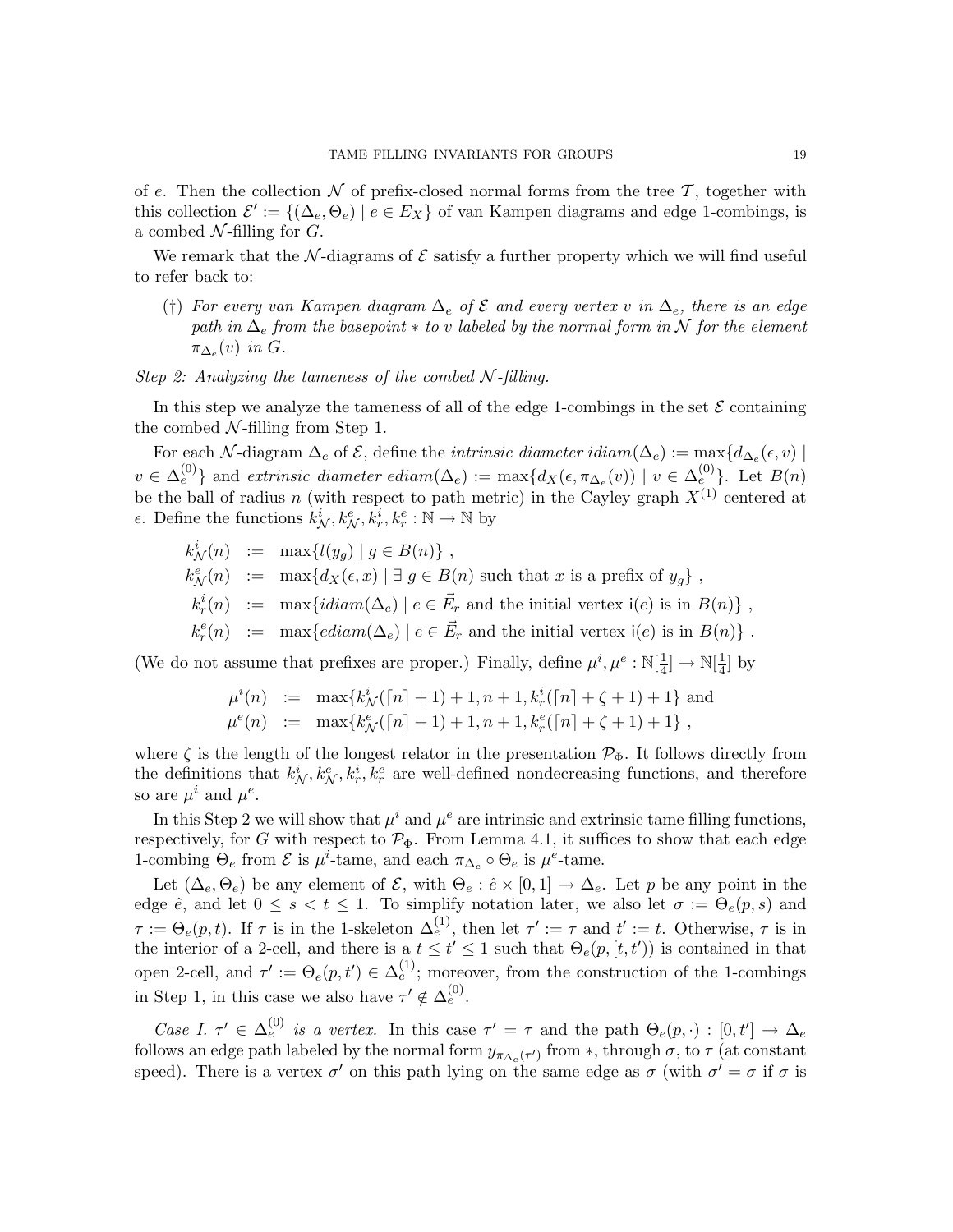a vertex) satisfying  $\tilde{d}_{\Delta_e}(*, \sigma) < d_{\Delta_e}(*, \sigma') + 1$  and  $\tilde{d}_X(\epsilon, \pi_{\Delta_e}(\sigma)) < d_X(\epsilon, \pi_{\Delta_e}(\sigma')) + 1$ . The subpath from \* to  $\sigma'$  is labeled by a prefix x of the word  $y_{\pi_{\Delta_e}(\tau)}$ . Then

$$
\widetilde{d}_{\Delta_e}(*,\sigma) < d_{\Delta_e}(*,\sigma') + 1 \le l(y_{\pi_{\Delta_e}(\tau)}) + 1 \le k_N^i(d_X(\epsilon, \pi_{\Delta_e}(\tau))) + 1 \le k_N^i(d_{\Delta_e}(*,\tau)) + 1
$$
\n
$$
\text{and } \widetilde{d}_X(\epsilon, \pi_{\Delta_e}(\sigma)) < d_X(\epsilon, \pi_{\Delta_e}(\sigma')) + 1 \le k_N^e(d_X(\epsilon, \pi_{\Delta_e}(\tau))) + 1 \, .
$$

*Case II.*  $\tau'$  *is in the interior of an edge*  $\tilde{e}$  *of*  $\Delta_e$ *.* From the construction of  $\mathcal{E}$  in Step 1, the subpath  $\Theta_e(p, \cdot) : [0, t'] \to \Delta_e$  lies in a subdiagram  $\Delta_{e''}$  of  $\Delta_e$  for the pair  $(\Delta_{e''}, \Theta_{e''}) \in \mathcal{E}$ associated to a directed edge  $e'' \in \vec{E}_X$  such that  $\tilde{e}$  is the edge of  $\partial \Delta_{e''}$  corresponding to  $e''$ . Then the path  $\Theta_e(p, \cdot) : [0, t'] \to \Delta_e$  is a bijective (orientation preserving) reparametrization of the path  $\Theta_{e''}(\tau',\cdot) : [0,1] \to \Delta_{e''}.$ 

*Case IIA.* e'' *is degenerate*. The van Kampen diagram  $\Delta_{e}$  contains no 2-cells, and the path  $\Theta_{e''}(\tau',\cdot) : [0,1] \to \Delta_{e''}$  follows the edge path labeled by a normal form  $y_g \in \mathcal{N}$ from  $*$  to  $\hat{g}$  (at constant speed), and then follows the portion of  $\tilde{e}$  from  $\hat{g}$  to  $\tau'$ , where  $\hat{g}$  is the endpoint of  $\tilde{e}$  closest to  $*$  in the diagram  $\Delta_{e''}$ . In this case,  $\tau$  must also lie in  $\Delta_{e}^{(1)}$ , and so again we have  $\tau = \tau'$ . Since  $\hat{g}$  and  $\tau$  lie in the same closed 1-cell, we have  $d_{\Delta_e}(*, \hat{g}) < [d_{\Delta_e}(*, \tau)] + 1$ , and similarly for their images (via  $\pi_{\Delta_e}$ ) lying in the same closed edge of X.

If  $\sigma$  lies in the  $y_q$  path, then Case I applies to that path, with  $\tau$  replaced by the vertex  $\hat{g}$ . Combining this with the inequality above and applying the nondecreasing property of the functions  $k_N^i$  and  $k_N^e$  yields

$$
\widetilde{d}_{\Delta_e}(*,\sigma) < k^i_{\mathcal{N}}(d_{\Delta_e}(*,\hat{g})) + 1 \leq k^i_{\mathcal{N}}(\lceil \widetilde{d}_{\Delta_e}(*,\tau) \rceil + 1) + 1 \text{ and}
$$
\n
$$
\widetilde{d}_X(\epsilon, \pi_{\Delta_e}(\sigma)) < k^e_{\mathcal{N}}(d_X(\epsilon, \pi_{\Delta_e}(\hat{g}))) + 1 \leq k^e_{\mathcal{N}}(\lceil \widetilde{d}_X(\epsilon, \pi_{\Delta_e}(\tau)) \rceil + 1) + 1 \; .
$$

On the other hand, if  $\sigma$  lies in  $\tilde{e}$ , then  $\sigma$  and  $\tau$  are contained in a common edge. Hence

$$
\widetilde{d}_{\Delta_e}(*,\sigma) < \widetilde{d}_{\Delta_e}(*,\tau) + 1
$$
 and  $\widetilde{d}_X(\epsilon, \pi_{\Delta_e}(\sigma)) < \widetilde{d}_X(\epsilon, \pi_{\Delta_e}(\tau)) + 1$ .

*Case IIB.* e'' *is recursive.* In this case either  $\tau = \tau'$ , or  $\tau$  is in the interior of the cell  $f_{e''}$  of the diagram  $\Delta_{e''}$  from the construction in Step 1. Let g be the initial vertex of the directed edge  $e'' \in \vec{E}_X$ . Then g and  $\pi_{\Delta_e}(\tau)$  lie in a common edge or 2-cell of X, and so  $d_X(\epsilon, g) < \lceil d_X(\epsilon, \pi_{\Delta_\epsilon}(\tau)) \rceil + \zeta + 1.$ 

Note that distances in the subdiagram  $\Delta_{e''}$  are bounded below by distances in  $\Delta_e$ . Also, the map  $\pi_{\Delta_e}$  cannot increase distances. In this case, combining these inequalities and the nondecreasing properties of  $k_r^i$  and  $k_r^e$  yields

$$
\tilde{d}_{\Delta_e}(*,\sigma) \leq \tilde{d}_{\Delta_{e''}}(*,\sigma) \leq idiam(\Delta_{e''}) + 1 \leq k_r^i(d_X(\epsilon,g)) + 1
$$
\n
$$
\leq k_r^i(\lceil d_X(\epsilon,\pi_{\Delta_e}(\tau)) \rceil + \zeta + 1) + 1 \leq k_r^i(\lceil d_{\Delta_e}(*,\tau) \rceil + \zeta + 1) + 1 \text{ and}
$$
\n
$$
\tilde{d}_X(\epsilon,\pi_{\Delta_e}(\sigma)) = \tilde{d}_X(\epsilon,\pi_{\Delta_{e''}}(\sigma)) \leq ediam(\Delta_{e''}) + 1 \leq k_r^e(d_X(\epsilon,g)) + 1
$$
\n
$$
\leq k_r^e(\lceil \tilde{d}_X(*,\pi_{\Delta_e}(\tau)) \rceil + \zeta + 1) + 1.
$$

Therefore in all cases, we have  $d_{\Delta_e}(*, \sigma) \leq \mu^i(d_{\Delta_e}(*, \tau))$  and  $d_X(\epsilon, \pi_{\Delta_e}(\sigma)) \leq \mu^e(d_X(\epsilon, \pi_{\Delta_e}(\tau))),$ as required.  $\Box$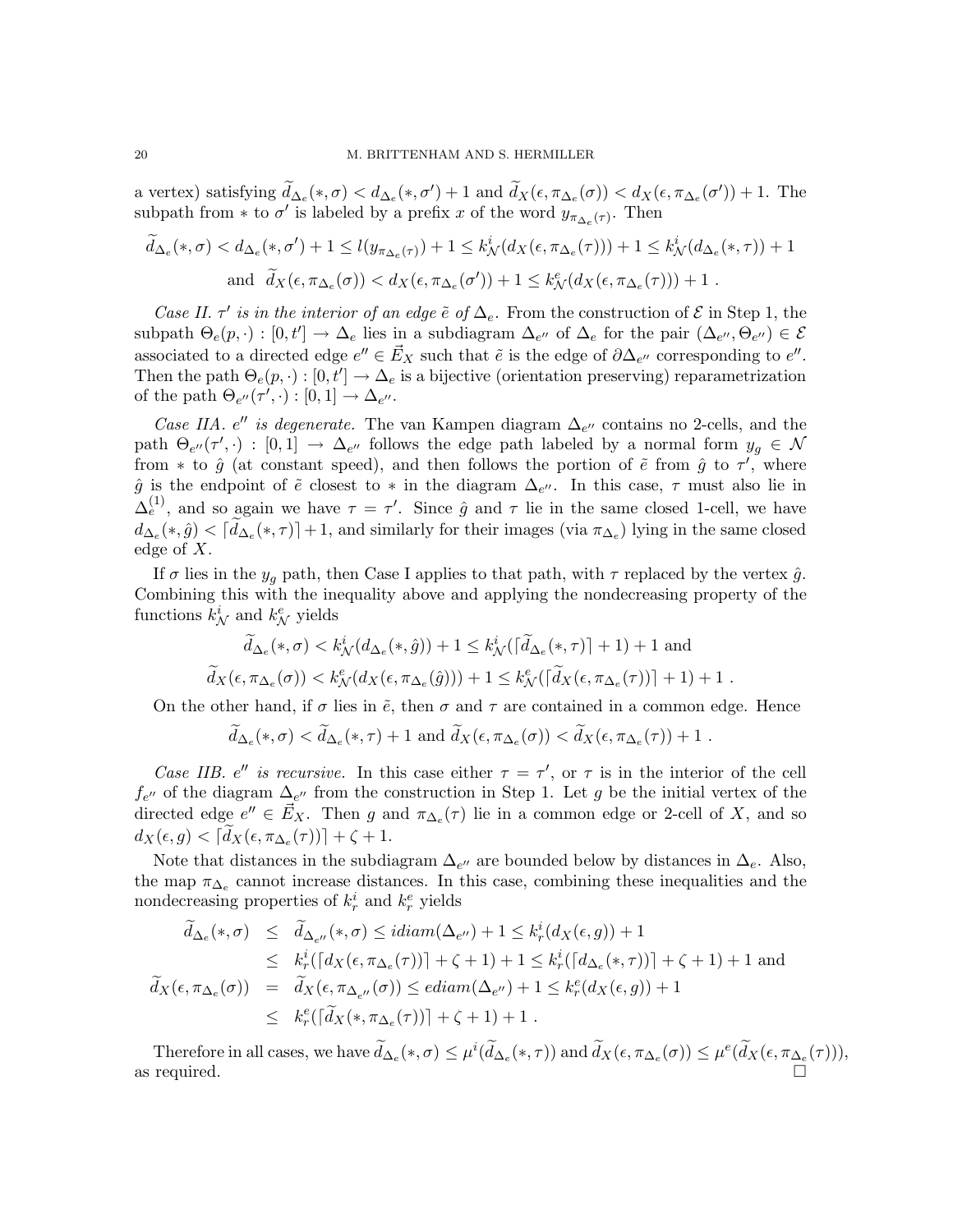The tame filling function bounds in Theorem 5.2 are not sharp in general. In particular, we will improve upon these bounds for the example of almost convex groups in Section 5.4.

**Definition 5.3.** A recursive combed N-filling is a combed N-filling that can be constructed *from a bounded flow function by the procedure in Step 1 of the proof of Theorem 5.2. A* recursive combed filling *is a combed filling induced by a recursive combed* N *-filling using the seashell procedure.*

The procedure described in Step 1 of the proof of Theorem 5.2 for building van Kampen diagrams for a stackable group using the bounded flow function may not be an algorithm. However, in [5], we show that for algorithmically stackable groups this process is algorithmic, and hence the word problem is solvable for algorithmically stackable groups.

Theorem 5.4. *If* G *is an algorithmically stackable group, then* G *has recursive intrinsic and extrinsic tame filling functions.*

*Proof.* Note that whenever a function  $f : \mathbb{N}[\frac{1}{4}]$  $\frac{1}{4}$ ]  $\rightarrow \mathbb{N}[\frac{1}{4}]$  $\frac{1}{4}$  is a tame filling function for a group G, and  $g : \mathbb{N}[\frac{1}{4}]$  $\frac{1}{4}$   $\rightarrow$  N[ $\frac{1}{4}$  $\frac{1}{4}$ ] satisfies the property that  $f(n) \leq g(n)$  for all  $n \in \mathbb{N}[\frac{1}{4}]$  $\frac{1}{4}$ , then  $g$  is also a tame filling function for  $G$  (with respect to the same intrinsic or extrinsic property). From Step 2 of the proof of Theorem 5.2, it suffices to show that the functions  $k_N^i$ ,  $k_N^e$ ,  $k_r^i$ , and  $k_r^e$  are bounded above by recursive functions. Moreover, since distances in the Cayley complex  $X$  are bounded above by distances in van Kampen diagrams, we have  $k_N^e(n) \le \max\{l(x) \mid x \text{ is a prefix of } y_g \text{ for some } g \in B(n)\} = k_N^i(n) \text{ and } k_r^e(n) \le k_r^i(n) \text{ for }$ all *n*, so it suffices to find recursive upper bounds for  $k_N^i$  and  $k_r^i$ .

The set  $\mathcal{N} = \mathcal{N}_{\mathcal{T}}$  of normal forms can be written

$$
\mathcal{N} = \{a_1 \cdots a_n \mid \forall i, a_i \in A \text{ and } (a_1 \cdots a_{i-1}, a_i, a_i) \in S_{\Phi}\},\
$$

and hence N is recursive. Given a word  $w \in A^*$ , by enumerating the set of words  $z \in \mathcal{N}$ and applying the word problem solution to determine whether or not  $zw^{-1} = G \epsilon$ , we can compute the normal form  $y_w$  of w. By enumerating the finite set of words over A of length up to n, computing their normal forms in  $\mathcal N$  and taking the maximum word length that occurs, we obtain  $k^i_{\mathcal{N}}(n)$ . Hence the function  $k^i_{\mathcal{N}}$  is computable.

Given  $w \in A^*$  and  $a \in A$ , we compute the two words  $y_w$  and  $y_{wa}$  and store them in a set  $L_e$ . Next we follow the construction of the N-diagram  $\Delta_e$  associated to the edge  $e = e_{w,a} \in \vec{E}_X$  from Step 1 of the proof of Theorem 5.2. If  $(w,a,a) \in S_{\Phi}$ , then  $e \in \vec{E}_d$ and we add no other words to  $L_e$ . On the other hand, if  $(w, a, a) \notin S_{\Phi}$ , then  $e \in \vec{E}_r$ . In the latter case, by enumerating the finitely many words x of length up to  $k$ , where  $k$  is the bound on the flow function, and checking whether or not  $(w,a,x)$  lies in the computable set  $S_{\Phi}$ , we can determine the word label $(\Phi(e)) = x$ . Write  $x = a_1 \cdots a_n$  with each  $a_i \in A$ . For  $1 \leq i \leq n$ , we compute the normal forms  $y_i$  in N for the words  $wa_1 \cdots a_i$ , and add these words to the set  $L_e$ . For each pair  $(y_{i-1}, a_i)$ , we determine the word  $x_i$  such that  $(y_i, a_i, x_i) \in S_{\Phi}$ . If  $x_i \neq a_i$ , we write  $x_i = b_1 \cdots b_m$  with each  $b_j \in A$ , and add the normal forms for the words  $y_{i-1}b_1 \cdots b_j$  to  $L_e$  for each j. Repeating this process through all of the steps in the construction of  $\Delta_e$ , we must, after finitely many steps, have no more words to add to  $L_e$ . The set  $L_e$  now contains the normal form  $y_{\pi_{\Delta_e}(v)}$  for each vertex v of the diagram  $\Delta_e$ . Then  $k(w, a) := \max\{l(y) | y \in L_e\}$  is computable.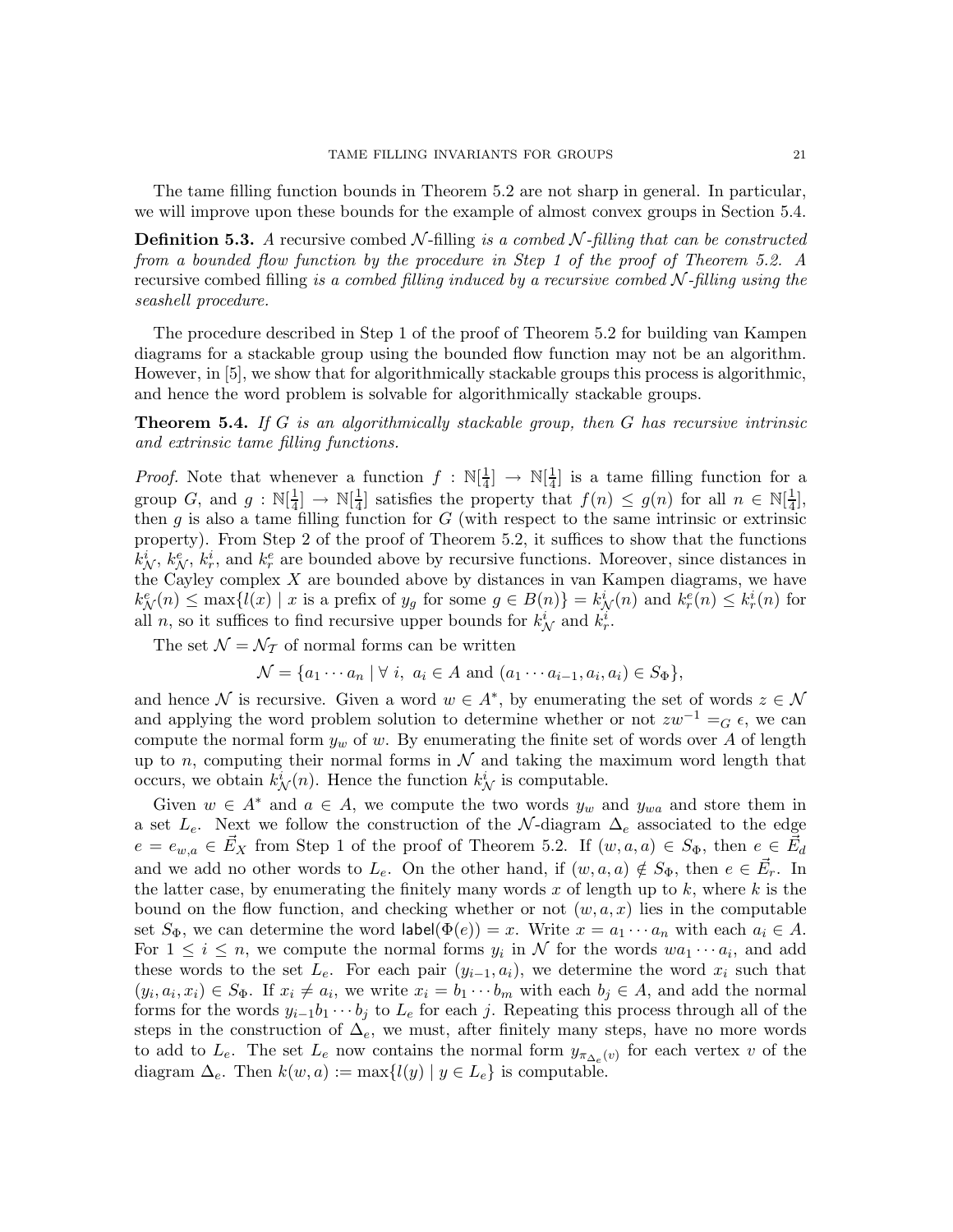Now property (†) says that for each vertex v of the N-diagram  $\Delta_e$  there is a path in  $\Delta_e$ from the basepoint to v labeled by a word in the set  $L_e$ . Then  $\text{idiam}(\Delta_e) \leq k(w, a)$ . That is,  $k_r^i(n) \leq k'_r(n)$  for all  $n \in \mathbb{N}$ , where

$$
k'_r(n) := \max\{k(w, a) \mid w \in \bigcup_{i=0}^n A^i, a \in A\}.
$$

Repeating the computation of  $k(w, a)$  above for all words w of length at most n and all  $a \in A$ , we can compute this upper bound  $k'_r$  for  $k^i_r$ , as required.

Remark 5.5. In [5], we show that the fundamental group of every three manifold with uniform geometry is algorithmically stackable. Theorem 5.4 then gives bounds on the filling functions for these groups, and Corollary 4.5 gives another proof that these groups are tame combable.

### 5.2. Groups admitting complete rewriting systems.

In this section we discuss implications of Theorem 5.4 for a special class of stackable groups, namely groups that admit a finite complete rewriting system. A *finite complete rewriting system* (finite *CRS*) for a group G consists of a finite set A and a finite set of rules  $R \subseteq A^* \times A^*$  (with each  $(u, v) \in R$  written  $u \to v$ ) such that as a monoid, G is presented by  $G = Mon\{A \mid u = v \text{ whenever } u \to v \in R\}$ , and the rewritings  $xuy \to xvy$  for all  $x, y \in A^*$ and  $u \to v$  in R satisfy: (1) Each  $g \in G$  is represented by exactly one *irreducible* word  $y_q$ (i.e. word that cannot be rewritten) over A, and (2) the (strict) partial ordering  $x > y$  if  $x \to x_1 \to \ldots \to x_n \to y$  is well-founded.

Property (1) says that the set  $\mathcal N$  of irreducible words is a set of normal forms for  $G$ over A. Given a finite CRS for G, there is a *minimal* finite CRS for G with the same set of irreducible normal forms; that is, for every rule  $u \to v$ , the word v and every proper subword of u are irreducible. Every finite CRS in this paper will be assume to be minimal.

Since any prefix of an irreducible word is irreducible, the set  $\mathcal N$  is prefix closed. Let  $\mathcal T$ be the set of edges of the Cayley complex  $X$  (of the presentation from the CRS) that lie on paths path $_X(\epsilon,y_g)$  for all  $y_g \in \mathcal{N}$ . Prefix closure of  $\mathcal N$  implies that  $\mathcal T$  is a maximal tree in X.

Define the "rewriting flow function"  $\Phi : \vec{E}_X \to \vec{P}_X$  as follows. Let  $e_{g,a}$  be any edge in  $\vec{E}_X$ . If either word  $y_g a$  or  $y_{ga} a^{-1}$  is irreducible, then let  $\Phi(e_{g,a}) := e_{g,a}$ . On the other hand, if neither word is irreducible, then there is a unique decomposition  $y_g a = y' u$  for some  $y', u \in A^*$  and  $u \in u \to v$  in R. In that case, define  $\Phi(e_{g,a}) := \mathsf{path}_X(g, u^{-1}v)$ .

In [5], we show that  $\Phi$  is a bounded flow function and the set  $S_{\Phi}$  is computable, and so the group  $G$  is algorithmically stackable. Theorem 5.4 shows that any group with a finite CRS admits recursive intrinsic and extrinsic tame filling functions. In Proposition 5.6 we relax the bounds on the tame filling functions further, in order to write bounds on filling functions in terms of another important function in the study of rewriting systems.

Given any word  $w \in A^*$ , we write  $w \stackrel{*}{\rightarrow} w'$  if there is any sequence of rewritings  $w = w_0 \rightarrow$  $w_1 \to \cdots \to w_n = w'$  (including the possibility that  $n = 0$  and  $w' = w$ ). The *string growth complexity* function  $\gamma : \mathbb{N} \to \mathbb{N}$  associated to a finite complete rewriting system  $(A, R)$  is defined by

$$
\gamma(n) := \max\{l(x) \mid \exists w \in A^* \text{ with } l(w) \le n \text{ and } w \to x\}.
$$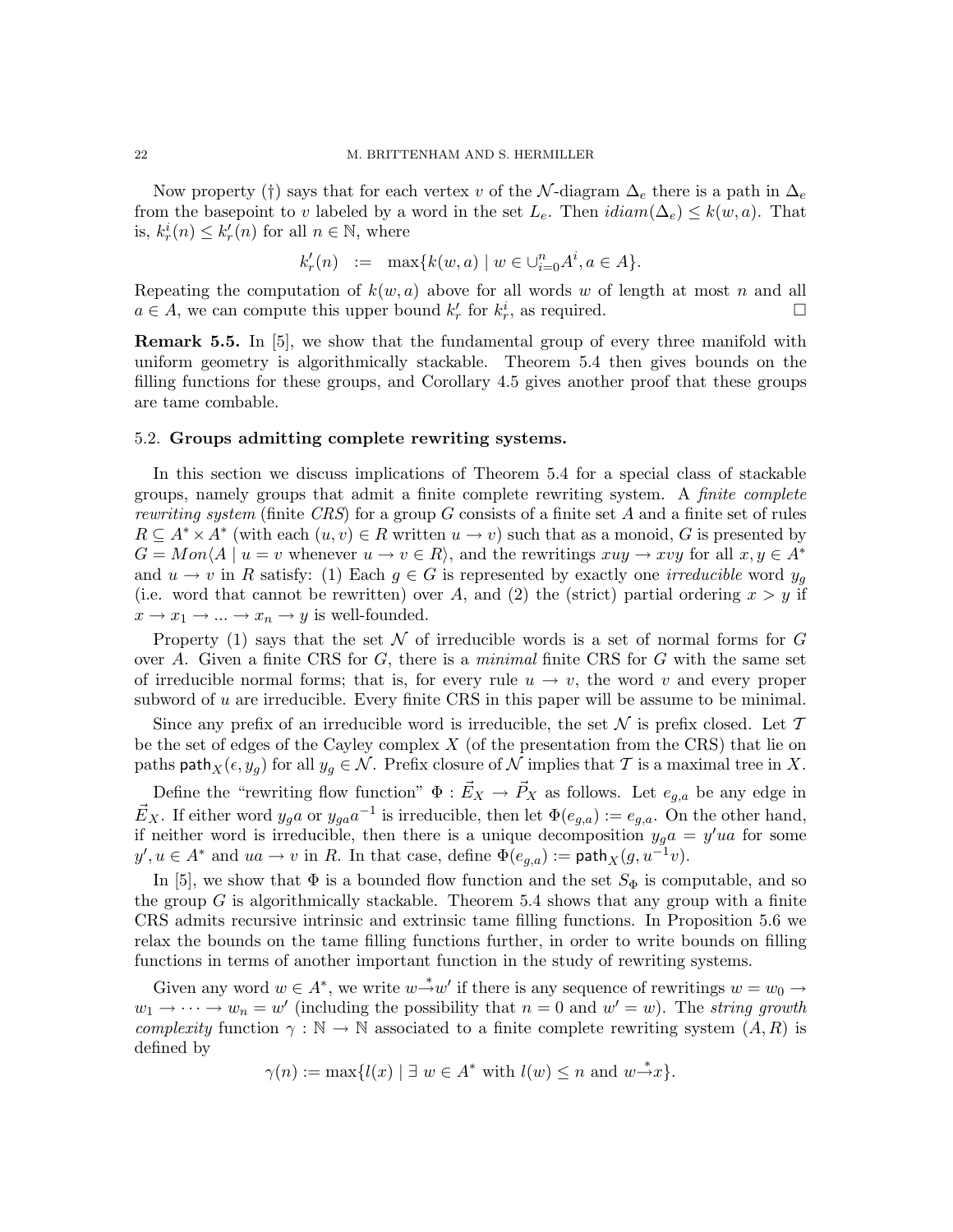This function  $\gamma$  is an upper bound for the intrinsic (and hence also extrinsic) diameter function of the group  $G$  presented by the rewriting system. In the following, we show that G admits tame filling functions that are Lipschitz equivalent to  $\gamma$ .

**Proposition 5.6.** Let G be a group with a finite complete rewriting system. Let  $\gamma$  be the *string growth complexity function and let* ζ *denote the length of the longest rewriting rule. Then the function*  $n \mapsto \gamma(\lceil n \rceil + \zeta + 2) + 1$  *is both an intrinsic and an extrinsic tame filling function for* G*.*

*Proof.* We use the notation and results of the proofs of Theorems 5.2 and 5.4 throughout this proof. Let  $(A, R)$  be a minimal finite complete rewriting system for  $G$ , with associated Cayley complex X, and let  $\Phi$  be the rewriting flow function on the tree from the set N of normal forms of this system. For any recursive edge  $e := e_{g,a}$ , the word  $y_g a$  is reducible, with rewriting  $y_g a = y' u a \rightarrow y' v$  for a rule  $u a \rightarrow v$  in R. Following the notation of Step 1 of Theorem 5.2, we factor  $\text{label}(\Phi(e)) = u^{-1}v = x_g^{-1} z_e x_{ga}$  where  $x_g = u, z_e = v$ , and  $x_{ga} = 1$ , since u is a suffix of the normal form  $y_g$ . Let  $\mathcal{E} = {\{\Delta_e, \Theta_e\}} \mid e \in E_X$  be the associated recursive combed  $N$ -filling from Step 1.

From the proof of Theorem 5.4, we have  $k_N^e(n) \leq k_N^i(n) = \max\{l(y_g) \mid g \in B(n)\}$  $\max\{l(y_w) \mid w \in A^*, l(w) \leq n\}$  for all n. Since each normal form  $y_w$  is obtained from w by rewritings,  $k_N^e(n) \leq k_N^i(n) \leq \gamma(n)$ .

Also from Theorem 5.4, we have  $k_r^e(n) \leq k_r^i(n) \leq k_r'(n)$  for all  $n \in \mathbb{N}$ . Suppose that  $w \in A^*$  is a word of length at most  $n, a \in A$ , and  $e = e_{w,a}$  is the edge in X from w to wa labeled by a. If e is degenerate, then all of the vertices of  $\Delta_e$  lie along a path from  $*$ labeled  $y_w$  or  $y_{wa}$  in  $\Delta_e$ . On the other hand, suppose e is recursive, and let  $\hat{v}$  be a vertex on the boundary of the 2-cell  $f_e$  of  $\partial \Delta_e$  from Step 1 of Theorem 5.2. Writing (as above)  $y_w a = y' u a \rightarrow y' v$  where  $u a \rightarrow v \in R$ , then  $\hat{v}$  lies along a path in  $\Delta_e$  starting at the vertex  $\hat{g} = t(\text{path}_{\Delta_e}(1, y_w))$  and labeled by label $(\Phi(e)) = u^{-1}v$ . Hence there is a path in  $\Delta_e$ from \* to  $\hat{v}$  that is labeled by a prefix of  $y_w$  or  $y'v$ ; in either case, the label is a subword of a word x satisfying  $y_w a \to x$ . The diagram  $\Delta_e$  is built by iterating the flow function, successively applying rewritings to the word  $y_w a$  and/or by applying free reductions (which must also result from rewritings), and so we have that for every vertex  $\tilde{v}$  in  $\Delta_e$ , there is a path from the basepoint \* to  $\tilde{v}$  labeled by a word  $s \in A^*$  such that  $y_w a \stackrel{*}{\rightarrow} st$  for some  $t \in A^*$ . Moreover, the normal form  $y_s$  of s is the element of the set  $L_e$  (defined in the proof of Theorem 5.4) corresponding to the vertex  $\tilde{v}$ . Note that since  $s \stackrel{*}{\rightarrow} y_s$ , then  $y_w a \stackrel{*}{\rightarrow} y_s t$  as well. That is,  $L_e \subseteq L_e'$  where

$$
L'_e := \{ y \in \mathcal{N} \mid \exists x \in A^* \text{ such that } y \text{ is a prefix of } x \text{ and } y_w a \stackrel{*}{\rightarrow} x \}.
$$

Then the maximum  $k(w, a)$  of the lengths of the elements of  $L_e$  is bounded above by  $\max\{l(y) \mid y \in L'_{e}\}.$  Since the length of a prefix of a word x is at most  $l(x)$ , we have  $k(w, a) \leq \max\{l(x) \mid y_w a \rightarrow x\}.$  Using the fact that  $w \rightarrow y_w$ , we also obtain  $k(w, a) \leq$  $\max\{l(x) \mid wa \rightarrow x\} \leq \gamma(l(w) + 1)$ . Plugging this into the formula for  $k'_r$ ', we obtain  $k_r^i(n) \leq$  $k'_r(n) = \max\{k(w, a) \mid w \in A^*, \ a \in A, \ \mathcal{U}(w) \leq n\} \leq \gamma(n+1).$ 

Putting these inequalities together, we obtain  $\mu^{e}(n) \leq \mu^{i}(n)$  and

$$
\mu^{i}(n) = \max\{k_{\mathcal{N}}^{i}([n] + 1) + 1, n + 1, k_{r}^{i}([n] + \zeta + 1)\} \leq \gamma([n] + \zeta + 2) + 1.
$$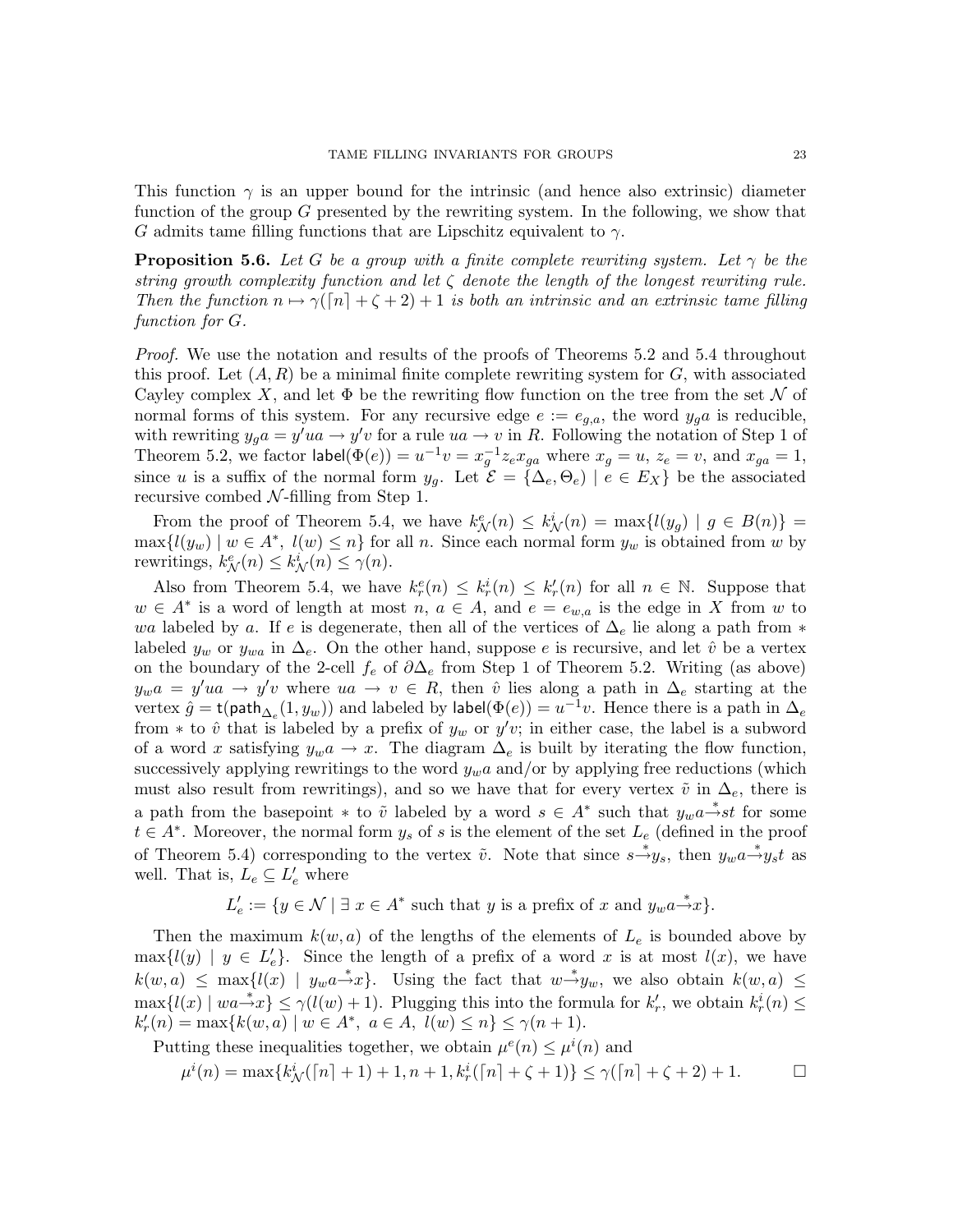We remark that every instance of rewritings  $\stackrel{*}{\rightarrow}$  in the proof of Proposition 5.6 can be replaced by prefix rewritings; that is, a sequence of rewritings  $w = w_0 \rightarrow \cdots \rightarrow w_n = w'$ , written  $w \stackrel{\nu}{\rightarrow} w'$ , such that at each  $w_i$ , the shortest possible reducible prefix is rewritten to obtain  $w_{i+1}$ . Hence G also admits tame filling functions given by the potentially smaller *prefix rewriting string growth complexity* function  $\gamma_p(n) := \max\{l(x) | \exists w \in A^* \text{ with } l(w) \leq$ *n* and  $w \stackrel{p*}{\rightarrow} x$   $\leq \gamma(n)$ .

Next we use rewriting systems to discuss the breadth of the range of tame filling functions for groups. The iterated Baumslag-Solitar group

$$
G_k = \langle a_0, a_1, ..., a_k \mid a_i^{a_{i+1}} = a_i^2; 0 \le i \le k - 1 \rangle
$$

admits a finite complete rewriting system for each  $k \geq 1$  (first described by Gersten; see [12] for details). Hence  $G_k$  is also algorithmically stackable, with the recursive tame filling functions described above.

Gersten [10, Section 6] showed that  $G_k$  has an isoperimetric function that grows at least as fast as a tower of exponentials

$$
E_k(n) := \frac{2^{2^{n}}}{k \text{ times}}.
$$

It follows from his proof that the (minimal) extrinsic diameter function for this group is at least  $O(E_{k-1}(n))$ . Hence this is also a lower bound for the (minimal) intrinsic diameter function for this group. Then, by Proposition 3.2, the function  $E_{k-2}$  cannot be an intrinsic or extrinsic tame filling function for  $G_k$ . In the extrinsic case, this was shown in the context of tame combings in [12]. Combining this with Proposition 5.6 yields the following.

**Corollary 5.7.** For each  $k \geq 2$ , the group  $G_k$  admits recursive intrinsic and extrinsic tame *filling functions, but all tame filling functions for* G *must grow faster than* Ek−2*.*

### 5.3. Finite groups.

Suppose that G is a finite group with finite symmetric presentation  $\mathcal{P} = \langle A | R \rangle$ . Let F be a finite collection of van Kampen diagrams over  $P$ , one for each word over A of length at most |G| that represents the identity  $\epsilon$  of G.

Given any word u over A with  $u =_G \epsilon$ , we will construct a van Kampen diagram for u with intrinsic diameter bounded above by the constant  $|G| + \max\{idiam(\Delta) | \Delta \in \mathcal{F}\}\)$ , as follows. Start with a planar 1-complex that is a line segment consisting of an edge path labeled by the word u starting at a basepoint ∗; that is, we start with a van Kampen diagram for the word  $uu^{-1}$ . Write  $u = u'_1 u''_1 u''_1$  where  $u''_1 = G \epsilon$  and no proper prefix of  $u'_1 u''_1$  $\frac{1}{1}$  contains a subword that represents  $\epsilon$ . Note that  $l(u'_1u''_1)$  $\binom{n}{1} \leq |G|$ . We identify the vertices in the van Kampen diagram at the start and end of the boundary path labeled  $u''_1$  $\frac{n}{1}$ , and fill in this loop with the van Kampen diagram from  $\mathcal F$  for this word. We now have a van Kampen diagram for the word  $uu_1^{-1}$  where  $u_1 := u_1' u_1'''$ ". We then begin again, and write  $u_1 = u_2' u_2'' u_2'''$  where  $u_2'' = G \epsilon$  and no proper prefix of  $u_2' u_2''$  $\frac{y}{2}$  contains a subword representing the identity. Again we identify the vertices at the start and end of the word  $u''_2$  $\frac{\pi}{2}$  in the boundary of the diagram, and fill in this loop with the diagram from  $\mathcal F$  for this word, to obtain a van Kampen diagram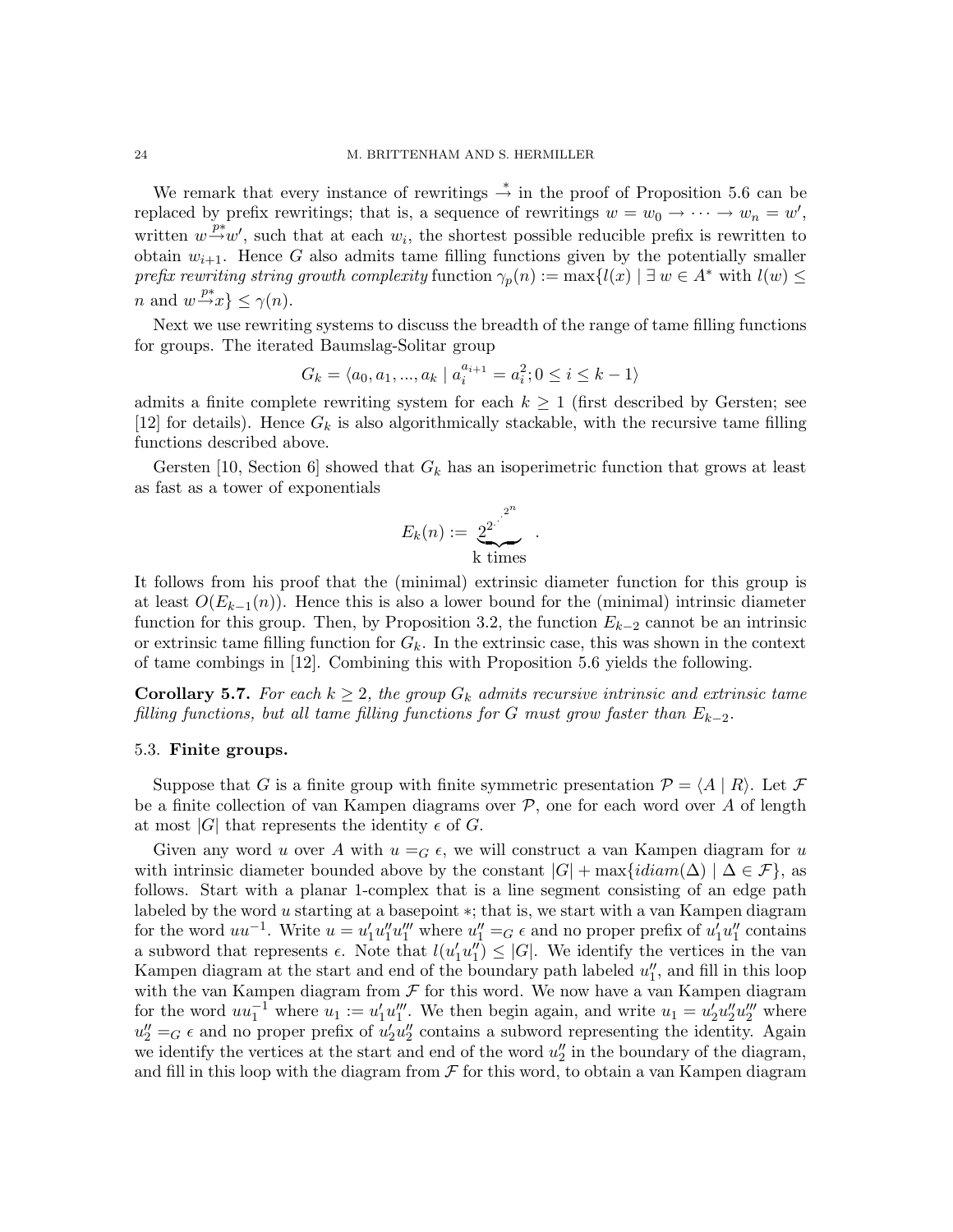

FIGURE 5. Building  $\Delta_u$  in the finite group case

for the word  $uu_2^{-1}$  where  $u_2 := u_2' u_2'''$  $\frac{m}{2}$ . Repeating this process, since at each step the length of  $u_i$  strictly decreases, we eventually obtain a word  $u_k = u''_k$  $\frac{y}{k}$ . Identifying the endpoints of this word and filling in the resulting loop with the van Kampen diagram in  $\mathcal F$  yields a van Kampen diagram  $\Delta_u$  for u. See Figure 5 for an illustration of this procedure. At each step, the maximum distance from the basepoint ∗ to any vertex in a van Kampen diagram included from F is at most  $|G|$  + max $\{idiam(\Delta) | \Delta \in \mathcal{F}\}$ , because this subdiagram is attached at the endpoint of a path starting at  $*$  and labeled by the word  $u'_{i}$  $'_{i}$  of length less than  $|G|$ . Hence we obtain the required intrinsic diameter bound.

Let  $\Psi : \partial \Delta_u \times [0,1] \to \Delta$  be any 1-combing of  $(\Delta_u, \partial \Delta_u)$  at \*. Then  $\Psi$  is f-tame for the constant function  $f(n) := |G| + \max\{idiam(\Delta) | \Delta \in \mathcal{F}\} + \frac{1}{2}$ , since this constant is an upper bound for the coarse distance from the basepoint to every point of  $\Delta_u$ . Similarly, since the extrinsic diameter of  $\Delta_u$  (or, indeed, of any other van Kampen diagram for u) is at most |G|, the function  $\pi_{\Delta} \circ \Psi$  is g-tame for the constant function  $g(n) := |G| + \frac{1}{2}$  $\frac{1}{2}$ . That is, we have shown the following.

Proposition 5.8. *If* G *is a finite group, then over any finite presentation* G *admits constant intrinsic and extrinsic tame filling functions.*

## 5.4. Groups with linear extrinsic tame filling functions.

For each of the groups considered in this section, a diagrammatic 1-combing  $\Upsilon$  :  $X^{(1)} \times$  $[0, 1] \rightarrow X$  of the Cayley complex X for a finite presentation is constructed, along with a proof that  $\Upsilon$  is f-tame for a linear function f, elsewhere in the literature. Consequently, applying Corollary 4.4, each of these groups admits a linear extrinsic tame filling function. Moreover, in each case the group is known to be stackable, and the recursive combed  $\mathcal{N}$ filling constructed in Step 1 of the proof of Theorem 5.2 is the same as the combed  $\mathcal{N}\text{-filling}$ obtained from the 1-combing  $\Upsilon$  using the proof of Corollary 4.4. In this section, we discuss the normal forms from the bounded flow function in order to find sharper bounds for their intrinsic tame filling functions.

**Thompson's group**  $F$ **:** Thompson's group

 $F = \langle x_0, x_1 \mid [x_0x_1^{-1}, x_0^{-1}x_1x_0], [x_0x_1^{-1}, x_0^{-2}x_1x_0^2] \rangle$ 

is the group of orientation-preserving piecewise linear homeomorphisms of the unit interval [0,1], satisfying that each linear piece has a slope of the form  $2^i$  for some  $i \in \mathbb{Z}$ , and all breakpoints occur in the 2-adics. In [7], Cleary, Hermiller, Stein, and Taback show that Thompson's group with the generating set  $A = \{x_0^{\pm 1}, x_1^{\pm 1}\}\$ is (algorithmically) stackable, as a stepping stone to showing that  $F$  has a linear radial tame combing function. We note that although the definition of diagrammatic 1-combing is not included in that paper, and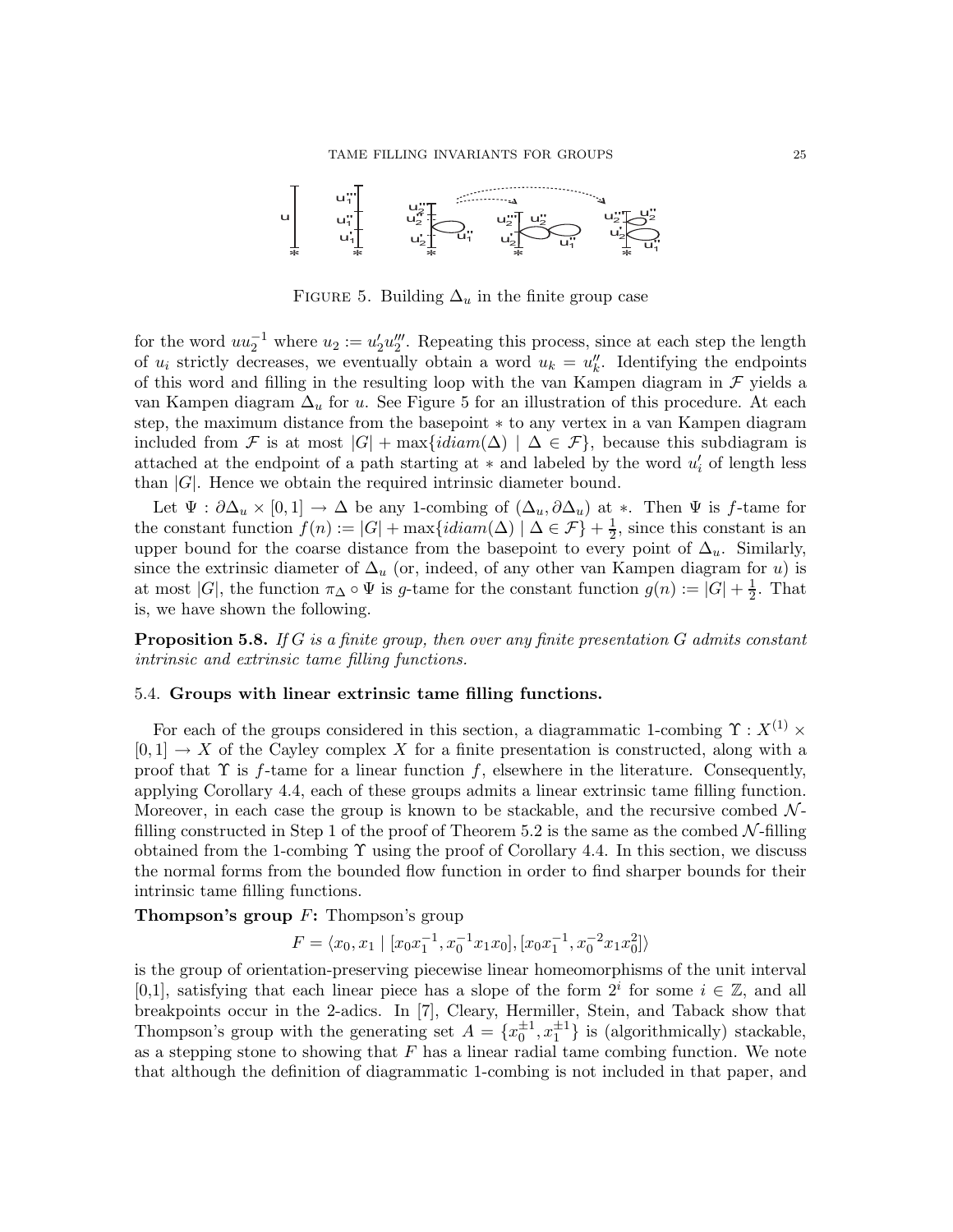the coarse distance definition differs slightly, the constructions of 1-combings in the proofs are diagrammatic and admit Lipschitz equivalent radial tame combing functions. Hence by Corollary 4.4, F has a linear extrinsic tame filling function.

Corollary 5.9. *Thompson's group* F *also has a linear intrinsic tame filling function.*

*Proof.* Let  $\mathcal{E} = \{(\Delta_e, \Theta_e)\}\$  be the recursive combed N-filling associated to the bounded flow function for F from [7], that in turn induces the f-tame diagrammatic 1-combing in that paper, for a linear function  $f$ . Then Lemma 4.1 shows that the combed filling  $\mathcal{D} = \{(\Delta_w, \Sigma_w) \mid w \in A^*, w =_F \epsilon\}$  induced by  $\mathcal E$  by the seashell procedure satisfies the property that each  $\pi_{\Delta_w} \circ \Sigma_w$  is f-tame for the same function f.

The set of normal forms over the generating set  $A = \{x_0^{\pm 1}, x_1^{\pm 1}\}$  associated to the bounded flow function for  $F$ , in [7, Observation 3.6(1)]), is

$$
\mathcal{N} := \{ w \in A^* \mid \forall \eta \in \{\pm 1\}, \text{ the words } x_0^{\eta} x_0^{-\eta}, x_1^{\eta} x_1^{-\eta}, \text{ and } x_0^2 x_1^{\eta} \text{ are not subwords of } w, \\ \text{ and } \forall \text{ prefixes } w' \text{ of } w, \text{expsum}_{x_0}(w') \leq 0 \},
$$

where  $expsum_{x_0}(w')$  denotes the number of occurrences in w' of the letter  $x_0$  minus the number of occurrences in w' of the letter  $x_0^{-1}$ ; that is, the exponent sum for  $x_0$ . Moreover, each of the words in  $\mathcal N$  labels a  $(6,0)$ -quasi-geodesic path in the Cayley complex X [7, Theorem 3.7].

A consequence of property  $(†)$  (p. 19) and the seashell construction (Lemma 4.1) is that for each word  $w \in A^*$  with  $w =_F \epsilon$  and for each vertex v in  $\Delta_w$ , there is a path in  $\Delta_w$ from the basepoint  $*$  to the vertex v labeled by the (6,0)-quasi-geodesic normal form in  $N$ representing  $\pi_{\Delta_w}(v)$ . Then we have  $d_{\Delta_w}(*,v) \leq 6d_X(\epsilon,\pi_{\Delta_w}(v))$ . Let  $\widetilde{j}: \mathbb{N}[\frac{1}{4}]$  $\frac{1}{4}$ ]  $\rightarrow \mathbb{N}[\frac{1}{4}]$  $\frac{1}{4}$ ] be the (linear) function defined by  $\tilde{j}(n) = 6\lceil n \rceil + 1$ . Lemma 3.3 then shows that the linear function  $\tilde{j} \circ f$  is a tame filling function for Thompson's group F. function  $j \circ f$  is a tame filling function for Thompson's group F.

On the other hand, we note that Cleary and Taback [8] have shown that Thompson's group  $F$  is not almost convex (in fact, Belk and Bux [1] have shown that  $F$  is not even minimally almost convex). Combining this with Theorem 5.12 below, the identity function cannot be an intrinsic or extrinsic tame filling function for Thompson's group F.

Solvable Baumslag-Solitar groups: The solvable Baumslag-Solitar groups are presented by  $G = BS(1, p) = \langle a, t \mid tat^{-1} = a^p \rangle$  with  $p \in \mathbb{Z}$ . In [7] Cleary, Hermiller, Stein, and Taback show that for  $p > 3$ , the groups  $BS(1, p)$  admit a linear radial tame combing function, and hence (from Corollary 4.4) a linear extrinsic tame filling function.

Corollary 5.10. *The Baumslag-Solitar group* BS(1,p) *has an exponential intrinsic tame filling function.*

*Proof.* For the generating set  $A = \{a, a^{-1}, t, t^{-1}\}\$ , the infinite complete set of rewriting rules  $ta^{\eta} \to a^{\eta}t$  and  $a^{\eta}t^{-1} \to t^{-1}a^{\eta}t$  for  $\eta = \pm 1$  together with  $t^{-1}a^{pm} \to a^m$  for  $m \in \mathbb{Z}$  and free reductions yields the set of normal forms

$$
\mathcal{N} := \{ t^{-i} a^m t^k \mid i, k \in \mathbb{N} \cup \{0\}, m \in \mathbb{Z}, \text{ and either } p \not| m \text{ or } 0 \in \{i, k\} \}.
$$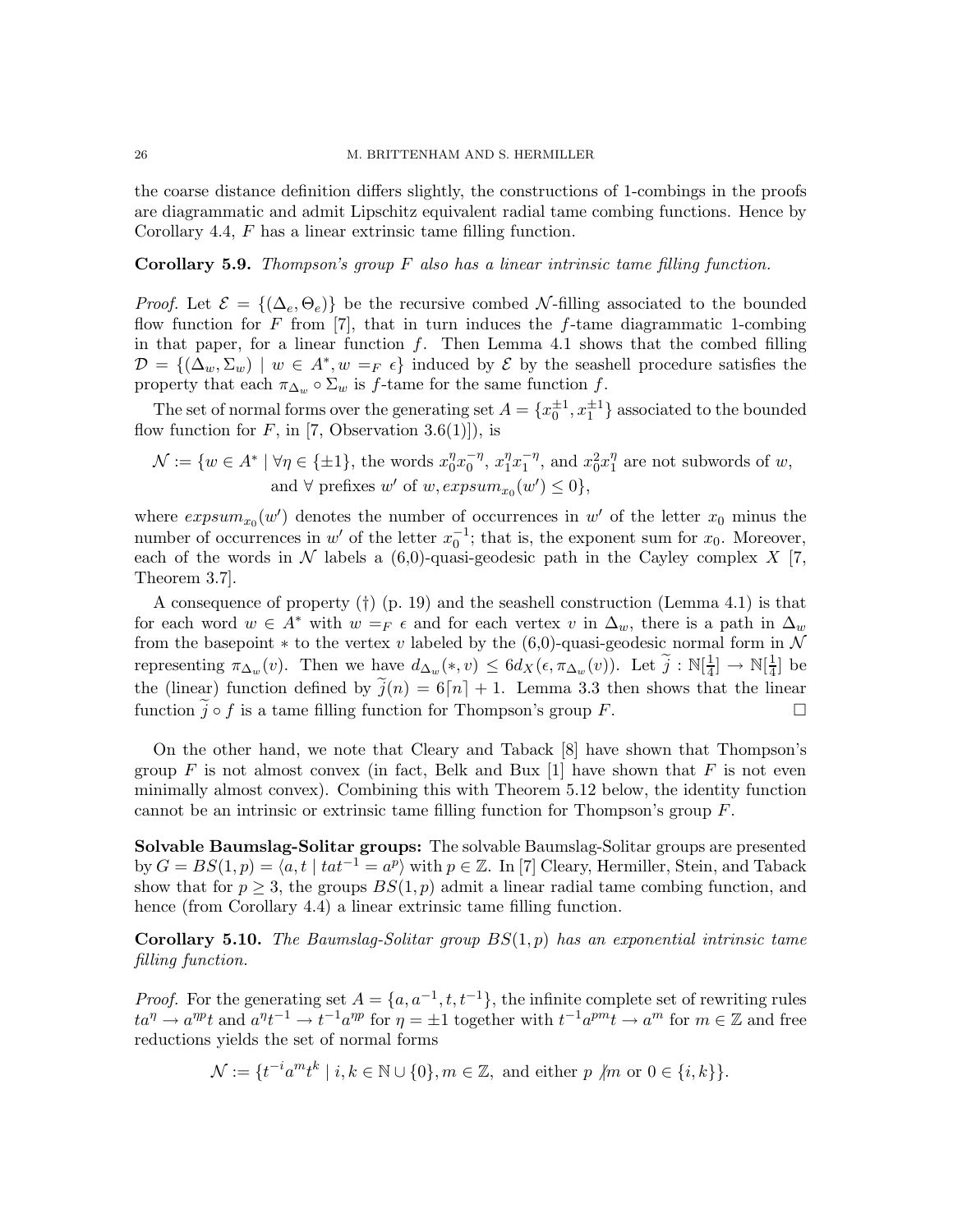The group  $BS(1, 2)$  has a bounded flow function whose tree corresponds to these normal forms [5], and the induced recursive combed  $\mathcal{N}\text{-filling}$  is exactly the combed  $\mathcal{N}\text{-filling}$  induced by the diagrammatic 1-combing constructed for  $BS(1, p)$  in [7], which is f-tame for a linear function  $f$ .

Proceeding as in the proof of Corollary 5.9, if we let  $\mathcal{D} = \{(\Delta_w, \Sigma_w) \mid w \in A^*, w =_{BS(1,p)}\}$  $\epsilon$ } be the combed filling induced by this recursive combed N-filling using seashells, then each  $\pi_{\Delta_w} \circ \Sigma_w$  is f-tame (Lemma 4.1), and property (†) says that for each  $v \in \Delta_w^{(0)}$  of  $\mathcal{D}$ , there is a path in  $\Delta_w$  from \* to v labeled by the normal form of  $\pi_{\Delta_w}(v) \in BS(1,p)$ . The normal form  $y_g$  of any  $g \in G$  can be obtained from a geodesic representative by applying the set of rewriting rules above; starting from any word of length  $n$ , these rules yield a word of length less than  $p^n$ . Then  $d_{\Delta_w}(*,v) \leq l(y_{\pi_{\Delta_w}(v)}) \leq j(d_X(\epsilon, \pi_{\Delta_w}(v))$  for the function  $j : \mathbb{N} \to \mathbb{N}$  given by  $j(n) = p^n$ . Lemma 3.3 now applies, to show that the exponential function  $\tilde{j} \circ f$  is an intrinsic tame filling function for  $BS(1, p)$ .

Almost convex groups: One of the original motivations for the definition of radial tame combing functions in [12] was to imitate Cannon's [6] notion of almost convexity in a quasiisometry invariant property. Let G be a group with an inverse-closed generating set  $A$ , and let  $d_{\Gamma}$  be the path metric on the associated Cayley graph Γ. For  $n \in \mathbb{N}$ , define the sphere  $S(n)$  of radius n to be the set of points in  $\Gamma$  a distance exactly n from the vertex labeled by the identity  $\epsilon$ . Recall that the ball  $B(n)$  of radius n is the set of points in Γ whose path metric distance to  $\epsilon$  is less than or equal to n.

Definition 5.11. [6] *A group* G *is* almost convex *with respect to the finite symmetric generating set* A *if there is a constant* k *such that for all*  $n \in \mathbb{N}$  *and for all* g, h *in the sphere*  $S(n)$  *satisfying*  $d_{\Gamma}(g,h) \leq 2$  *(in the corresponding Cayley graph), there is a path inside the ball*  $B(n)$  *from* g *to* h *of length at most*  $k$ *.* 

Cannon  $[6]$  showed that every group G satisfying an almost convexity condition over a finite generating set A is also finitely presented by  $\mathcal{P}_k = \langle A | R_k \rangle$ , where  $R_k$  is the set of nonempty words  $w \in A^*$  satisfying  $l(w) \leq k+2$  and  $w = G \epsilon$ . Thiel [15] showed that almost convexity is a property that depends upon the finite generating set used.

Given an almost convex group G, let X be the Cayley complex for  $\mathcal{P}_k$ , and let  $\mathcal{N} =$  ${y_g | g \in G}$  be the set of shortlex normal forms over A for G. The "AC flow function"  $\Phi: \vec{E}_X \to \vec{P}_X$ , associated to the tree of these normal forms, is defined as follows. As required,  $\Phi(e) := e$  if e is degenerate. Suppose that  $e = e_{q,a}$  is recursive. If  $g, ga \in S(n)$ , then let  $\Phi(e)$  be any choice of path  $\phi(e)$  of length at most k in  $B(n)$  from g to ga. On the other hand, if  $d_X(\epsilon, g) = n$  and  $d_X(\epsilon, g) = n + 1$ , then write the shortlex normal form  $y_{ga} = y'b$  for some  $b \in A$ , and let  $\Phi(e)$  be a path  $\phi(e)$  in  $B(n)$  of length at most k from g to  $gab^{-1}$ , followed by the edge  $e_{gab^{-1},b}$ . Similarly if  $d_X(\epsilon,g) = n+1$  and  $d_X(\epsilon,ga) = n$ , then write the shortlex normal form  $y_g = y'b$  with  $b \in A$ , and let  $\Phi(e)$  be  $e_{g,b^{-1}}$  followed by a path  $\phi(e)$  in  $B(n)$  of length at most k from  $gb^{-1}$  to ga. Then  $\Phi$  is a bounded flow function for G; indeed, each edge of  $\Phi(e)$  is either degenerate or else has midpoint closer to  $\epsilon$  in the path metric than the midpoint of e. (See [5] for more details.)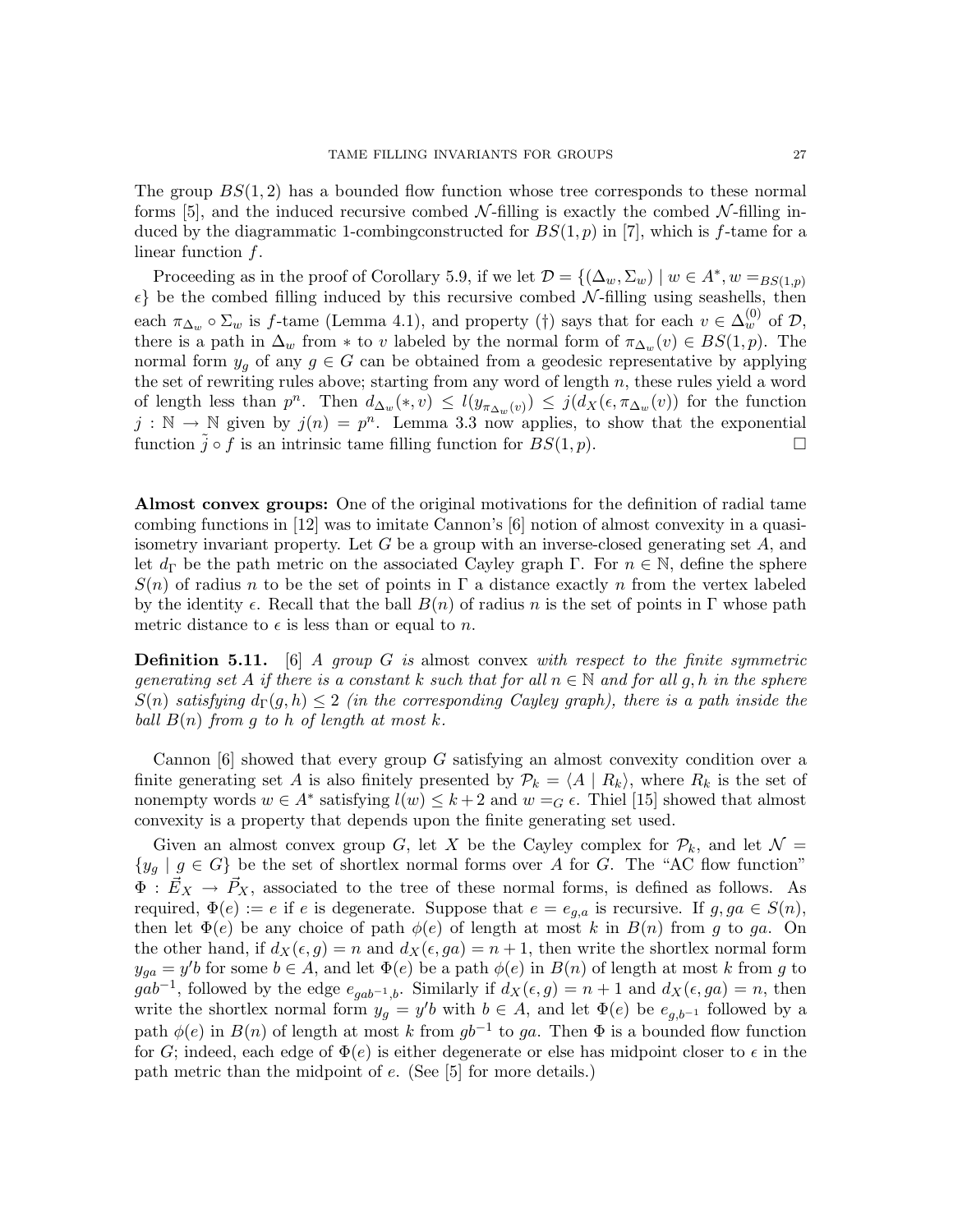In Theorem 5.12 below, we show that almost convexity of  $(G, A)$  is equivalent to the existence of a finite set R of defining relations for G over A such that the identity function  $\iota$  (i.e.  $\iota(n) = n$  for all  $n \in \mathbb{N}[\frac{1}{4}]$  $\frac{1}{4}$ ) is an intrinsic or extrinsic tame filling function for G over  $\langle A | R \rangle$ . In the extrinsic case, an *ι*-tame diagrammatic 1-combing of  $(X, X<sup>(1)</sup>)$  for an almost convex group is constructed by Hermiller and Meier in [12, Theorem C], and this 1-combing induces the same combed  $\mathcal{N}\text{-filling}$  as the AC flow function; we give further details of that case here to include a minor correction to the proof in that earlier paper.

**Theorem 5.12.** Let G be a group with finite generating set A, and let  $\iota : \mathbb{N}[\frac{1}{4}]$  $\frac{1}{4}$ ]  $\rightarrow \mathbb{N}[\frac{1}{4}]$  $rac{1}{4}$ ] *denote the identity function. The following are equivalent:*

- (1) *The pair* (G,A) *is almost convex.*
- (2) *i* is an intrinsic tame filling function for G over a finite presentation  $\mathcal{P} = \langle A | R \rangle$ .
- (3) *i is an extrinsic tame filling function for* G *over a finite presentation*  $P = \langle A | R \rangle$ *.*

*Proof.* (1) implies (3): Let X be the Cayley complex of  $\mathcal{P}_k$  and let  $\Phi$  be the AC flow function for G. Following the notation of Step 1 of the proof of Theorem 5.2, for each recursive edge  $e = e_{g,a}$  write label $(\Phi(e)) = x_g^{-1} z_e x_{ga}$  where the subword  $z_e$  is the label of the subpath  $\phi(e)$ in the description of  $\Phi$  above. Let  $\mathcal{E} = \{(\Delta_e, \Theta_e) | e \in E_X\}$  be the associated recursive combed  $N$ -filling.

Theorem 5.2 can now be applied, but unfortunately this result is insufficient. Although the fact that all of the normal forms in  $\mathcal N$  are geodesic implies that the functions  $k_{\mathcal N}^i$  and  $k_r^i$  are the identity, the tame filling function bounds  $\mu^i$  and  $\mu^e$  are not. Instead, we follow the steps of the algorithm that built the recursive combed  $\mathcal{N}\text{-filling}$  more carefully.

Let  $e \in E_X$  with endpoints g and h, and let  $n := \min\{d_X(\epsilon, g), d_X(\epsilon, h)\}\$ . Let  $\hat{e}$ , with endpoints  $\hat{g}$  and  $\hat{h}$ , be the edge corresponding to e in the boundary of the van Kampen diagram  $\Delta_e$ . Now the paths  $\pi_{\Delta_e} \circ \Theta_e(\hat{g},\cdot)$  and  $\pi_{\Delta_e} \circ \Theta_e(\hat{h},\cdot)$  follow the geodesic paths in X that start from  $\epsilon$  and that are labeled by the words  $y_g$  and  $y_h$  at constant speed, and so are  $\iota$  – tame. Let p be any point in the interior of  $\hat{e}$ .

*Case I. e is degenerate.* Then  $\Delta_e$  is a line segment with no 2-cells, and the path  $\pi_{\Delta_e} \circ$  $\Theta_e(p, \cdot)$  follows a geodesic in  $X^{(1)}$ . Hence this path is *ι*-tame.

*Case II.* e *is recursive.* We proceed by Noetherian induction, using the notation in Section 5.1. By slight abuse of notation, let  $e$  also denote the directed edge from  $g$  to  $h$  that yields the element  $(\Delta_e, \Theta_e)$  of  $\mathcal E$ . On the interval  $[0, a_p]$ , the path  $\Theta_e(p, \cdot)$  follows a path  $\Theta'_e(\Xi_e(p,0),\cdot)$  in a subdiagram of  $\Delta_e$  that is either a path from an edge 1-combing for an edge  $e_i$  of X satisfying  $e_i \leq \Phi e$ , or a line segment labeled by a shortlex normal form. Hence either by induction or case I, the path  $\pi_{\Delta_e} \circ \Theta_e(p, \cdot)$  is *ι*-tame on  $[0, a_p]$ .

On the interval  $[a_p, 1]$ , the path  $\Theta_e(p, \cdot)$  follows the path  $\Xi_e(p, \cdot)$  from the point  $\Xi_e(p, 0)$  (in the subpath of  $\partial f_e$  labeled  $z_e$ , whose image in X is contained in  $B(n)$ ) through the interior of the 2-cell  $f_e$  of  $\Delta_e$  to the point  $\underline{p}$ . We have  $d_X(\epsilon, \pi_{\Delta_e}(\Xi_e(p, 0))) \leq n$ ,  $d_X(\epsilon, \pi_{\Delta_e}(\Xi_e(p, t))) =$  $n+\frac{1}{4}$  $\frac{1}{4}$  for all  $t \in (0,1)$ , and  $\widetilde{d}_X(\epsilon, \pi_{\Delta_e}(\Xi_e(p,1))) = \widetilde{d}_X(\epsilon, p) = n + \frac{1}{2}$  $\frac{1}{2}$ . Hence the path  $\pi_{\Delta_e} \circ \Xi_e(p,\cdot)$  is *ι*-tame. Combining these, we have that  $\pi_{\Delta_e} \circ \Theta_e$  is also *ι*-tame in Case II.

Since in the combed N-filling  $\mathcal{E}$ , each map  $\pi_{\Delta_e} \circ \Theta_e$  is *t*-tame, Lemma 4.1 then shows that  $\iota$  is a tame filling function for G over  $\mathcal{P}_k$ .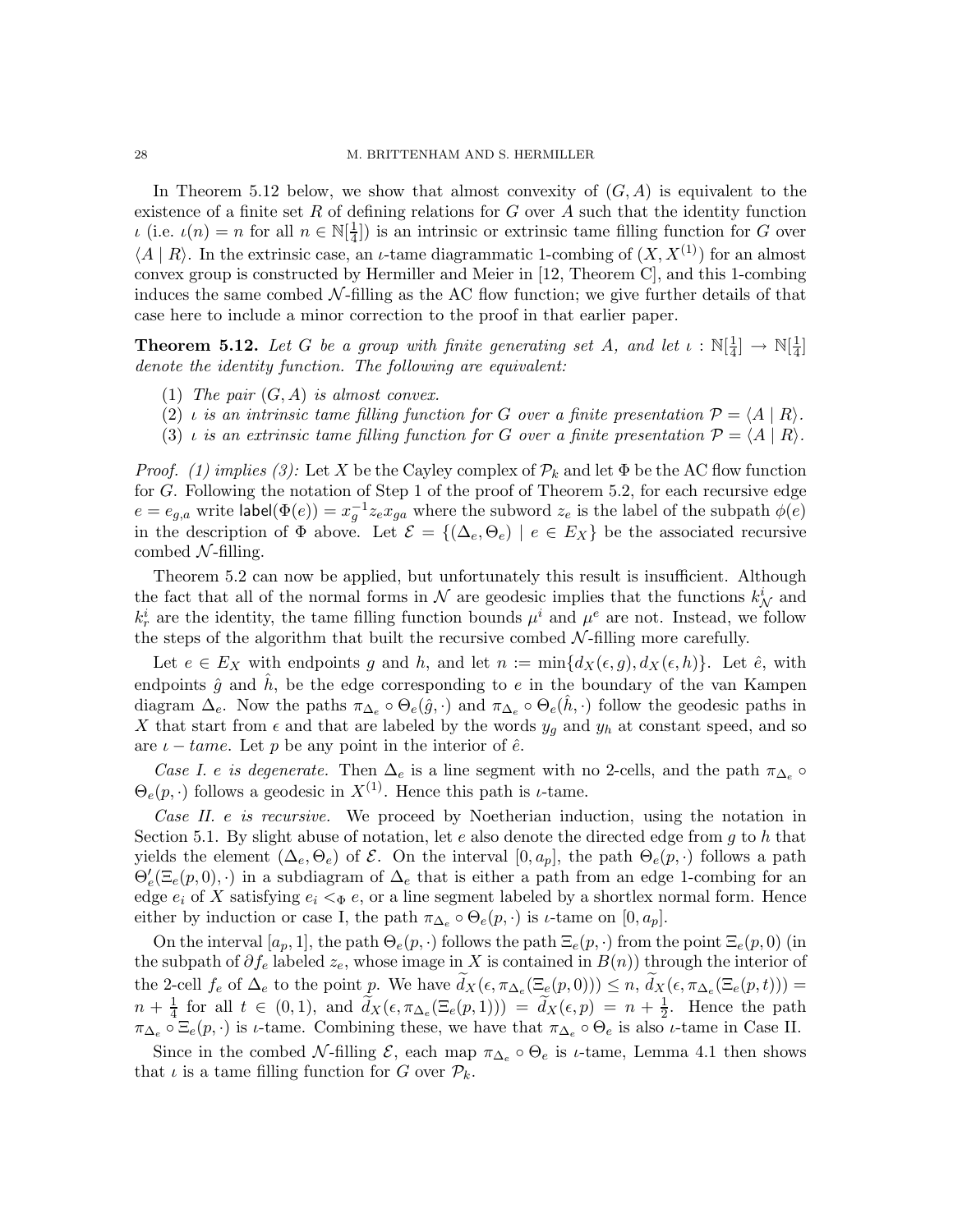*(1) implies (2)*: As noted in property (†), the recursive combed  $\mathcal{N}\text{-filling }\mathcal{E}$  for the AC flow function above satisfies the property that for every vertex  $v$  in a van Kampen diagram  $\Delta$  of  $\mathcal E$ , there is a path in  $\Delta$  from  $*$  to v labeled by the shortlex normal form for the element  $\pi_{\Delta}(v)$  of G. Since these normal forms label geodesics in X, it follows that intrinsic and extrinsic distances (to the basepoints) in the diagrams  $\Delta$  of  $\mathcal E$  are the same. Lemma 4.1 again applies to show  $\iota$  is also an intrinsic tame filling function for G over  $\mathcal{P}_k$ .

*(2) or (3) implies (1)*: The proof of this direction in the extrinsic case closely follows the proof of [12, Theorem C], and the proof in the intrinsic case is quite similar.

# 5.5. Combable groups.

In this section we consider a class of finitely presented groups which admit a rather different procedure for constructing van Kampen diagrams, namely combable groups. Let  $\mathcal{N} = \{y_q \mid g \in G\}$  be a set of of normal forms over a finite inverse-closed generating set A for the group G, such that each normal form  $y_q$  labels a simple path in the Cayley graph Γ. The set N satisfies a (synchronous) K-fellow traveler property for a constant  $K \geq 1$  if whenever  $g, h \in G$  and  $a \in A$  with  $ga =_G h$ , and we write  $y_g = a_1 \cdots a_m$  and  $y_h = b_1 \cdots b_n$  with each  $a_i, b_i \in A$  (where, without loss of generality, we assume  $m \leq n$ ), then for all  $1 \leq i \leq m$  we have  $d_{\Gamma}(a_1 \cdots a_i, b_1 \cdots b_i) \leq K$ , and for all  $m < i \leq n$  we have  $d_{\Gamma}(g, b_1 \cdots b_i) \leq K$ . The group G is *combable* if G admits a language of normal forms satisfying a K-fellow traveler property. (Note that this notion of combable is not the same as the tame combability discussed earlier in this paper.)

Before imposing a geometric restriction on the normal forms, we first consider the more general case of combable groups with respect to simple word normal forms.

Proposition 5.13. *Let* G *be a group with a finite generating set* A *and Cayley graph* Γ*. If* G *has a set* N *of normal forms that label simple paths in* Γ *and satisfy a* K*-fellow traveler property such that for all*  $n \in \mathbb{N}$  *the set* 

 $T_n := \{ w \in A^* \mid d_{\Gamma}(\epsilon, w) \leq n \text{ and } w \text{ is a prefix of a word in } \mathcal{N} \}$ 

*is finite, then* G *admits well-defined intrinsic and extrinsic tame filling functions.*

*Proof.* The K-fellow traveler property implies that the presentation  $\mathcal{P}_K := \langle A | R_K \rangle$ , where  $R_K = \{w \in A^*\setminus\{1\} \mid l(w) \leq 2K+2 \text{ and } w =_G \epsilon\},\text{ is a finite (symmetric) presentation for } G.$ 

We build a combed N-filling for G over  $\mathcal{P}_K$  as follows. Let X be the Cayley complex, and let  $e_{g,a} \in \vec{E}_X$ . As above, write the normal forms  $y_g, y_{ga} \in \mathcal{N}$  as  $y_g = a_1 \cdots a_m$  and  $y_{ga} = b_1 \cdots b_n$  with each  $a_i, b_i \in A$ . For each  $m < i \leq n$ , let  $a_i$  denote the empty word, and conversely if  $n < i \leq m$  let  $b_i := 1$ . Define the words  $c_0 := 1$ ,  $c_n := a$ , and for each  $1 \leq i \leq n-1$ , let  $c_i$  be a word in  $A^*$  labeling a geodesic path in X from  $a_1 \cdots a_i$ to  $b_1 \cdots b_i$ ; thus  $l(c_i) \leq K$  for all i. The diagram  $\Delta_e$  is built by successively gluing 2-cells labeled  $a_i c_i b_i^{-1} c_{i-1}^{-1}$ , for  $1 \le i \le n$ , along their common  $c_i$  boundaries. (When  $c_{i-1} = c_i = 1$ and  $a_i = b_i$ , an edge is glued rather than a 2-cell.) The diagram  $\Delta_e$  is "thin", in that it has only the width of (at most) one 2-cell. An edge 1-combing  $\Theta_e$  for this diagram can be constructed to go successively through each 2-cell in turn from the basepoint ∗ to the edge  $\hat{e}$  corresponding to  $e$ ; see Figure 6 for an illustration. Choosing one direction for each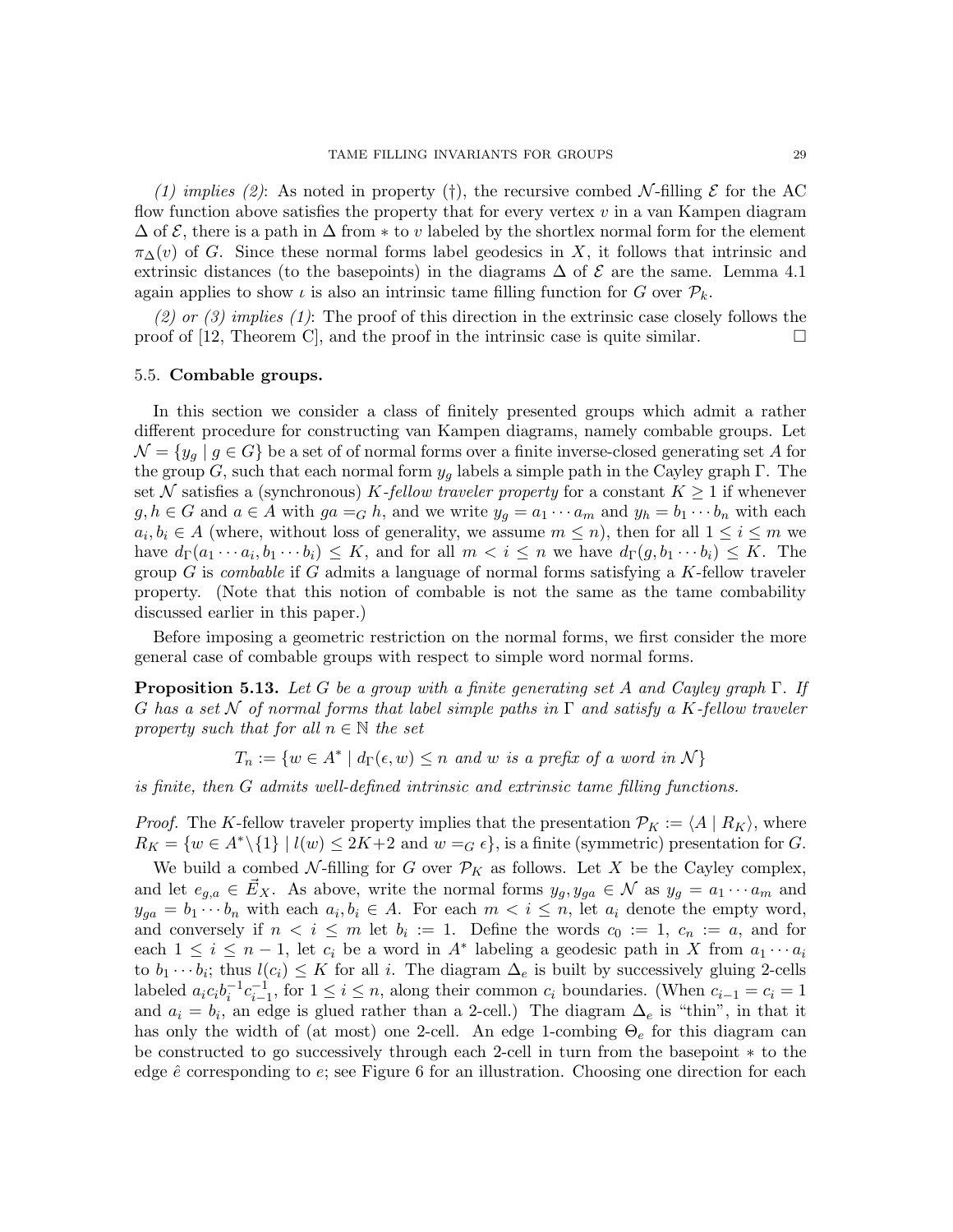

FIGURE 6. "Thin" van Kampen diagram  $\Delta_e$ 

undirected edge of X, let  $\mathcal{E} = \{(\Delta_e, \Theta_e) \mid e \in E_X\}$  be the corresponding combed N-filling.

Let  $\hat{e} = \textsf{path}_{\Delta_e}(y_g, y_{ga})$  be the edge of  $\partial \Delta_e$  corresponding to the edge  $e$  of X. Also let p be any point in  $\hat{e}$ , and suppose that  $0 \leq s < t \leq 1$ . Applying the "thinness" of  $\Delta_e$ , every point of  $\Delta_e$  lies in some closed cell of  $\Delta_e$  that also contains a vertex in the boundary path  $q := \mathsf{path}_{\Delta_e}(1, y_g)$ . In particular, there are vertices  $v_s$  and  $v_t$  on q such that the point  $\Theta_e(p,s)$  and the point  $v_s$  occupy the same closed 0, 1, or 2-cell in  $\Delta_e$ ,  $\Theta_e(p,t)$  and  $v_t$  occupy a common closed cell, and  $v_s$  is reached before or at  $v_t$  when traversing the directed path q. Let  $\zeta \leq 2K + 2$  denote the length of the longest relator in the presentation  $\mathcal{P}_K$ . Then we have  $|d_{\Delta_e}(*, \Theta_e(p, s)) - d_{\Delta_e}(*, v_s)| \leq \zeta + 1$  and  $|d_X(\epsilon, \pi_{\Delta_e}(\Theta_e(p, s))) - d_X(\epsilon, \pi_{\Delta_e}(v_s))| \leq \zeta + 1$ , and similarly for the pair  $\Theta_e(p,t)$  and  $v_t$ . Write the word  $y_g = y_1 y_2 y_3$  where the vertex  $v_s$ is the end of the subpath  $\text{path}_{\Delta_e}(1, y_1)$  of q, and and similarly the vertex  $v_t$  occurs between the  $y_2$  and  $y_3$  subwords. Note that  $y_1y_2$  is a prefix of a normal form word in N, and so satisfies  $y_1 y_2 \in T_{d_X(\epsilon, \pi_{\Delta_e}(v_t))}$ .

Define the function  $t^i : \mathbb{N} \to \mathbb{N}$  by  $t^i(n) := \max\{l(w) \mid w \in T_n\}$ . Since each set  $T_n$  is finite,  $t^i$  is well-defined. Using the fact that  $t^i$  is nondecreasing, we have

$$
\tilde{d}_{\Delta_e}(*,\Theta_e(p,s)) \leq \tilde{d}_{\Delta_e}(*,v_s) + \zeta + 1 \leq l(y_1) + \zeta + 1
$$
\n
$$
\leq l(y_1y_2) + \zeta + 1 \leq t^i(d_X(\epsilon, \pi_{\Delta_e}(v_t))) + \zeta + 1
$$
\n
$$
\leq t^i(\tilde{d}_{\Delta_e}(*,v_t)) + \zeta + 1 \leq t^i(\lceil \tilde{d}_{\Delta_e}(*,\Theta_e(p,t)) \rceil + \zeta + 1) + \zeta + 1
$$

Then the function  $n \mapsto t^{i}([n]+2K+3)+2K+3$  is an intrinsic tame filling function for G.

Next define  $t^e : \mathbb{N} \to \mathbb{N}$  by  $t^e(n) := \max\{d_X(\epsilon, v) \mid v$  is a prefix of a word in  $T_n\}$ . Again, this is a well-defined nondecreasing function. In this case, we note that since  $y_1$  is a prefix of  $y_1y_2$ , then  $y_1$  is a prefix of a word in  $T_{d_X(\epsilon, \pi_{\Delta_e}(v_t))}$ . Then

$$
\widetilde{d}_X(\epsilon, \pi_{\Delta_e}(\Theta_e(p, s))) \leq \widetilde{d}_X(\epsilon, \pi_{\Delta_e}(v_s)) + \zeta + 1 = d_X(\epsilon, y_1) + \zeta + 1
$$
\n
$$
\leq t^e(d_X(\epsilon, \pi_{\Delta_e}(v_t))) + \zeta + 1
$$
\n
$$
\leq t^e(\lceil \widetilde{d}_X(\epsilon, \pi_{\Delta_e}(\Theta_e(p, t))) \rceil + \zeta + 1) + \zeta + 1.
$$

Hence  $n \mapsto t^e(\lceil n \rceil + 2K + 3) + 2K + 3$  is an extrinsic tame filling function for G.

We highlight two special cases in which the hypothesis of Proposition 5.13, that each set  $T_n$  is finite, is satisfied. The first is the case in which the set of normal forms is prefix-closed. For this case, the functions  $t^i = k^i_{\mathcal{N}}$  and  $t^e = k^e_{\mathcal{N}}$  are the functions defined in Section 5.1, and so we have the following.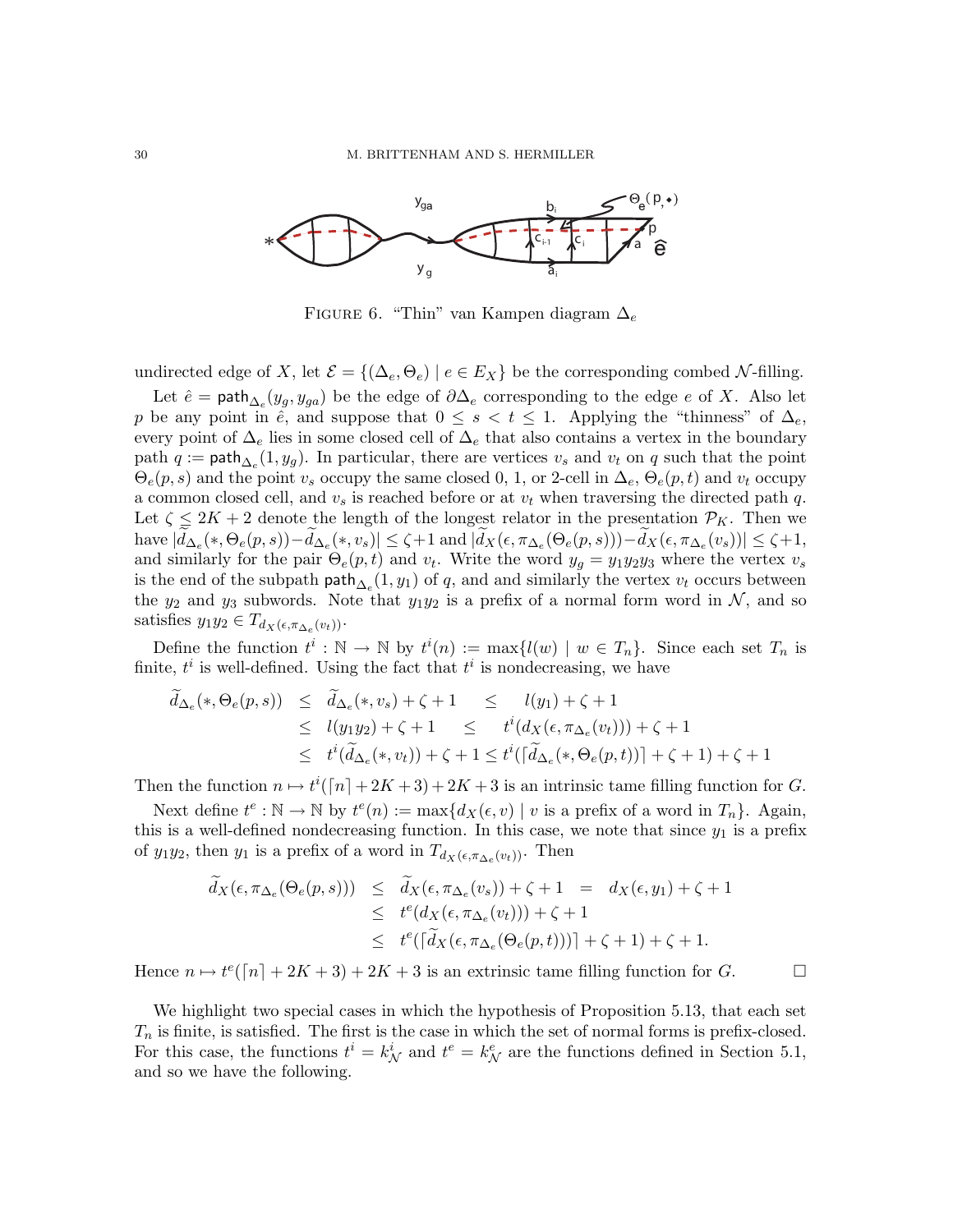Corollary 5.14. *If* G *has a prefix-closed set of normal forms that satisfies a* K*-fellow traveler property, then*  $n \mapsto k^i(\lceil n \rceil + 2K + 3) + 2K + 3$  *is an intrinsic tame filling function,* and  $n \mapsto k^e_{\mathcal{N}}([n] + 2K + 3) + 2K + 3$  *is an extrinsic tame filling function, for* G.

The second is the case in which the set of normal forms is quasi-geodesic; that is, there are constants  $\lambda, \lambda' \geq 1$  such that every word in this set is a  $(\lambda, \lambda')$ -quasi-geodesic. For a group G with generators A and Cayley graph  $\Gamma$ , a word  $y \in A^*$  is a  $(\lambda, \lambda')$ -quasi-geodesic if whenever  $y = y_1 y_2 y_3$ , then  $l(y_2) \leq \lambda d_{\Gamma}(\epsilon, y_2) + \lambda'$ . Actually, we only need a slightly weaker property, that this inequality holds whenever  $y_2$  is a prefix of y (i.e., when  $y_1 = 1$ ). In this case, the set  $T_n$  is a subset of the finite set of words over A of length at most  $\lambda n + \lambda'$ . Then  $t^{e}(n) \leq t^{i}(n) \leq \lambda n + \lambda'$  for all n. Putting these results together yields the following.

Corollary 5.15. *If a finitely generated group* G *admits a quasi-geodesic language of normal forms that label simple paths in the Cayley graph and that satisfy a* K*-fellow traveler property, then* G *has linear intrinsic and extrinsic tame filling functions.*

### 6. Quasi-isometry invariance for tame filling functions

In this section we give the proof of Theorem 6.1, showing that, as with the diameter functions [4], [9], tame filling functions are also quasi-isometry invariants, up to Lipschitz equivalence of functions (and in the intrinsic case, up to sufficiently large set of defining relations). In the extrinsic case, this follows from Corollary 4.4 and the proof of Theorem [12, Theorem A], but with a slightly different definition of coarse distance. We include the details for both here, to illustrate the difference between the intrinsic and extrinsic cases.

**Theorem 6.1.** Suppose that  $(G, \mathcal{P})$  and  $(H, \mathcal{P}')$  are quasi-isometric groups with finite *presentations. If* f *is an extrinsic tame filling function for* G *over* P*, then* (H,P ′ ) *has an extrinsic tame filling function that is Lipschitz equivalent to* f*. If* f *is an intrinsic tame filling function for* G *over* P*, then after adding all relators of length up to a sufficiently large constant to the presentation* P ′ *, the pair* (H,P ′ ) *has an intrinsic tame filling function that is Lipschitz equivalent to* f*.*

*Proof.* Write the finite presentations  $\mathcal{P} = \langle A | R \rangle$  and  $\mathcal{P}' = \langle B | S \rangle$ ; as usual we assume that these presentations are symmetric.

If G is a finite group, then  $H$  is also finite. In this case, Proposition 5.8 shows that there is a constant function  $f(n) \equiv C$  that is an intrinsic and extrinsic tame filling function for H over  $\mathcal{P}'$ . Since increasing the function preserves tameness, then for any intrinsic tame filling function  $f^i$  for G over P, the function  $f^i + f$  is also an intrinsic tame filling function for H, and  $f^i + f$  is Lipschitz equivalent to  $f^i$ . Similarly, for an extrinsic tame filling function  $f^e$  for G, the function  $f^e + f$  is Lipschitz equivalent to  $f^e$  and is an extrinsic tame filling function for H.

For the remainder of this proof we assume that the group  $G$  (and hence also the group H) is infinite. Let X be the 2-dimensional Cayley complex for the pair  $(G,\mathcal{P})$ , and let Y be the Cayley complex associated to  $(H, \mathcal{P}')$ . Let  $d_X$ ,  $\tilde{d_Y}$  be the path metrics in X and Y (and hence also the word metrics in  $G$  and  $H$  with respect to the generating sets  $A$  and  $B$ ), respectively.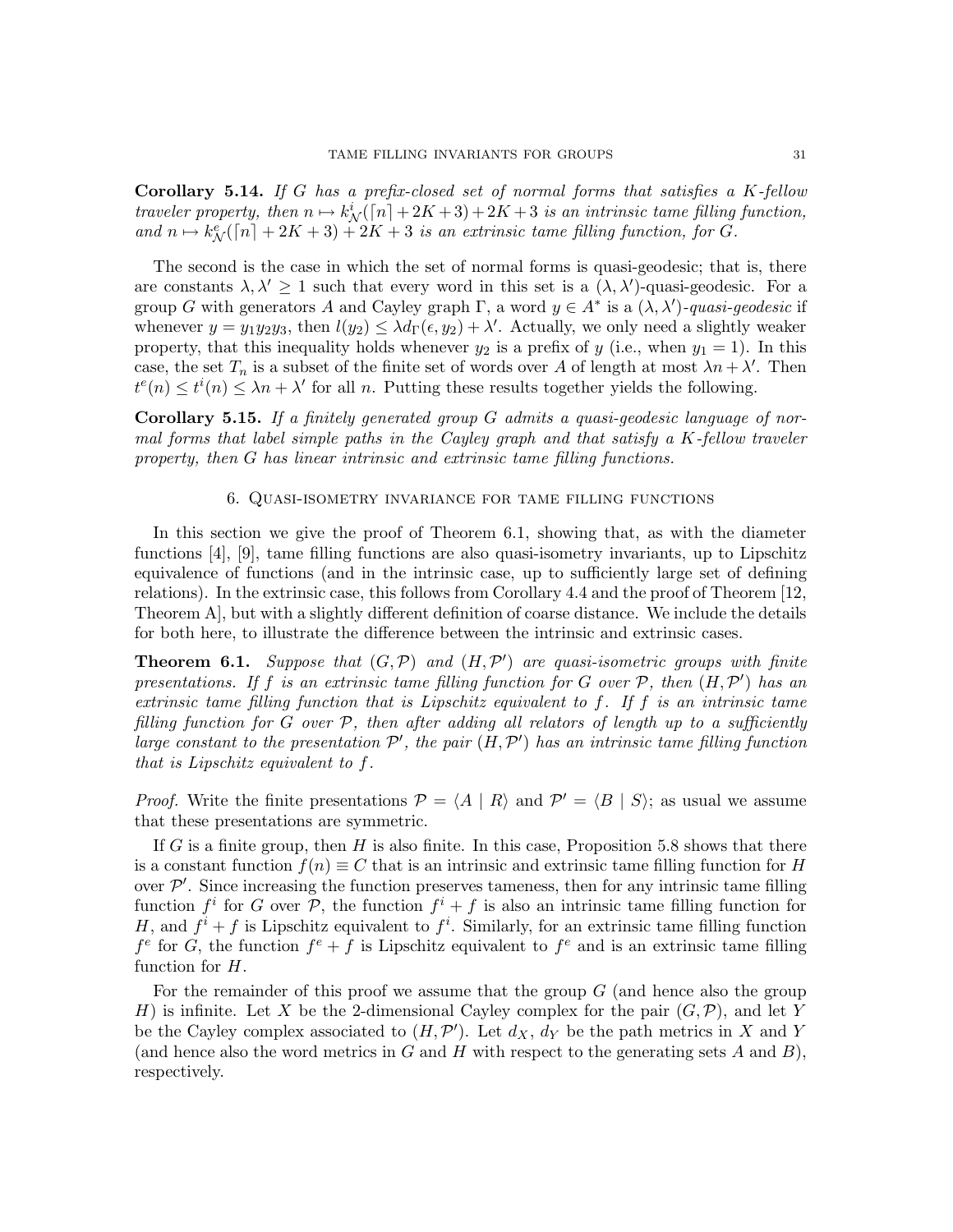Quasi-isometry of these groups means that there are functions  $\phi : G \to H$  and  $\theta : H \to G$ and a constant  $k > 1$  such that for all  $g_1, g_2 \in G$  and  $h_1, h_2 \in H$ , we have

- (1)  $\frac{1}{k}d_X(g_1,g_2) k \leq d_Y(\phi(g_1), \phi(g_2)) \leq k d_X(g_1,g_2) + k$
- (2)  $\frac{1}{k}d_Y(h_1,h_2) k \leq d_X(\theta(h_1),\theta(h_2)) \leq k d_Y(h_1,h_2) + k$
- (3)  $d_X(g_1, \theta \circ \phi(g_1)) \leq k$
- (4)  $d_Y(h_1, \phi \circ \theta(h_1)) \leq k$

By possibly increasing the constant k, we may also assume that  $k > 2$  and that  $\phi(\epsilon_G) = \epsilon_H$ and  $\theta(\epsilon_H) = \epsilon_G$ , where  $\epsilon_G$  and  $\epsilon_H$  are the identity elements of the groups G and H, respectively.

We extend the functions  $\phi$  and  $\theta$  to functions  $\widetilde{\phi}: G \times A^* \to B^*$  and  $\widetilde{\theta}: H \times B^* \to A^*$ as follows. Let  $\tilde{A} \subset A$  be a subset containing exactly one element for each inverse pair  $a,a^{-1} \in A$ . Given a pair  $(g,a) \in G \times \tilde{A}$ , using property (1) above we let  $\tilde{\phi}(g,a)$  be (a choice of) a nonempty word of length at most  $2k$  labeling a path in the Cayley graph  $Y^{(1)}$  from the vertex  $\phi(g)$  to the vertex  $\phi(ga)$  (in the case that  $\phi(g) = \phi(ga)$ , we can choose  $\widetilde{\phi}(g,a)$  to be the nonempty word  $bb^{-1}$  for some choice of  $b \in B$ ). We also define  $\widetilde{\phi}(g, a^{-1}) := \widetilde{\phi}(ga^{-1}, a)^{-1}$ . Then for any  $w = a_1 \cdots a_m$  with each  $a_i \in A$ , define  $\widetilde{\phi}(g, w)$  to be the concatenation  $\widetilde{\phi}(g, w) := \widetilde{\phi}(g, a_1) \cdots \widetilde{\phi}(ga_1 \cdots a_{m-1}, a_m)$ . Note that for  $w \in A^*$ :

- (5) the word lengths satisfy  $l(w) \leq l(\widetilde{\phi}(g,w)) \leq 2kl(w)$ , and
- (6) the word  $\widetilde{\phi}(\epsilon_G, w)$  represents the element  $\phi(w)$  in H.

The function  $\theta$  is defined analogously.

Using Proposition 4.3, we will prove the theorem utilizing  $S^1$ -combed fillings rather than combed fillings. For the group G with presentation P, fix a collection  $\mathcal{D} = \{(\Delta_w, \Sigma_w) \mid w \in$  $A^*, w =_G \epsilon_G$  such that for each w,  $\Delta_w$  is a van Kampen diagram for w and  $\Sigma_w$  is a circular 1-combing of  $\Delta_w$ . Further, we assume that either all of the  $\Sigma_w$  are  $f^i$ -tame or all  $\pi_{\Delta_w} \circ \Sigma_w$ are  $f^e$ -tame, where  $f^i, f^e : \mathbb{N}[\frac{1}{4}]$  $\frac{1}{4}$ ]  $\rightarrow \mathbb{N}[\frac{1}{4}]$  $\frac{1}{4}$  are nondecreasing functions.

Recall from Remark 4.2, we know that  $f^{i}(n) > n-2$  and  $f^{e}(n) > n-2$  for all  $n \in \mathbb{N}[\frac{1}{4}]$  $\frac{1}{4}$ ; we use these inequalities repeatedly below. Let  $\zeta := \max\{l(r) | r \in R\}$  denote the maximum length of a relator in the presentation P.

Now suppose that u' is any word in  $B^*$  with  $u' = H \epsilon_H$ . We will construct a van Kampen diagram for  $u'$ , following the method of [4, Theorem 9.1]. At each of the four successive steps, we obtain a van Kampen diagram for a specific word; we will also keep track of 1-combings and analyze their tameness, ending with a diagram and circular 1-combing for  $u'.$ 

*Step I. For*  $u := \tilde{\theta}(\epsilon_H, u') \in A^*$ : Note that (6) implies  $u = G \theta(u') = G \theta(\epsilon_H) = G \epsilon_G$ , and so the collection  $D$  contains a van Kampen diagram  $\Delta_u$  for u and an associated circular 1-combing  $\Sigma_u : C_{l(u)} \times [0,1] \to \Delta_u$ . Note that either  $\Sigma_u$  is  $f_1^i := f^i$ -tame or  $\pi_{\Delta_u} \circ \Sigma_u$  is  $f_1^e := f^e$ -tame.

*Step II. For*  $z'' := \widetilde{\phi}(\epsilon_G, u) = \widetilde{\phi}(\epsilon_G, \widetilde{\theta}(\epsilon_H, u')) \in B^*$ : We build a finite, planar, contractible, combinatorial 2-complex  $\Omega$  from  $\Delta_u$  as follows. Given any edge e in  $\Delta_u$ , choose a direction, and hence a label  $a_e$ , for e, and let  $v_1$  be the initial vertex of e. Replace e with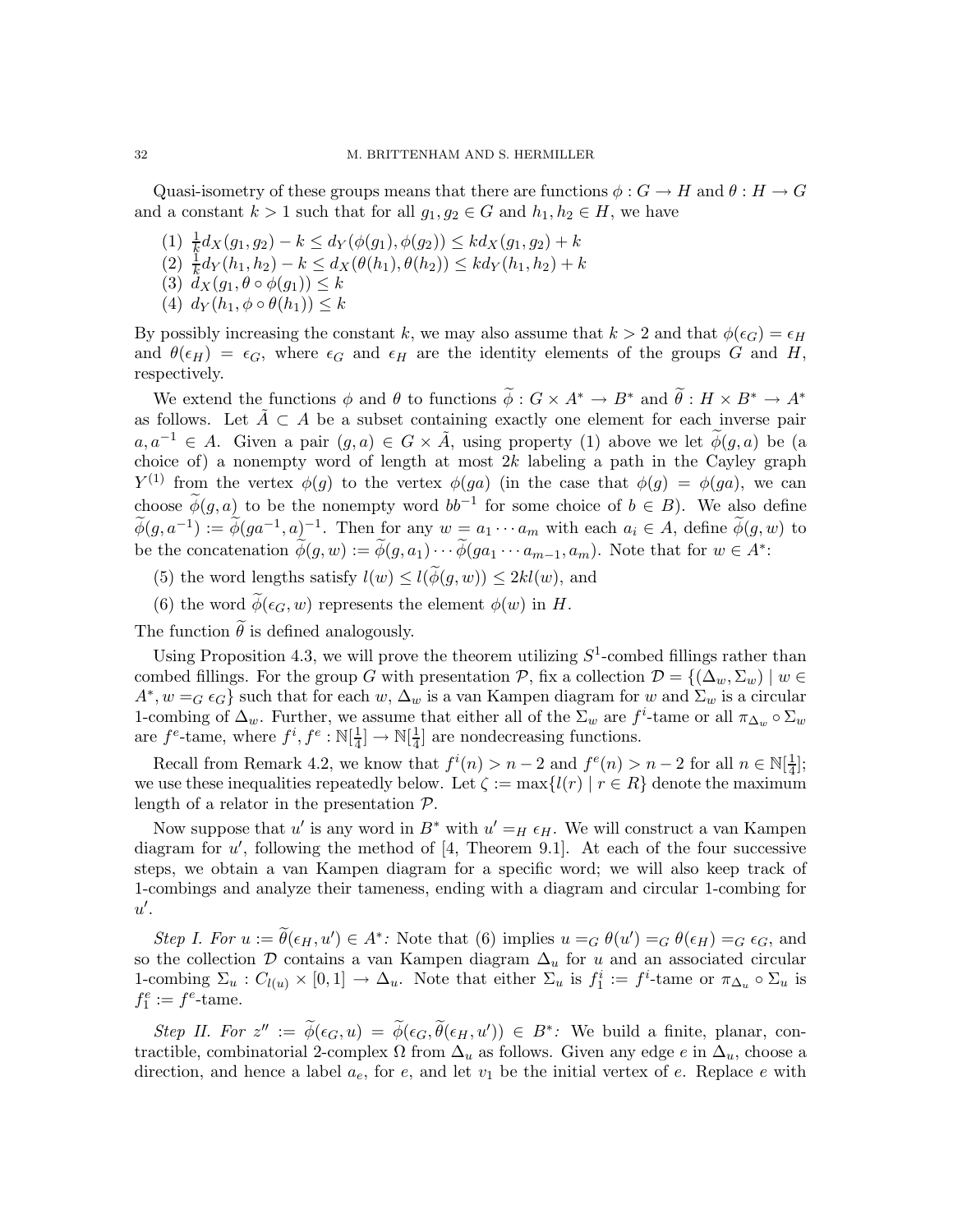a directed edge path  $\hat{e}$  labeled by the (nonempty) word  $\phi(\pi_{\Delta_u}(v_1), a_e)$ . Repeating this for every edge of the complex  $\Delta_u$  results in the 2-complex  $\Omega$ .

Note that  $\Omega$  is a van Kampen diagram for the word  $z''$  with respect to the presentation  $\mathcal{P}'' = \langle B | S \cup S'' \rangle$  of H, where  $S''$  is the set of all nonempty words over B of length at most  $2k\zeta$  that represent  $\epsilon_H$ . Let Y'' be the Cayley complex for  $\mathcal{P}''$  and let  $\pi_{\Omega}: \Omega \to Y''$  be the function preserving basepoints and directed labeled edges. Using the fact that the only difference between  $\Delta_u$  and  $\Omega$  is a replacement of edges by edge paths, we define  $\alpha : \Delta_u \to \Omega$ to be the continuous map taking each vertex and each interior point of a 2-cell of  $\Delta_u$  to the same point of  $\Omega$ , and taking each edge e to the corresponding edge path  $\hat{e}$ .

Writing  $u = a_1 \cdots a_m$  with each  $a_i \in A$ , then  $z'' = c_{1,1} \cdots c_{1,j_1} \cdots c_{m,1} \cdots c_{m,j_m}$  where each  $c_{i,j} \in B$  and  $c_{i,1} \cdots c_{i,j_i}$  is the nonempty word labeling the edge path  $\hat{e}_i$  of  $\partial\Omega$  that is the image under  $\alpha$  of the *i*-th edge of the boundary path of  $\Delta_u$ . Recall that  $C_{l(u)}$  is the circle  $S^1$  with a 1-complex structure of  $l(u)$  vertices and edges. Let the 1-complex  $C_{l(z'')}$  be a refinement of the complex  $C_{l(u)}$ , so that the *i*-th edge of  $C_{l(u)}$  is replaced by  $j_i \geq 1$  edges for each *i*, and let  $\hat{\alpha}: C_{l(z'')} \to C_{l(u)}$  be the identity on the underlying circle. Finally, define the map  $\omega: C_{l(z'')} \times [0,1] \to \Omega$  by  $\omega := \alpha \circ \Sigma_u \circ (\hat{\alpha} \times id_{[0,1]}).$ 

Next we analyze the intrinsic tameness of  $\omega$ . In this step we have only replaced edges by nonempty edge paths of length at most 2k, and hence for each vertex v in  $\Delta_u$  we have  $d_{\Delta_u}(*,v) \leq d_{\Omega}(*, \alpha(v)) \leq 2k d_{\Delta_u}(*,v)$ . For a point q in the interior of an edge of  $\Delta_u$ , let v be a vertex in the same closed cell; then  $|d_{\Delta_u}(*,q) - d_{\Delta_u}(*,v)| < 1$  and  $|\widetilde{d}_{\Omega}(*,\alpha(q)) - \widetilde{d}_{\Omega}(*,\alpha(v))|$  < 2k. For a point q in the interior of a 2-cell of  $\Delta_u$ , let v be a vertex in the closure of this cell with  $d_{\Delta_u}(*,v) \leq d_{\Delta_u}(*,q) + 1$ . Then  $\alpha(v)$  is a vertex in the closure of the open 2-cell of  $\Omega$  containing  $\alpha(q)$ , and the boundary path of this cell has length at most  $2k\zeta$ . That is,  $|d_{\Delta_{\mathcal{U}}}(*,q)-d_{\Delta_{\mathcal{U}}}(*,v)| < 1$  and  $|d_{\Omega}(*,\alpha(q))-d_{\Omega}(*,\alpha(v))| < 2k\zeta$ . Thus for all  $q \in \Delta_u$ , we have  $d_{\Delta_u}(*, q) \leq d_{\Omega}(*, \alpha(q)) \leq 2kd_{\Delta_u}(*, q) + 4k + 2k\zeta$ .

Now suppose that p is any point in  $C_{l(z'')}$  and  $0 \leq s < t \leq 1$ . In the case that  $\Sigma_u$  is  $f_1^i$ -tame, combining the inequalities above and the fact that  $f_1^i$  is nondecreasing yields

$$
\tilde{d}_{\Omega}(*,\omega(p,s)) = \tilde{d}_{\Omega}(*,\alpha(\Sigma_u(\hat{\alpha}(p),s)) \leq 2k\tilde{d}_{\Delta_u}(*,\Sigma_u(\hat{\alpha}(p),s)) + 4k + 2k\zeta
$$
\n
$$
< 2k(f_1^i(\tilde{d}_{\Delta_u}(*,\Sigma_u(\hat{\alpha}(p),t))) + 2) + 4k + 2k\zeta
$$
\n
$$
\leq 2kf_1^i(\tilde{d}_{\Omega}(*,\alpha(\Sigma_u(\hat{\alpha}(p),t)))) + 8k + 2k\zeta = 2kf_1^i(\tilde{d}_{\Omega}(*,\omega(p,t)) + 8k + 2k\zeta \; .
$$

Hence  $\omega$  is  $f_2^i$ -tame for the nondecreasing function  $f_2^i(n) := 2kf_1^i(n) + 8k + 2k\zeta$ .

Next consider the extrinsic tameness of  $\omega$ . For any vertex v in  $\Delta_u$ , let  $w_v$  be a word labeling a path in  $\Delta_u$  from \* to v. Using note (6) above, we have  $\phi(\pi_{\Delta_u}(v)) =_H \phi(w_v) =_H$  $\phi(\epsilon_G, w_v) =_H \pi_{\Omega}(\alpha(v))$ , by our construction of  $\Omega$ . Quasi-isometry property (1) then gives

$$
\frac{1}{k}d_X(\epsilon_G, \pi_{\Delta_u}(v)) - k \le d_Y(\epsilon_H, \phi(\pi_{\Delta_u}(v))) = d_Y(\epsilon_H, \pi_{\Omega}(\alpha(v))) \le k d_X(\epsilon_G, \pi_{\Delta_u}(v)) + k.
$$

Since the generating sets of the presentations  $\mathcal{P}'$  and  $\mathcal{P}''$  of H are the same, the Cayley graphs and their path metrics  $d_Y = d_{Y''}$  are also the same. As in the intrinsic case above, for a point q in the interior of an edge or 2-cell of  $\Delta_u$ , there is a vertex v in the same closed cell with  $|d_X(\epsilon_G, \pi_{\Delta_u}(q)) - d_X(\epsilon_G, \pi_{\Delta_u}(v))| < 1$  and  $|d_{Y''}(\epsilon_H, \pi_{\Omega}(\alpha(q))) - d_{Y''}(\epsilon_H, \pi_{\Omega}(\alpha(v)))| <$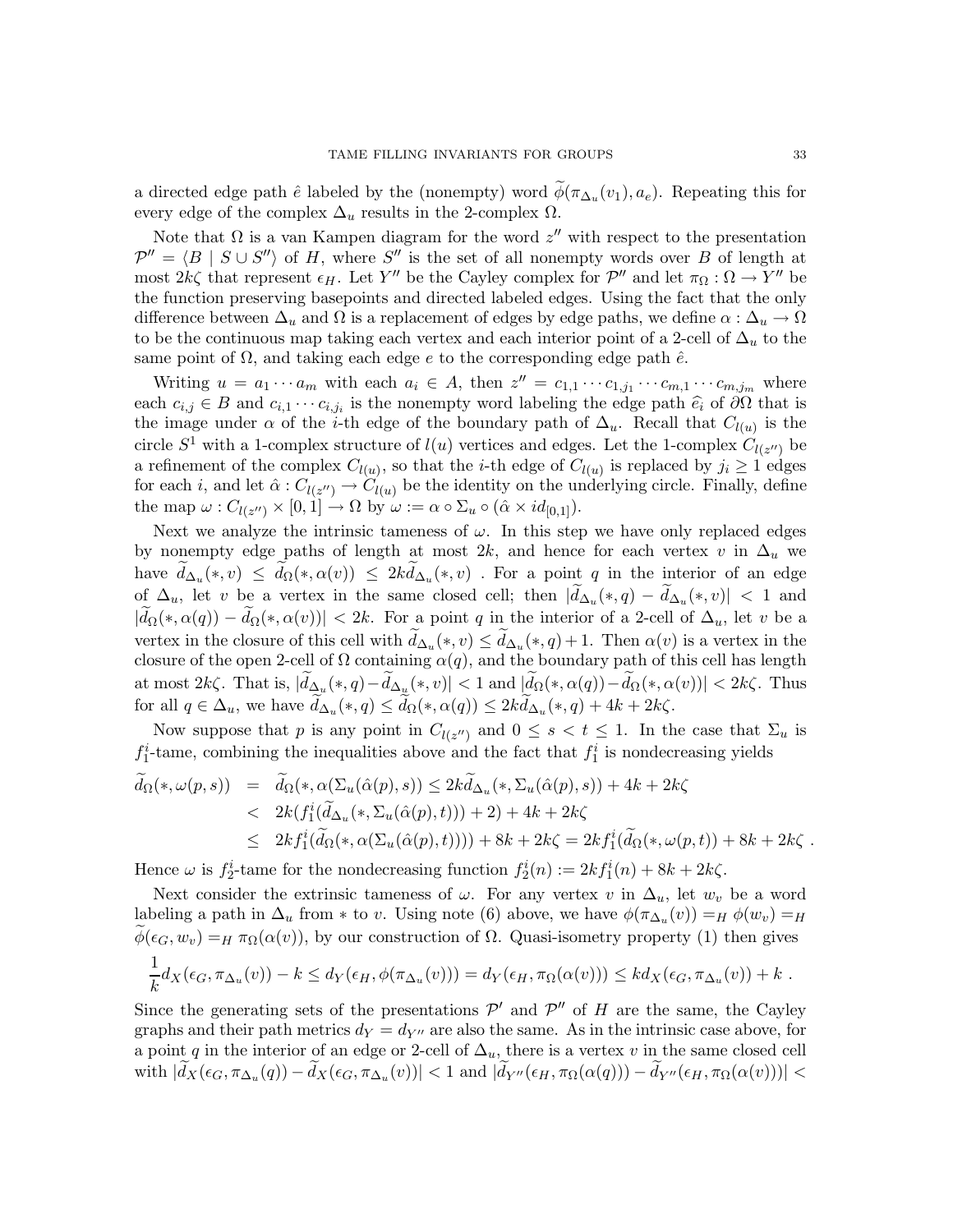

FIGURE 7. Van Kampen diagram  $\Lambda_{u'}$  and circular 1-combing  $\lambda_{u'}$ 

 $2k(\zeta + 1)$ . Then for all  $q \in \Delta_u$ , we have

$$
\widetilde{d}_X(\epsilon_G, \pi_{\Delta_u}(q)) \leq k \widetilde{d}_{Y''}(\epsilon_H, \pi_{\Omega}(\alpha(q))) + 2k^2 \zeta + 3k^2 + 1
$$
, and  
\n
$$
\widetilde{d}_{Y''}(\epsilon_H, \pi_{\Omega}(\alpha(q))) \leq k \widetilde{d}_X(\epsilon_G, \pi_{\Delta_u}(q)) + 4k + 2k\zeta.
$$

Now suppose that p is any point in  $C_{l(z'')}$  and  $0 \le s < t \le 1$ . In the case that  $\pi_{\Delta_u} \circ \Sigma_u$ is  $f_1^e$ -tame, then

$$
\tilde{d}_{Y''}(\epsilon_H, \pi_{\Omega}(\omega(p, s))) = \tilde{d}_{Y''}(\epsilon_H, \pi_{\Omega}(\alpha(\Sigma_u(\hat{\alpha}(p), s))))
$$
\n
$$
\leq k\tilde{d}_X(\epsilon_G, \pi_{\Delta_u}(\Sigma_u(\hat{\alpha}(p), s))) + 4k + 2k\zeta
$$
\n
$$
< k(f_1^e(\tilde{d}_X(\epsilon_G, \pi_{\Delta_u}(\Sigma_u(\hat{\alpha}(p), t)))) + 2) + 4k + 2k\zeta
$$
\n
$$
\leq k f_1^e(k\tilde{d}_{Y''}(\epsilon_H, \pi_{\Omega}(\alpha(\Sigma_u(\hat{\alpha}(p), t)))) + 2k^2\zeta + 3k^2 + 1) + 6k + 2k\zeta
$$
\n
$$
= k f_1^e(k\tilde{d}_{Y''}(\epsilon_H, \pi_{\Omega}(\omega(p, t)) + 2k^2\zeta + 3k^2 + 1) + 6k + 2k\zeta.
$$

Hence  $\pi_{\omega} \circ \omega$  is  $f_2^e$ -tame for the function  $f_2^e(n) := kf_1^e(kn + 2k^2\zeta + 3k^2 + 1) + 6k + 2k\zeta$ .

*Step III. For*  $u'$  *over*  $\mathcal{P}'''$ : In this step we construct another finite, planar, contractible, and combinatorial 2-complex  $\Lambda_{u'}$  starting from  $\Omega$ , by adding a "collar" around the outside boundary. Write the word  $u' = b_1 \cdots b_n$  with each  $b_i \in B$ . For each  $1 \le i \le n-1$ , let  $w_i$  be a word labeling a geodesic edge path in Y from  $\phi(\theta(b_1 \cdots b_i))$  to  $b_1 \cdots b_i$ ; the quasi-isometry inequality in (3) above implies that the length of  $w_i$  is at most k. We add to  $\Lambda_{u'}$  a vertex  $x_i$ and the vertices and edges of a directed edge path  $p_i$  labeled by  $w_i$  from the vertex  $v_i$  to  $x_i$ , where  $v_i := \mathsf{t}(\mathsf{path}_{\Omega}(1, \phi(\epsilon_G, \theta(e_H, b_1 \cdots b_i))))$  Note that if  $w_i$  is the empty word, we identify  $x_i$  with the vertex  $v_i$ ; the path  $p_i$  is a constant path at this vertex. Then  $* = v_0 = x_0 = x_n$ (and  $p_0$  and  $p_n$  are the constant path at this vertex); let this vertex be the basepoint of  $\Lambda_{u'}$ .

Next we add to  $\Lambda_{u'}$  a directed edge  $\check{e}_i$  labeled by  $b_i$  from the vertex  $x_{i-1}$  to the vertex  $x_i$ . The path  $q_i$  from  $v_{i-1}$  to  $v_i$  along the boundary of the subcomplex  $\Omega$  is labeled by the nonempty word  $z_i := \phi(\theta(b_1 \cdots b_{i-1}), \theta(b_1 \cdots b_{i-1}, b_i))$ . If both of the paths  $p_{i-1}, p_i$  are constant and the label of path  $q_i$  is the single letter  $b_i$ , then we identify the edge  $\check{e}_i$  with the path  $q_i$ . Otherwise, we attach a 2-cell  $\hat{\sigma}_i$  along the edge circuit following the edge path starting at  $v_{i-1}$  that traverses the path  $q_i$ , the path  $p_i$ , the reverse of the edge  $\check{e}_i$ , and finally the reverse of the path  $p_{i-1}$ . See Figure 7 for a picture of the resulting diagram.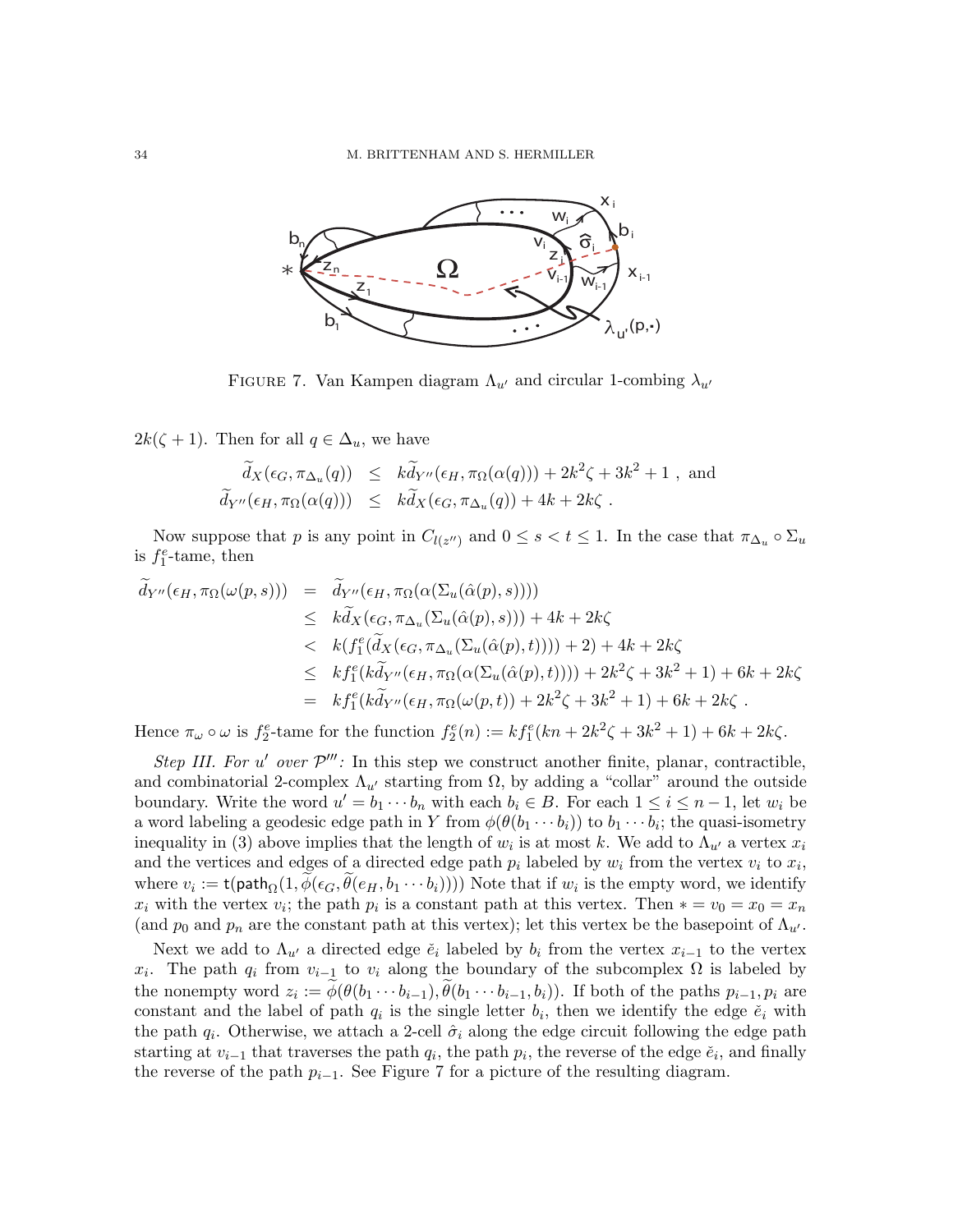Now the complex  $\Lambda_{u'}$  is a van Kampen diagram for the original word  $u'$ , with respect to the presentation  $\mathcal{P}''' = \langle B | S \cup S''' \rangle$  of H, where  $S'''$  is the set of all nonempty words in  $B^*$  of length at most  $\zeta''' := 2k\zeta + (2k)^2 + 2k + 1$  that represent  $\epsilon_H$ . Let  $\overline{Y'''}$  be the corresponding Cayley complex.

We define a circular 1-combing  $\lambda_{u'} : C_{l(u')} \times [0,1] \to \Lambda_{u'}$  by extending the map  $\omega$  on the subcomplex  $\Omega$  (from Step II) as follows. First we let the cell complex  $C_{l(u')}$  be the complex  $C_{l(z'')}$  with each subpath in  $C_{l(z'')}$  mapping to a path  $q_i$  in  $\partial\Omega$  replaced by a single edge. From our definitions of  $\phi$  and  $\theta$ , each  $q_i$  path is labeled by a nonempty word, and so  $C_{l(z'')}$  is a refinement of the cell complex structure  $C_{l(u')}$  on  $S^1$ , and we let  $\hat{\beta}: C_{l(u')} \to C_{l(z'')}$  be the identity on the underlying circle. Next define a homotopy  $\tilde{\lambda}: C_{l(z'')} \times [0,1] \to \Lambda_{u'}$  as follows. For each  $1 \leq i \leq n$ , let  $\tilde{v}_i$  be the point in  $S^1$  with  $\omega(\tilde{v}_i, 1) = v_i$ . Define  $\tilde{\lambda}(\tilde{v}_i, t) := \omega(\tilde{v}_i, 2t)$ for  $t \in [0, \frac{1}{2}]$  $\frac{1}{2}$ , and let  $\tilde{\lambda}(\tilde{v}_i, t)$  for  $t \in [\frac{1}{2}]$  $\frac{1}{2}$ , 1] be a constant speed path along  $p_i$  from  $v_i$  to  $x_i$ . On the interior of the edge  $\tilde{e}_i$  from  $\tilde{v}_{i-1}$  to  $\tilde{v}_i$ , define the homotopy  $\tilde{\lambda}|_{\tilde{e}_i \times [0, \frac{1}{2}]}$  to follow  $\omega|_{\tilde{e}_i \times [0,1]}$  at double speed, and let  $\tilde{\lambda}|_{\tilde{e}_i \times [\frac{1}{2},1]}$  go through the 2-cell  $\hat{\sigma}_i$  (or, if there is no such cell, let this portion of  $\tilde{\lambda}$  be constant) from  $q_i$  to  $\check{e}_i$ . Finally, we define the circular 1-combing  $\lambda_{u'}: C_{l(u')} \times [0,1] \to \Lambda_{u'}$  by  $\lambda_{u'} := \tilde{\lambda} \circ (\hat{\beta} \times id_{[0,1]}).$  (A path  $\lambda_{u'}(p,\cdot)$  is illustrated by the dashed path in Figure 7). This map  $\lambda_{u'}$  is a circular 1-combing for the diagram  $\Lambda_{u'}$ .

Next we analyze the intrinsic tameness of  $\lambda_{u'}$ . Since  $\Omega$  is a subdiagram of  $\Lambda_{u'}$ , for any vertex v in  $\Omega$ , we have  $d_{\Lambda_{u'}}(*,v) \leq d_{\Omega}(*,v)$ . Given any edge path  $\beta$  in  $\Lambda_{u'}$  from  $*$  to v that is not completely contained in the subdiagram  $\Omega$ , the subpaths of  $\beta$  lying in the "collar" can be replaced by paths along  $\partial\Omega$  of length at most a factor of  $4k^2$  longer. Then  $d_{\Omega}(\ast, v) \leq 4k^2 d_{\Lambda_{u'}}(\ast, v)$ . Hence for any point  $q \in \Omega$ , we have  $d_{\Lambda_{u'}}(\ast, q) \leq d_{\Omega}(\ast, q) \leq$  $4k^2 \widetilde{d}_{\Lambda_{u'}}(*, q) + 4k^2 + 1 + \zeta'''$ .

Now suppose that p is any point of  $C_{l(u')}$  and  $0 \leq s < t \leq 1$ , and that  $\Sigma_u$  is  $f^i$ -tame. Since  $n < f^{i}(n) + 2$  for all  $n \in \mathbb{N}[\frac{1}{4}]$  $\frac{1}{4}$  from Remark 4.2, from the definition of  $f_2$  we also have  $n < f_2(n)$  for all n. If  $t \leq \frac{1}{2}$  $\frac{1}{2}$ , then the path  $\lambda_{u'}(p, \cdot)$  on  $[0, t]$  is a reparametrization of  $\omega(p, \cdot)$ , and so Step II, the fact that  $f_2^i$  is nondecreasing, and the inequalities above give

$$
\tilde{d}_{\Lambda_{u'}}(*, \lambda_{u'}(p, s)) \leq \tilde{d}_{\Omega}(*, \lambda_{u'}(p, s)) \n
$$
\leq f_2^i(\tilde{d}_{\Omega}(*, \lambda_{u'}(p, t))) \n\leq f_2^i(4k^2\tilde{d}_{\Lambda_{u'}}(*, \lambda_{u'}(p, t)) + 4k^2 + 1 + \zeta''').
$$
$$

If  $t > \frac{1}{2}$  and  $s \leq \frac{1}{2}$  $\frac{1}{2}$ , then we have  $\widetilde{d}_{\Lambda_{u'}}(*, \lambda_{u'}(p, s)) < f_2^i(4k^2 \widetilde{d}_{\Lambda_{u'}}(*, \lambda_{u'}(p, \frac{1}{2})) + 4k^2 + 1 + \zeta''')$ and  $|\widetilde{d}_{\Lambda_{u'}}(*, \lambda_{u'}(p, t)) - \widetilde{d}_{\Lambda_{u'}}(*, \lambda_{u'}(p, \frac{1}{2}))| < \zeta''' + 1$ , so

$$
\widetilde{d}_{\Lambda_{u'}}(*, \lambda_{u'}(p, s)) < f_2^i(4k^2(\widetilde{d}_{\Lambda_{u'}}(*, \lambda_{u'}(p, t)) + \zeta''' + 1) + 4k^2 + 1 + \zeta''').
$$

If  $s > \frac{1}{2}$ , then

$$
\widetilde{d}_{\Lambda_{u'}}(*, \lambda_{u'}(p, s)) \leq \widetilde{d}_{\Lambda_{u'}}(*, \lambda_{u'}(p, t)) + \zeta''' + 1 < f_2^i(\widetilde{d}_{\Lambda_{u'}}(*, \lambda_{u'}(p, t))) + \zeta''' + 1.
$$

Then  $\lambda_{u'}$  is  $f_3^i$ -tame for the function  $f_3^i(n) := f_2^i(4k^2n + 8k^2 + 1 + (4k^2 + 1)\zeta''') + \zeta''' + 1$ .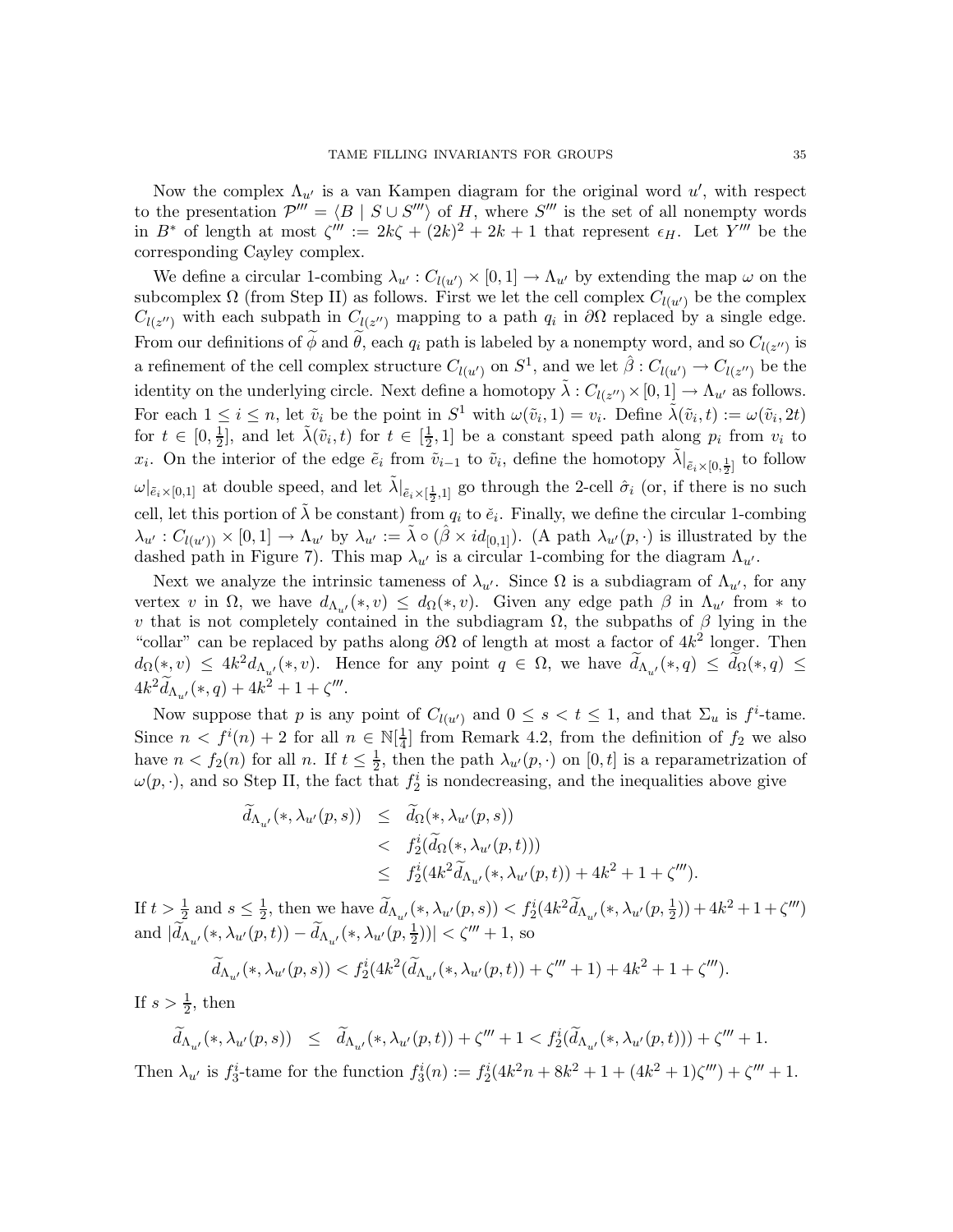We note that we have now completed the proof of Theorem 6.1 in the intrinsic case: The circular 1-combings of the  $S^1$ -combed filling  $\{(\Lambda_{u'}, \lambda_{u'}) | u' \in B^*, u' =_H \epsilon_H \}$  (over the presentation  $\mathcal{P}''' = \langle \overline{B} \mid S \cup S''' \rangle$  are  $f_3^i$ -tame, and so Proposition 4.3 says that  $(H, \mathcal{P}''')$ has an intrinsic tame filling function Lipschitz equivalent to  $f_3^i$ , and hence also to  $f^i$ .

The analysis of the extrinsic tameness in this step is simplified by the fact that for all  $q \in \Omega$ , we have  $\widetilde{d}_{Y''}(\epsilon_H, \pi_\Omega(q)) = \widetilde{d}_{Y'''}(\epsilon_H, \pi_{\Lambda_{u'}}(q))$ , since the 1-skeleta of Y'' and Y''' are determined by the generating sets of the presentations  $\mathcal{P}''$  and  $\mathcal{P}'''$ , which are the same. A similar argument to those above shows that if  $\pi_{\Delta_u} \circ \Sigma_u$  is  $f^e$ -tame, then  $\pi_{\Delta_{u'}} \circ \lambda_{u'}$  is  $f_3^e$ -tame for the function  $f_3^e(n) := f_2^e(n + \zeta''' + 1) + \zeta + 1$ .

*Step IV. For* u' *over*  $\mathcal{P}'$ : Finally, we turn to building a van Kampen diagram  $\Delta'_{u'}$  for u' over the original presentation  $\mathcal{P}'$ . For each nonempty word w over B of length at most  $\zeta'''$ satisfying  $w = H \epsilon_H$ , let  $\Delta'_w$  be a fixed choice of van Kampen diagram for w with respect to the presentation  $\overline{P}'$  of H, and let F be the (finite) collection of these diagrams. A diagram  $\Delta'_{u'}$  over the presentation  $\mathcal{P}'$  is built by replacing 2-cells of  $\Lambda_{u'}$ , proceeding through the 2cells of  $\Lambda_{u'}$  one at a time. Let  $\tau$  be a 2-cell of  $\Lambda_{u'}$ , and let  $*_\tau$  be a choice of basepoint vertex in  $\partial \tau$ . Let x be the word labeling the path  $\partial \tau$  starting at  $*_{\tau}$  and reading counterclockwise. Since  $l(x) \leq L$ , there is an associated van Kampen diagram  $\Delta'_{\tau} = \Delta'_{x}$  in the collection F. Note that although  $\Lambda_{u'}$  is a combinatorial 2-complex, and so the cell  $\tau$  is a polygon, the boundary label  $x$  may not be freely or cyclically reduced. The van Kampen diagram  $\Delta'_x$  may not be a polygon, but instead a collection of polygons connected by edge paths, and possibly with edge path "tendrils". We replace the 2-cell  $\tau$  with a copy  $\Delta'_{\tau}$  of the van Kampen diagram  $\Delta'_x$ , identifying the boundary edge labels as needed, obtaining another planar diagram. Repeating this for each 2-cell of of the resulting complex at each step, results in the van Kampen diagram  $\Delta'_{u'}$  for u' with respect to  $\mathcal{P}'$ .

From the process of constructing  $\Delta'_{u'}$  from  $\Lambda$ , for each 2-cell  $\tau$  there is a continuous onto map  $\tau \to \Delta'_{\tau}$  preserving the boundary edge path labeling, and so there is an induced continuous surjection  $\gamma : \Lambda_{u'} \to \Delta'_{u'}$ . Note that the boundary edge paths of  $\Lambda_{u'}$  and  $\Delta'_{u'}$  are the same. Then the composition  $\sum_{u'}^{\nu} := \gamma \circ \lambda_{u'} : C_{l(u')} \times [0, 1] \to \Delta'_{u'}$  is a circular 1-combing.

To analyze the extrinsic tameness, we first note that for all points  $\hat{q} \in \Lambda_{u'}^{(1)}$ , the images  $\pi_{\Lambda_{u'}}(\hat{q})$  in Y''' and  $\pi_{\Delta'_{u'}}(\gamma(\hat{q}))$  in Y are the same point in the 1-skeleta  $Y^{(1)} = (Y''')^{(1)}$ , and so  $d_{Y'''}(\epsilon_H, \pi_{\Lambda_{u'}}(\hat{q})) = d_Y(\pi_{\Delta'_{u'}}(\gamma(\hat{q})))$ . Let  $M := 2 \max\{d_{\Delta}(*, r) \mid \Delta \in \mathcal{F}, r \in \Delta\}$ .

Suppose that p is any point in  $C_{l(u')}$  and  $0 \leq s < t \leq 1$ , and that  $\pi_{\Delta_u} \circ \Sigma_u$  is  $f^e$ -tame. If  $\lambda_{u'}(p,s) \in \Lambda_{u'}^{(1)}$ , then define  $s' := s$ ; otherwise, let  $0 \le s' < s$  satisfy  $\lambda_{u'}(p,s') \in \Lambda_{u'}^{(1)}$  and  $\lambda_{u'}(p,(s',s])$  is a subset of a single open 2-cell of  $\Lambda_{u'}$ . Similarly, if  $\lambda_{u'}(p,t) \in \Lambda_{u'}^{(1)}$ , then define  $t' := t$ , and otherwise, let  $t < t' \leq 1$  satisfy  $\lambda_{u'}(p, t') \in \Lambda_{u'}^{(1)}$  and  $\lambda_{u'}(p, [t, t'])$  is a subset of a single open 2-cell of  $\Lambda_{u'}$ . From Remark 4.2 and the choice of  $f_3^e$ , we also have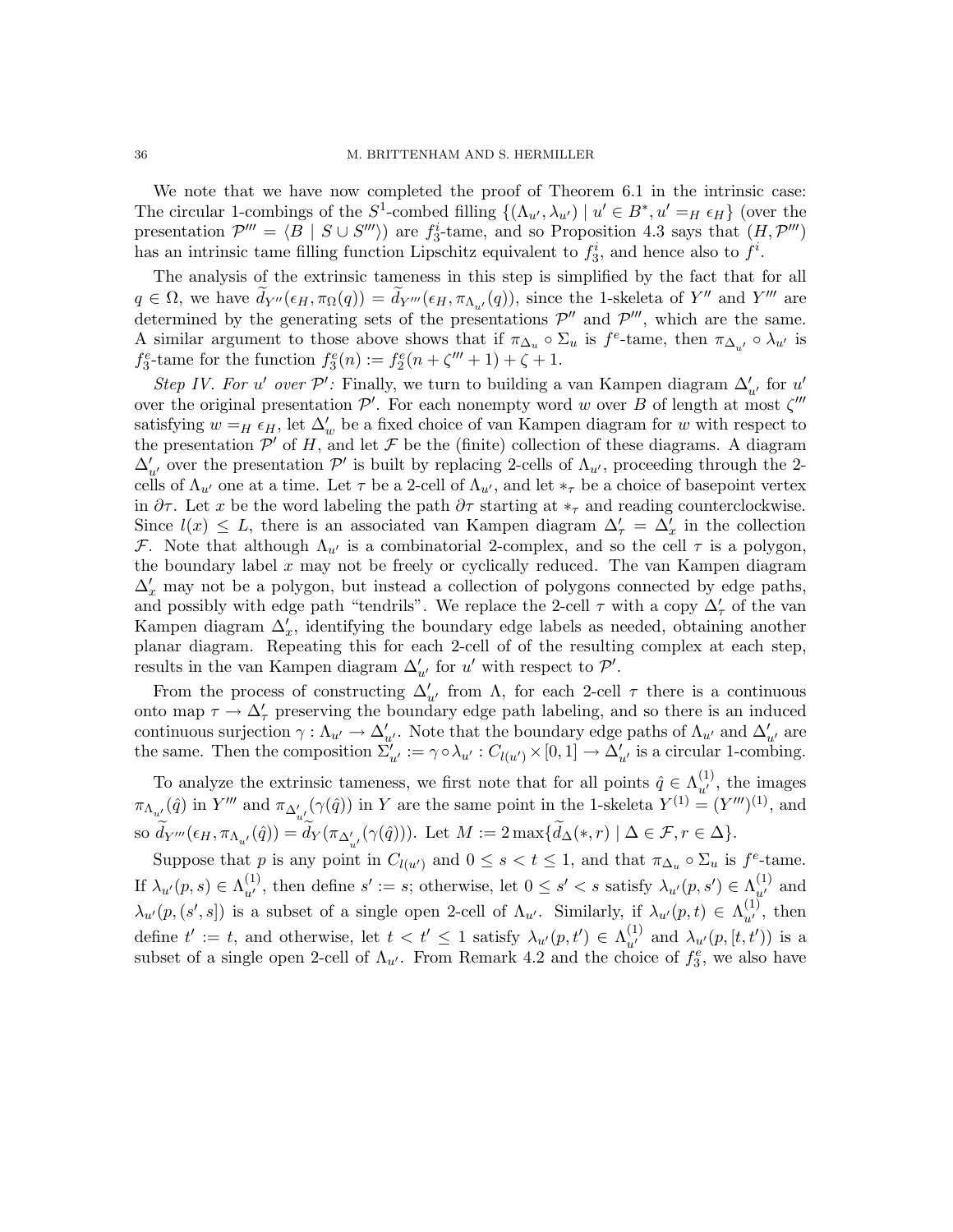$n < f_3^e(n)$  for all  $n \in \mathbb{N}[\frac{1}{4}]$  $\frac{1}{4}$ . Then

$$
\widetilde{d}_Y(\epsilon_H, \pi_{\Delta'_{u'}}(\Sigma_{u'}(p, s))) = \widetilde{d}_Y(\epsilon_H, \pi_{\Delta'_{u'}}(\gamma(\lambda_{u'}(p, s))))
$$
\n
$$
\leq \widetilde{d}_Y(\epsilon_H, \pi_{\Delta'_{u'}}(\gamma(\lambda_{u'}(p, s')))) + M
$$
\n
$$
= \widetilde{d}_{Y'''}(\epsilon_H, \pi_{\Lambda_{u'}}(\lambda_{u'}(p, s'))) + M
$$
\n
$$
< f_3^e(\widetilde{d}_{Y'''}(\epsilon_H, \pi_{\Lambda_{u'}}(\lambda_{u'}(p, t')))) + M
$$
\n
$$
= f_3^e(\widetilde{d}_Y(\epsilon_H, \pi_{\Delta'_{u'}}(\gamma(\lambda_{u'}(p, t'))))) + M
$$
\n
$$
\leq f_3^e(\widetilde{d}_Y(\epsilon_H, \pi_{\Delta'_{u'}}(\gamma(\lambda_{u'}(p, t)))) + M) + M.
$$

Therefore  $\pi_{\Delta'_{u'}} \circ \Sigma'_{u'}$  is  $f_4^e$ -tame, for the function  $f_4^e(n) := f_3^e(n+M) + M$ . Since the functions  $f_j^e$  and  $f_{j+1}^e$  are Lipschitz equivalent for all j, then  $f_4^e$  is Lipschitz equivalent to  $f^e$ .

Now the collection  $\{(\Delta'_{u'}, \Sigma'_{u'}) \mid u' \in B^*, u' =_H \epsilon_H\}$  is a  $S^1$ -combed filling for the pair  $(H, \mathcal{P}')$  such that each  $\pi_{\Delta'_{u'}}^u \circ \Sigma'_{u'}$  is tame with respect to a function that is Lipschitz equivalent to  $f^e$ , and Proposition 4.3 completes the proof.

The obstruction to applying Step IV of the above proof in the intrinsic case stems from the fact that the map  $\gamma : \Lambda_{u'} \to \Delta'_{u'}$  behaves well with respect to extrinsic coarse distance, but may not behave well with respect to intrinsic coarse distance. The latter results because the replacement of a 2-cell  $\tau$  of  $\Lambda_{u'}$  with a van Kampen diagram  $\Delta'_{\tau}$  can result in the identification of vertices of  $\Lambda_{u'}$ .

#### **REFERENCES**

- [1] J. Belk and K.-U. Bux, Thompson's group F is maximally nonconvex, In: Geometric methods in group theory, Contemp. Math. 372, pp. 131-146, Amer. Math. Soc., Providence, RI, 2005.
- [2] N. Brady, T. Riley, and H. Short, The geometry of the word problem for finitely generated groups, Advanced Courses in Mathematics, CRM Barcelona, Birkhäuser Verlag, Basel, 2007.
- [3] M. Bridson, The geometry of the word problem, In: Invitations to geometry and topology, Oxf. Grad. Texts Math. 7, pp. 29–91, Oxford Univ. Press, Oxford, 2002.
- [4] M. Bridson and T. Riley, Extrinsic versus intrinsic diameter for Riemannian filling-discs and van *Kampen diagrams, J. Differential Geom.* **82** (2009), 115-154.
- [5] M. Brittenham and S. Hermiller, Stackable groups, tame filling invariants, and algorithmic properties of groups, arXiv:1109.6309.
- [6] J.W. Cannon, Almost convex groups, Geom. Dedicata 22 (1987), 197–210.
- [7] S. Cleary, S. Hermiller, M. Stein and J. Taback, Tame combing and almost convexity conditions, Math. Z. 269 (2011) 879-915.
- [8] S. Cleary and J. Taback, *Thompson's group F is not almost convex*, J. Algebra 270 (2003), 133149.
- [9] S.M. Gersten, Isoperimetric and isodiametric functions of finite presentations, In: Niblo, G.A., Roller, M.A. (eds.) Geometric group theory volume 1. London Math. Soc. Lecture Note Ser. 181, pp. 79–96, Cambridge University Press, Cambridge, 1993.
- [10] S.M. Gersten, Dehn functions and l1-norms of finite presentations, In: Algorithms and classification in combinatorial group theory, G. Baumslag, C.F. Miller III, eds., M.S.R.I. Publications 23, pp. 195–224, Berlin Heidelberg New York: Springer, 1992.
- [11] V.S. Guba, The Dehn function of Richard Thompson's group F is quadratic, Invent. Math. 163 (2006), 313342.